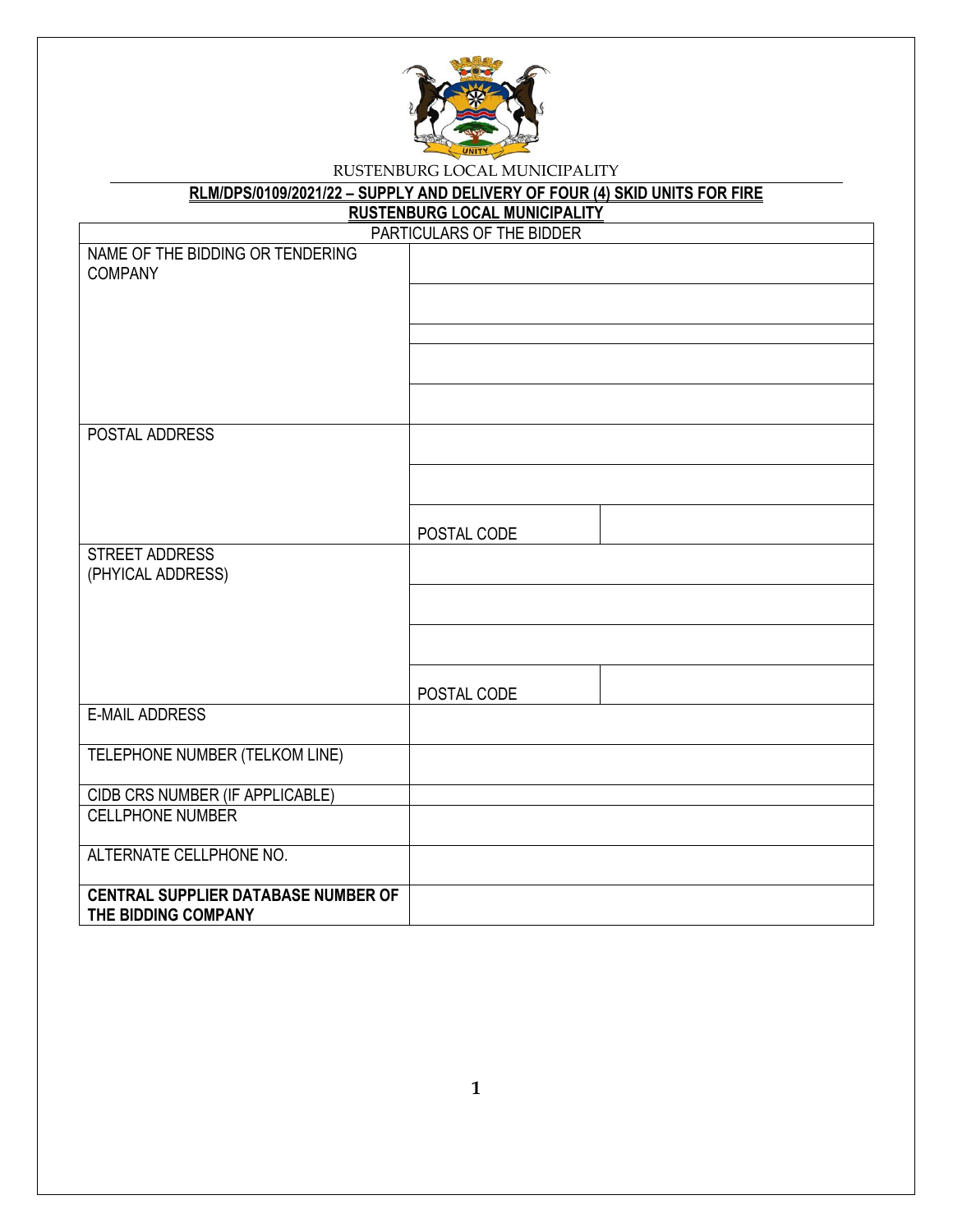

# **RLM/DPS/0109/2021/22 – SUPPLY AND DELIVERY OF FOUR (4) SKID UNITS FOR FIRE**

**RUSTENBURG LOCAL MUNICIPALITY**

**INDEX/TABLE OF CONTENTS**

| <b>DOCUMENT NAME</b><br><b>ABBREVIATION</b> | <b>DOCUMENT NAME/DESCRIPTION</b>                                                 |  |
|---------------------------------------------|----------------------------------------------------------------------------------|--|
| <b>TS</b>                                   | <b>TENDERING CONDITIONS</b>                                                      |  |
|                                             |                                                                                  |  |
| AE(DP)                                      | <b>ADMINISTRATIVE EVALUATION (DOCUMENT COMPLETION)</b>                           |  |
|                                             |                                                                                  |  |
| MBD <sub>1</sub>                            | ADMINISTRATIVE EVALUATION (ATTACHMENT OF MANDATORY DOCUMENTS)                    |  |
|                                             |                                                                                  |  |
| <b>DTA</b>                                  | <b>DOCUMENT TENDER ADVERT</b>                                                    |  |
|                                             |                                                                                  |  |
| MBD <sub>1</sub>                            | <b>INVITATION TO BID (PART A)</b>                                                |  |
|                                             | <b>PART B</b>                                                                    |  |
|                                             |                                                                                  |  |
| MBD <sub>4</sub>                            | <b>DECLARATION OF INTEREST</b>                                                   |  |
|                                             |                                                                                  |  |
| MBD <sub>5</sub>                            | DECLARATION FOR PROCUREMENT ABOVE R10 MILLION (ALL APPLICABLE TAXES<br>INCLUDED) |  |
|                                             |                                                                                  |  |
| <b>MBD 6.1</b>                              | PREFERENCE CLAIM IN TERMS OF THE PREFERENTIAL PROCUREMENT REGULATIONS            |  |
|                                             |                                                                                  |  |
| <b>MBD 7.2</b>                              | <b>CONTRACT FORM - RENDERING OF SERVICES</b>                                     |  |
|                                             |                                                                                  |  |
| MBD <sub>8</sub>                            | DECLARATION OF ABUSE OF SUPPLY CHAIN MANAGEMENT SYSTEM                           |  |
|                                             |                                                                                  |  |
| MBD <sub>9</sub>                            | <b>CERTIFICATE OF INDEPENDENT BID DETERMINATION</b>                              |  |
|                                             |                                                                                  |  |
| <b>SECTION 38</b>                           | <b>DECLARATION OF BIDDERS'S PAST PRACTICES</b>                                   |  |
|                                             |                                                                                  |  |
| <b>SF</b>                                   | <b>SIGNATORY FORM</b>                                                            |  |
|                                             |                                                                                  |  |
| GCC                                         | <b>GENERAL CONDITIONS OF CONTRACT</b>                                            |  |
|                                             |                                                                                  |  |
| <b>TOF</b>                                  | <b>TERMS OF REFERENCE/ BID SPECIFICATIONS</b>                                    |  |
|                                             |                                                                                  |  |
| F                                           | <b>FUNCTIONALITY</b>                                                             |  |
|                                             |                                                                                  |  |
| PI                                          | <b>PRICING INSTRUCTIONS</b>                                                      |  |
|                                             |                                                                                  |  |
| <b>PS</b>                                   | <b>PRICING SCHEDULE</b>                                                          |  |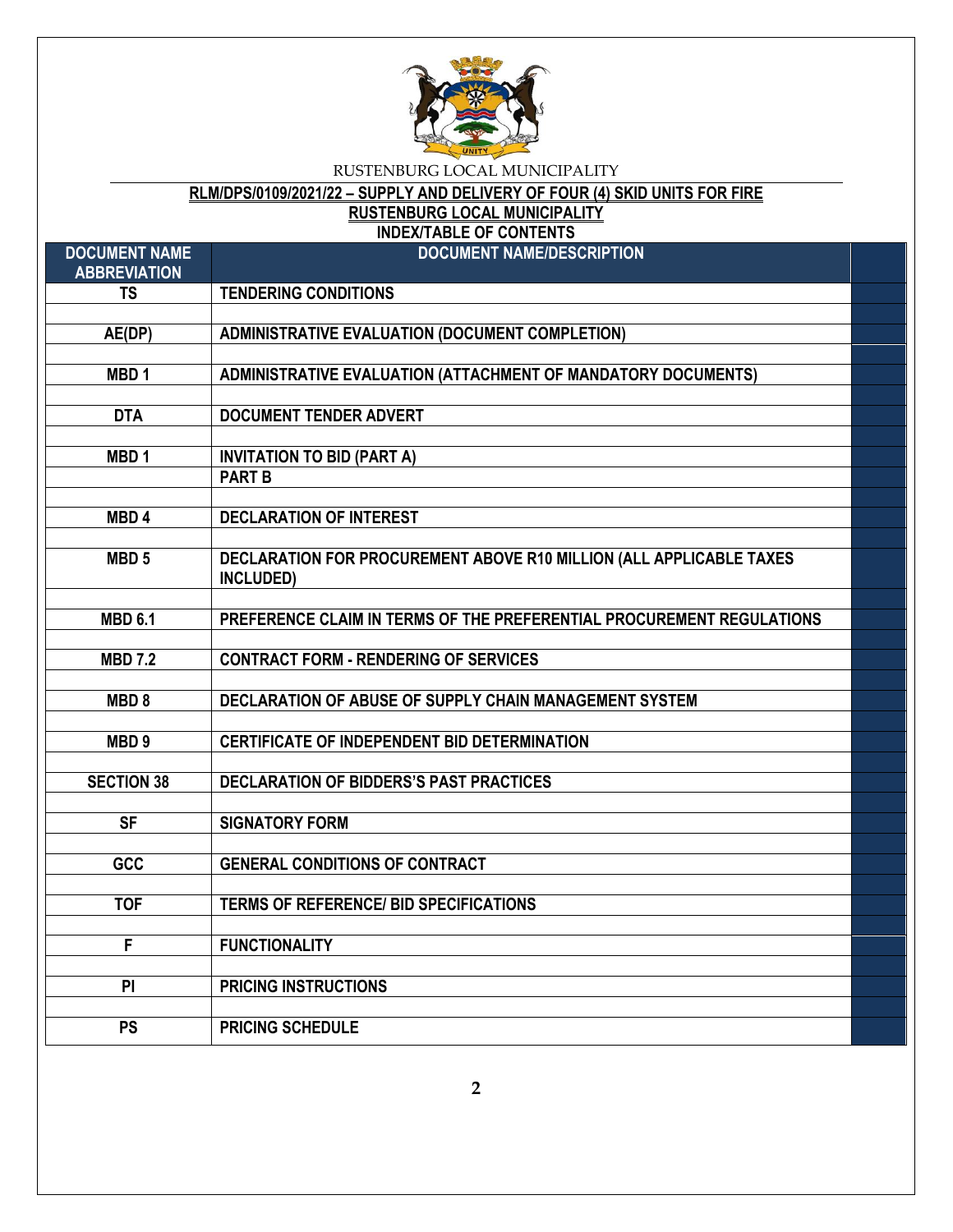

## **RLM/DPS/0109/2021/22 – SUPPLY AND DELIVERY OF FOUR (4) SKID UNITS FOR FIRE RUSTENBURG LOCAL MUNICIPALITY**

## **DOCUMENT COMPLETION INSTRUCTION AND RETURNABLE DOCUMENTS SCHEDULE**

## CENTRAL SUPPLIER DATABASE REGISTRATION (CSD)

 $\checkmark$  Bidders must be registered on CSD and provide their registration number on the tender/ quotation document **COMPLETION OF THE DOCUMENT**

## *PLEASE READ AND FOLLOW INSTRUCTIONS BELOW ON HOW TO COMPLETE DIFFERENT FORMS IN THE DOCUMENT AND FILL THEM AS INSTRUCTED*

 $\checkmark$  The tender documents must be completed in full i.e. Compulsory Questionnaire, MBD 1, Pricing Schedule, MBD 4, MBD 5, MBD 6.1, MBD 7.2, MBD 8, MBD 9, Section 38 and the Form of Offer, including all witness signatures on all the above stated forms.

## $\checkmark$  **NB! FAILURE TO ADHERE TO THE BELOW MENTIONED POINTS WILL INVALIDATE THE TENDER** *AND RESULT IN DISQUALIFICATION*

- **COMPULSORY QUESTIONAIRE** must be fully completed and signed *In a case of Joint Venture separate COMPULSORY QUESTIONAIRE forms must be completed and submitted.*
- MBD 1 must be fully completed and signed
- **PRICING SCHEDULE** must be fully completed and signed
- **MBD 4** -only tick the appropriate answer. Please be informed that whether you scratch out, tick or circle, **your answer will be where the pen ink is reflecting**. *In a case of Joint Venture or multi- directors, full details of all Directors must be provided on the table on* MBD 4.
- **MBD 5** -only tick the appropriate answer. Please be informed that whether you scratch out, tick or circle, **your answer will be where the pen ink is reflecting**.
- In a case of Joint Venture separate MBD 5 forms must be completed and submitted. (complete if applicable)
- MBD 6.1 must be fully completed.
- MBD 7.2 must be fully completed.
- **MBD 8** only tick the appropriate answer box, whether you scratch out, tick or circle, your answer will be where the pen ink is reflecting
- MBD 9 must be fully completed and signed
- **SECTION 38** only tick the appropriate answer box, whether you scratch out, tick or circle, your answer will be where the pen ink is reflecting. Must be fully completed and signed, including signatures of witnesses.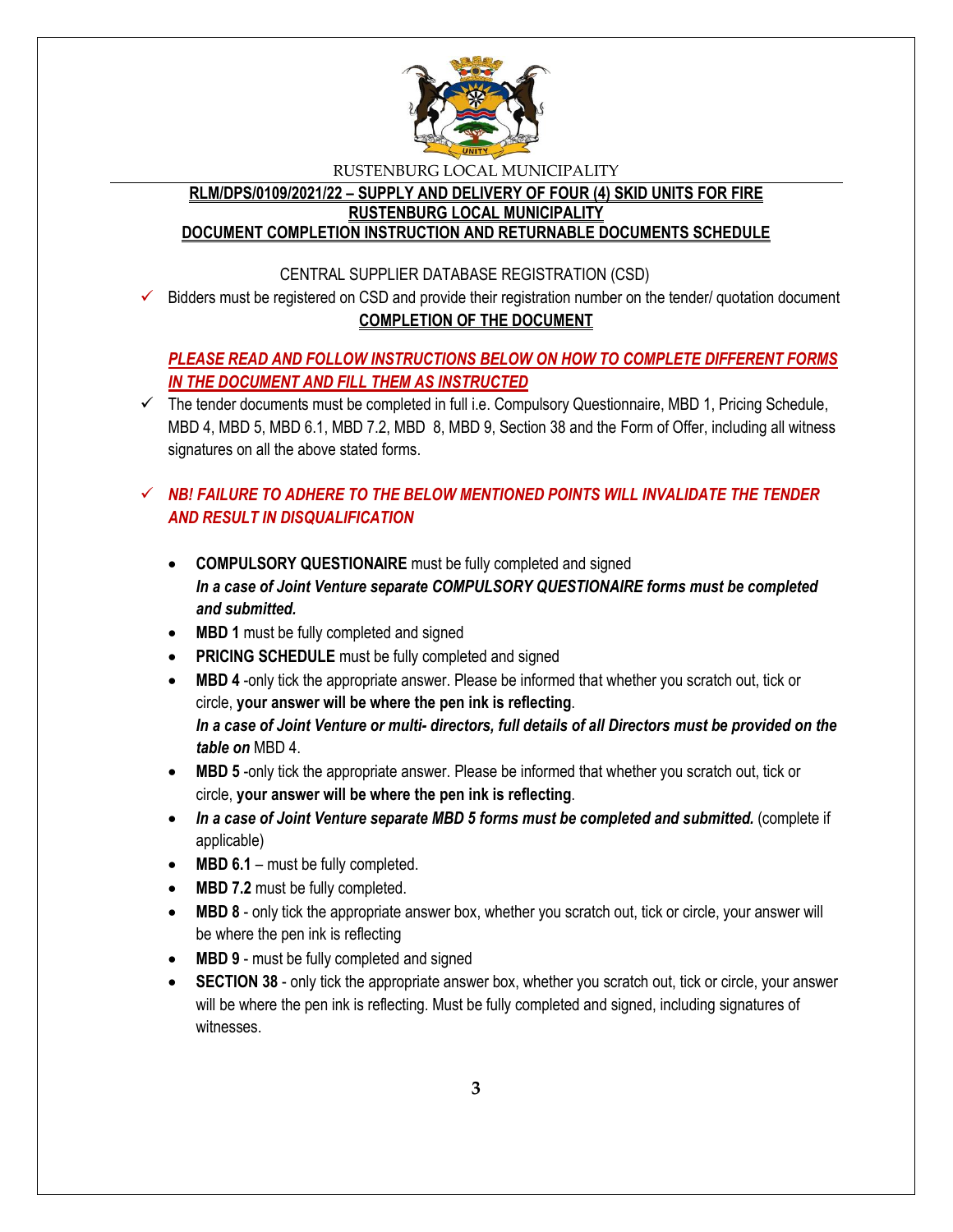

#### **RLM/DPS/0109/2021/22 – SUPPLY AND DELIVERY OF FOUR (4) SKID UNITS FOR FIRE RUSTENBURG LOCAL MUNICIPALITY**

- Note that should you answer **"NO"** to any of the declaration questions on **section 38 form**, then supporting documents **MUST** be attached
- **SIGNATORY AUTHORISATION –** complete and sign the form
- The document must not be dismantled; page numbers must be sequential

## **THE FOLLOWING MANDATORY DOCUMENTS MUST BE SUBMITTED TOGETHER WITH THE BID DOCUMENT**

- $\checkmark$  Deposit slip with tender reference number as stipulated in the tender document.
- $\checkmark$  CSD report

## **FOR ALL DOCUMENTS THAT WILL NEED CERTIFICATION (AND AFFIDAVITS WHERE APPLICABLE) BIDDERS ARE REQUESTED NOT TO SUBMIT COPIES OF CERTIFIED COPIES.**

 $\checkmark$  A valid and certified (not older than (3) three months on the date of tender closure) BBBEE Certificate for the company (if it is a JV the BBBEE must be consolidated)

## **MUNICIPAL RATES AND TAXES STATEMENTS OF THE DIRECTORS**

- $\checkmark$  Current municipal rates and taxes statement (from previous billable month) for each directors' address must be attached; or
- $\checkmark$  Valid lease agreement of the director/s with all critical contractual obligations or,
- $\checkmark$  An original letter from tribal authority not older than three (3) months if the director/s are residing in a tribal land, or
- $\checkmark$  If the rates and taxes account is not in the names of the director/s the attached municipal rates and taxes statement must be submitted together with an original affidavit from the property owner whose names are appearing on the municipal rates and taxes statement to confirm that the director resides in their property.

## **MUNICIPAL RATES AND TAXES STATEMENTS OF THE COMPANY**

- $\checkmark$  Current municipal rates and taxes statement (from previous billable month) for the company's' address must be attached; or
- $\checkmark$  Valid lease agreement of the company (showing all critical contractual obligations, or
- $\checkmark$  An original letter from a tribal authority not older than three (3) months if the company is operating from a tribal, or
- $\checkmark$  If the rates and taxes account is not in the names of the company, the attached municipal rates taxes statement must be submitted together with an original affidavit from the property owner whose names are reflecting on the municipal rates and taxes statement to confirm that the company operates from their property.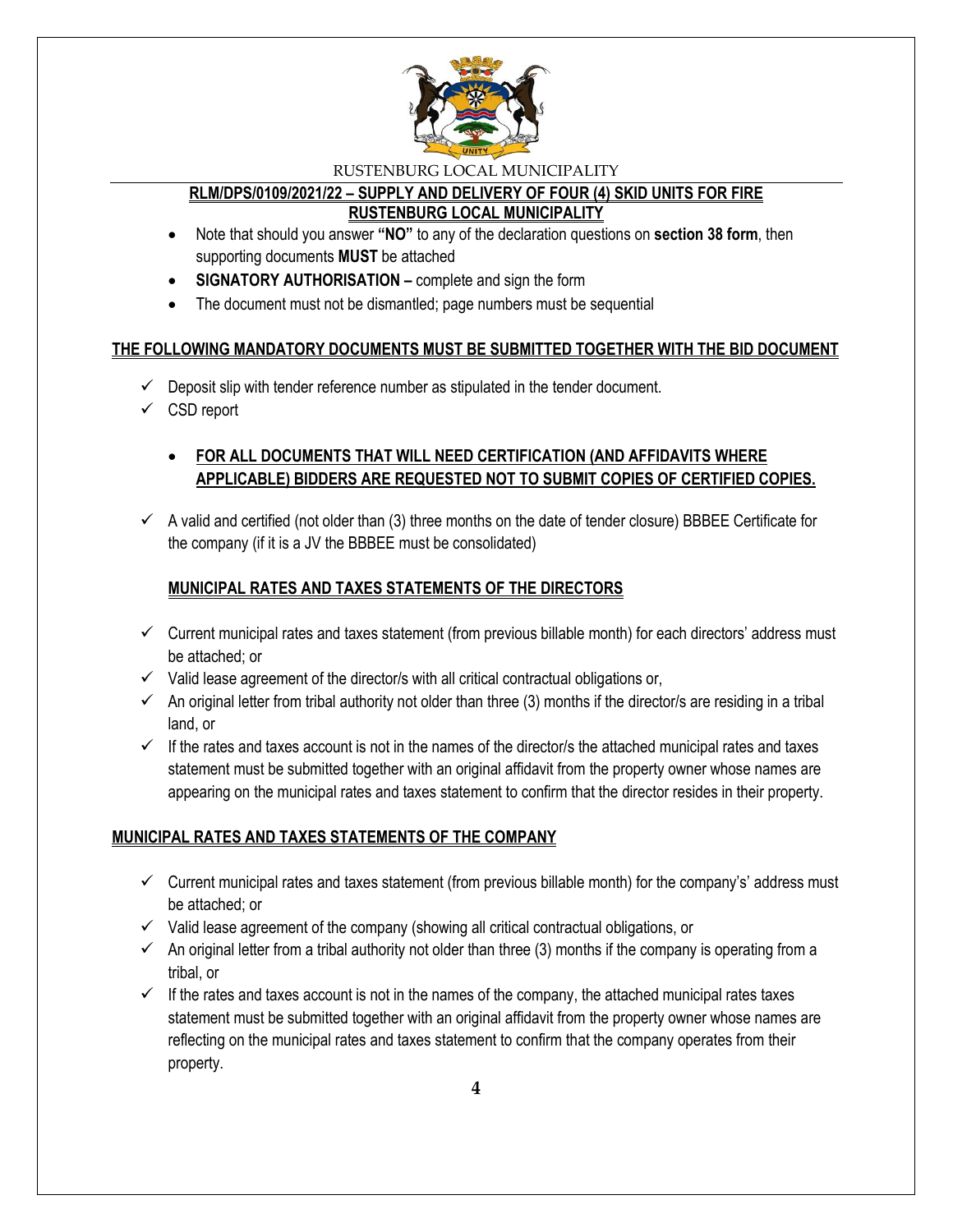

## **RLM/DPS/0109/2021/22 – SUPPLY AND DELIVERY OF FOUR (4) SKID UNITS FOR FIRE**

#### **RUSTENBURG LOCAL MUNICIPALITY**

## **NB!!**

- **FOR PROCUREMENT EXPECTED TO BE LESS THAN 10 MILLION, AWARDS WILL NOT BE MADE TO BIDDERS OWING MUNICIPAL RATES AND TAXES FOR OVER 90 DAYS AT THE TIME OF TENDER CLOSURE**
- **FOR PROCUREMENT EXPECTED TO BE MORE THAN 10 MILLION, AWARDS WILL NOT BE MADE TO BIDDERS OWING MUNICIPAL RATES AND TAXES FOR OVER 30 DAYS AT THE TIME OF TENDER CLOSURE**
- $\checkmark$  Required CIDB Grading Certificate where applicable
- $\checkmark$  Signatory resolution Please attach a copy of Signatory resolution where instructed
- $\checkmark$  If the submission is from a Joint Venture, then a JV agreement must be attached

## **VERIFICATION OF DOCUMENTS AND INFORMATION.**

- $\checkmark$  Tax compliance status will be verified using CSD number. (For a bidder to be considered for final award, their status must reflect "tax compliance" before final award is made)
- $\checkmark$  CIDB Grading will be verified
- $\checkmark$  BBBEE certificates will be verified with relevant registration bodies.
- $\checkmark$  Sworn Affidavits will be accepted only if its originals submitted.

## **ALLOCATION OF BBBEE POINTS**

- $\checkmark$  No points will be allocated for a BBBEE certificate that is a copy of a certified copy or not that is not certified.
- $\checkmark$  No points will be allocated if the attached sworn affidavit (BBBEE) is a copy.

### **INSTRUCTION ON THE SUBMISSION OF TENDER DOCUMENTS**

- $\checkmark$  A tender document must be in a sealed document that has on the outside the bid number and bid description. Both the bid number and the bid description must be on the envelope for the document to be acceptable.
- $\checkmark$  If the bid number and description are not clearly marked on the envelope, the bid will be received
- $\checkmark$  The tender document must be in the tender box before the specified closing time and date.
- $\checkmark$  Bidders who arrive when the tender box is open are late.
- $\checkmark$  Failure to comply with the above will lead to the bid not being opened.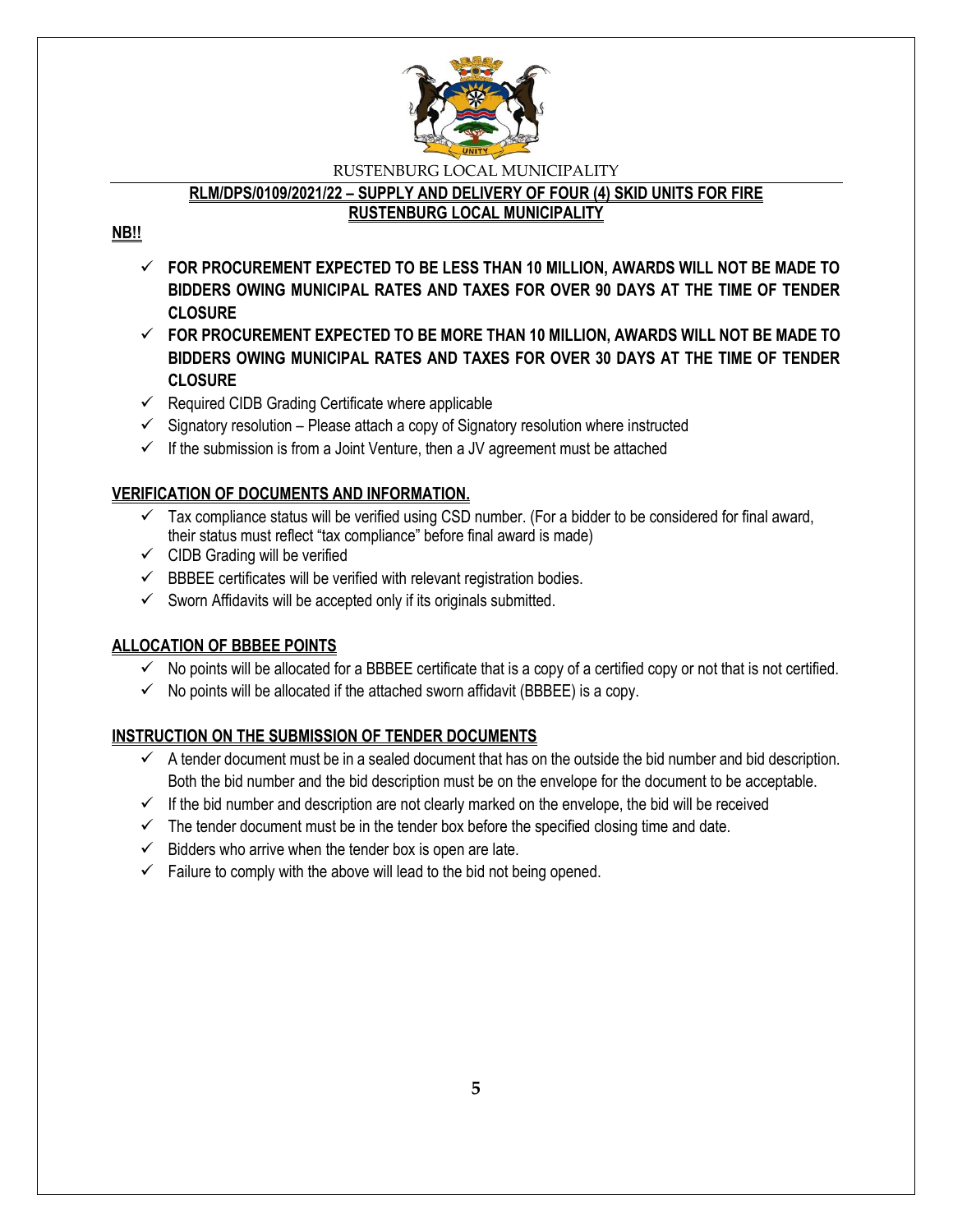

#### **RLM/DPS/0109/2021/22 – SUPPLY AND DELIVERY OF FOUR (4) SKID UNITS FOR FIRE RUSTENBURG LOCAL MUNICIPALITY**

- 1. Bid documents available at a non-refundable amount of R 1000-00 per bid document are available on the etender website and must be downloaded.
- 2. A compulsory briefing session will be held as follows: 02 June 2022 from 11H00 11H45 @ the Missionary Mpheni House, Rustenburg Local Municipality. Cnr Beyers Naude and Nelson Mandela Drive
- 3. Sealed bid documents marked: "**Administrative evaluation (document completion and attachment of mandatory documents), Functionality (minimum requirement score of 100 out of 100), 80/20 preferential point system (price = 80 & BBBEE points = 20) and Consideration of the market analysis"**  must be placed in the bid box in the foyer of the Municipal offices, Missionary Mpheni House, Beyers Naude Drive, Rustenburg not later than **15 June 2022 @ 11H00**, where after the bids will be opened in public at the Municipal offices.
- 4. Please note that no bid documents given to couriers will not be signed for by Rustenburg Local Municipality.
- 5. The Council will not be responsible for bids not received or received late by mail. Bids will remain valid for 90 days (Ninety).
- 6. All bids will be adjudicated based on the prescribed criterion as stipulated in the document.
- 7. An updated record of payment of rates, taxes and services to the relevant Municipality must be attached. Failure to do so will invalidate the bid submitted
- 8. No bids will be considered from any person(s) in the service of the state (as defined in Regulation 1 of Local Government: Municipal Supply Chain Management Regulations).
- 9. Objections or complaints must be submitted in writing to the Municipal Manager at the address stated, and must contain the following:
	- (a) reasons and/or grounds for the objection or complaint.
	- (b) the way in which the objector or complainant's rights have been affected; and
	- (c) the remedy sought by the objector or complainant.
- 10. Any objection or complaint must reach the Municipal Manager with a 14-day period after award has been made. Late objections or complaints will not be entertained.
- 11. All bids must be submitted on the official forms provided and a successful bidder will be required to fill and sign a written Contract Form (MBD 7).

RUSTENBURG LOCAL MUNICIPALITY P.O. BOX 16 MISSIONARY MPHENI HOUSE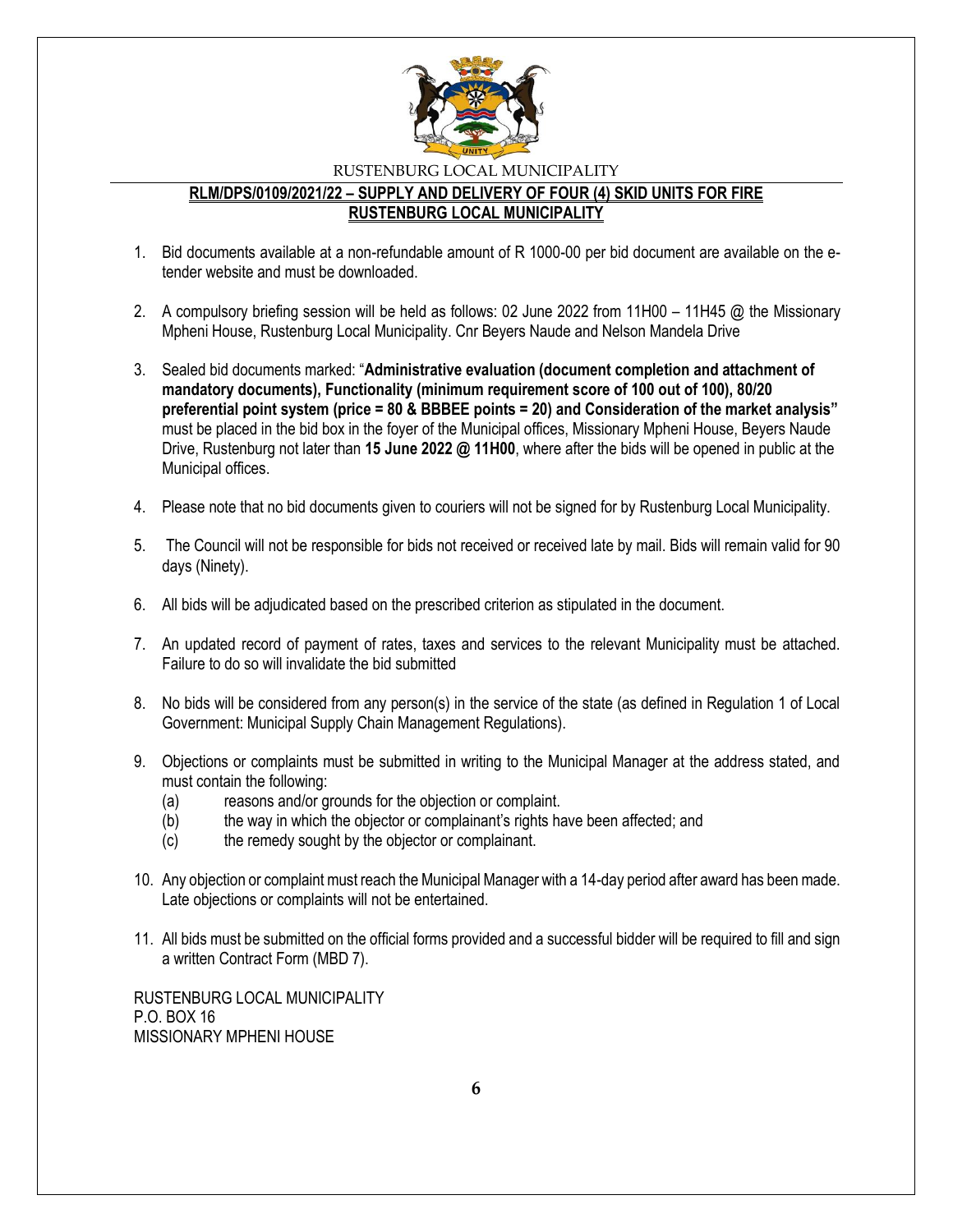

#### **RLM/DPS/0109/2021/22 – SUPPLY AND DELIVERY OF FOUR (4) SKID UNITS FOR FIRE RUSTENBURG LOCAL MUNICIPALITY**

## **TENDERING CONDITIONS**

- 1. The document must be completed in full as per the guide provided under administrative evaluation document completion.
- 2. All mandatory documents must be attached as per the guide under administrative evaluation attachment of mandatory documents.
- 3. The document must not be dismantled; page numbers must be sequential.
- 4. Bidders must submit both a hard copy document and an electronic tender document in the form of a clearly marked CD or USB for Consideration.
- 5. Bidders must be registered on CSD.
- 6. For all documents that will need certification (and affidavits where applicable) bidders must not submit copies/ copies of certified copies.
- 7. Only black pen ink must be used when completing the tender document.
- 8. Electronic signatures are not allowed.
- 9. Bidders are not allowed to use correction pens. In a case where a wrong answer is ticked, a straight line must be made across the wrong answer, then initial next to the mistake and a correct answer must be ticked or provided in writing.

*NB! FAILURE TO ADHERE TO THE ABVOVE INSTRUCTIONS WILL RENDER THE TENDER INVALID AND RESULT IN DISQUALIFICATION*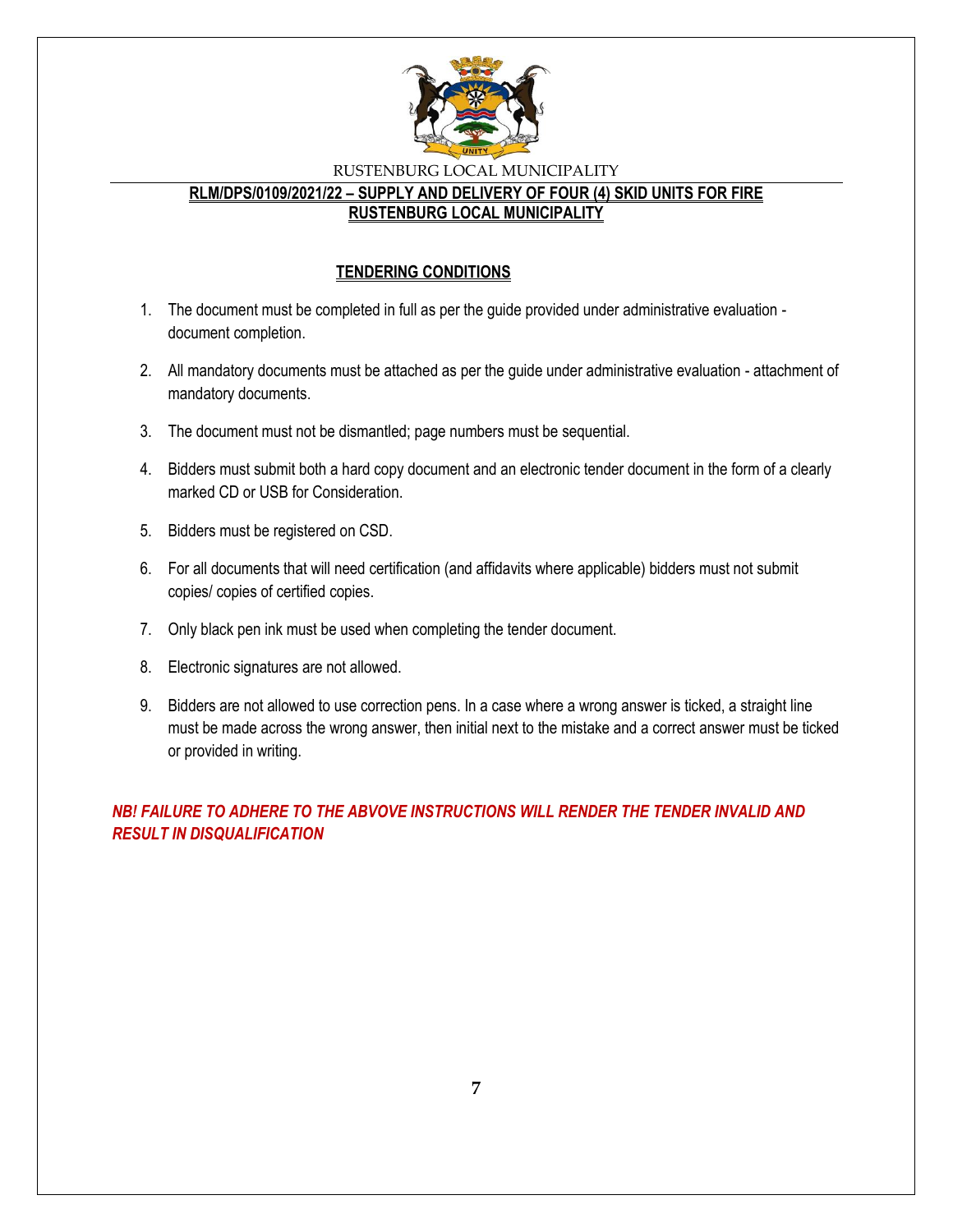

**RLM/DPS/0109/2021/22 – SUPPLY AND DELIVERY OF FOUR (4) SKID UNITS FOR FIRE** 

**RUSTENBURG LOCAL MUNICIPALITY**

#### **PART A** MBD 1 **INVITATION TO BID**

|                                                                 | YOU ARE HEREBY INVITED TO BID FOR REQUIREMENTS OF THE RUSTENBURG LOCAL MUNICIPALITY                  |                 |                     |                              |                  |                      |       |
|-----------------------------------------------------------------|------------------------------------------------------------------------------------------------------|-----------------|---------------------|------------------------------|------------------|----------------------|-------|
|                                                                 | <b>CLOSING</b>                                                                                       |                 |                     |                              |                  |                      |       |
| <b>BID NUMBER:</b>                                              | RLM/DPS/0109/2021/22                                                                                 | DATE:           | <b>15 JUNE 2022</b> |                              |                  | <b>CLOSING TIME:</b> | 11H00 |
| <b>DESCRIPTION</b>                                              | Supply and delivery of four (4) skid units for fire Rustenburg Local Municipality                    |                 |                     |                              |                  |                      |       |
|                                                                 | THE SUCCESSFUL BIDDER WILL BE REQUIRED TO FILL IN AND SIGN A WRITTEN CONTRACT FORM (MBD7).           |                 |                     |                              |                  |                      |       |
|                                                                 | BID RESPONSE DOCUMENTS MAY BE DEPOSITED IN THE BID BOX                                               |                 |                     |                              |                  |                      |       |
| <b>SITUATED AT:</b>                                             |                                                                                                      |                 |                     |                              |                  |                      |       |
|                                                                 | <b>RUSTENBURG LOCAL MUNICIPALITY</b>                                                                 |                 |                     |                              |                  |                      |       |
| <b>MISSIONARY MPHENI HOUSE</b>                                  |                                                                                                      |                 |                     |                              |                  |                      |       |
|                                                                 | CNR BEYERS NAUDE AND NELSON MANDELA DRIVE, RUSTENBURG                                                |                 |                     |                              |                  |                      |       |
|                                                                 |                                                                                                      |                 |                     |                              |                  |                      |       |
| <b>SUPPLIER INFORMATION</b>                                     |                                                                                                      |                 |                     |                              |                  |                      |       |
| <b>NAME OF BIDDER</b>                                           |                                                                                                      |                 |                     |                              |                  |                      |       |
| <b>POSTAL ADDRESS</b>                                           |                                                                                                      |                 |                     |                              |                  |                      |       |
| <b>STREET ADDRESS</b>                                           |                                                                                                      |                 |                     |                              |                  |                      |       |
| <b>TELEPHONE NUMBER</b>                                         |                                                                                                      | <b>CODE</b>     |                     |                              | <b>NUMBER</b>    |                      |       |
| <b>CELLPHONE NUMBER</b>                                         |                                                                                                      |                 |                     |                              |                  |                      |       |
| <b>FACSIMILE NUMBER</b>                                         |                                                                                                      | <b>CODE</b>     |                     |                              | <b>NUMBER</b>    |                      |       |
| <b>E-MAIL ADDRESS</b>                                           |                                                                                                      |                 |                     |                              |                  |                      |       |
| <b>VAT REGISTRATION NUMBER</b>                                  |                                                                                                      |                 |                     |                              |                  |                      |       |
| <b>TAX COMPLIANCE STATUS</b>                                    |                                                                                                      | <b>TCS PIN:</b> |                     |                              | $OR$ $CSD$ No:   |                      |       |
|                                                                 |                                                                                                      |                 |                     | <b>B-BBEE</b>                |                  |                      |       |
| <b>B-BBEE STATUS LEVEL</b>                                      |                                                                                                      |                 |                     | <b>STATUS</b>                |                  |                      |       |
| <b>VERIFICATION CERTIFICATE</b><br><b>[TICK APPLICABLE BOX]</b> |                                                                                                      | $\Box$ Yes      |                     | <b>LEVEL</b><br><b>SWORN</b> |                  | $\Box$ Yes           |       |
|                                                                 |                                                                                                      | <b>No</b>       |                     |                              | <b>AFFIDAVIT</b> | <b>No</b>            |       |
|                                                                 | [A B-BBEE STATUS LEVEL VERIFICATION CERTIFICATE/ SWORN AFFIDAVIT (FOR EMES & QSEs) MUST BE SUBMITTED |                 |                     |                              |                  |                      |       |
|                                                                 | IN ORDER TO QUALIFY FOR PREFERENCE POINTS FOR B-BBEET                                                |                 |                     |                              |                  |                      |       |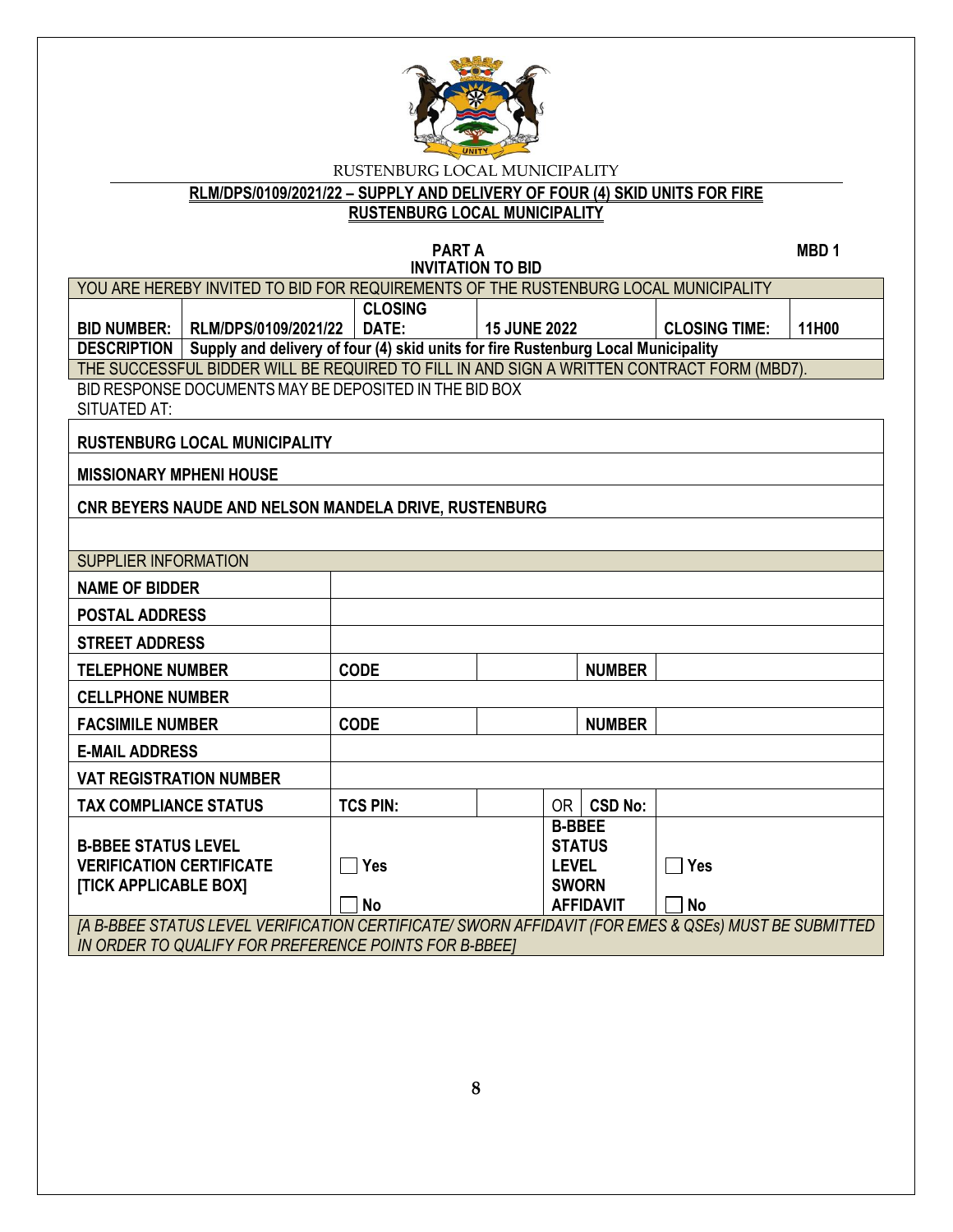

| RLM/DPS/0109/2021/22 - SUPPLY AND DELIVERY OF FOUR (4) SKID UNITS FOR FIRE                                                        |                                                          |                                                                                                                                     |                                                         |  |  |
|-----------------------------------------------------------------------------------------------------------------------------------|----------------------------------------------------------|-------------------------------------------------------------------------------------------------------------------------------------|---------------------------------------------------------|--|--|
| <b>RUSTENBURG LOCAL MUNICIPALITY</b>                                                                                              |                                                          |                                                                                                                                     |                                                         |  |  |
| <b>ARE YOU THE ACCREDITED</b><br><b>REPRESENTATIVE IN SOUTH</b><br><b>AFRICA FOR THE GOODS</b><br><b>/SERVICES/WORKS OFFERED?</b> | $\Box$ Yes<br>$\Box$ No<br>[IF YES ENCLOSE PROOF]        | <b>ARE YOU A</b><br><b>FOREIGN BASED</b><br><b>SUPPLIER FOR</b><br><b>THE GOODS</b><br><b>/SERVICES</b><br><b>MORKS</b><br>OFFERED? | $\Box$ Yes<br>$\n  No\n$<br>[IF YES, ANSWER PART<br>B:3 |  |  |
| <b>TOTAL NUMBER OF ITEMS</b><br><b>OFFERED</b>                                                                                    |                                                          | <b>TOTAL BID PRICE</b>                                                                                                              | R                                                       |  |  |
| <b>SIGNATURE OF BIDDER</b>                                                                                                        |                                                          | <b>DATE</b>                                                                                                                         |                                                         |  |  |
| <b>CAPACITY UNDER WHICH THIS BID</b><br><b>IS SIGNED</b>                                                                          |                                                          |                                                                                                                                     |                                                         |  |  |
| BIDDING PROCEDURE ENQUIRIES MAY BE DIRECTED TO:                                                                                   |                                                          | TO:                                                                                                                                 | TECHNICAL INFORMATION MAY BE DIRECTED                   |  |  |
| <b>DEPARTMENT</b>                                                                                                                 | <b>SCM</b>                                               | <b>CONTACT</b><br><b>PERSON</b>                                                                                                     | Mr. M. E. Ramothwala                                    |  |  |
| <b>CONTACT PERSON</b>                                                                                                             | Mr. J. Masinga                                           | <b>TELEPHONE</b><br><b>NUMBER</b>                                                                                                   | 014 590 3232                                            |  |  |
| <b>TELEPHONE NUMBER</b>                                                                                                           | 014 590 3123                                             | E-MAIL<br><b>ADDRESS</b>                                                                                                            | mramothwala@rustenburg.gov.za                           |  |  |
| <b>E-MAIL ADDRESS</b>                                                                                                             | jmasinga@rustenburg.gov.za<br>&tenders@rustenburg.gov.za |                                                                                                                                     |                                                         |  |  |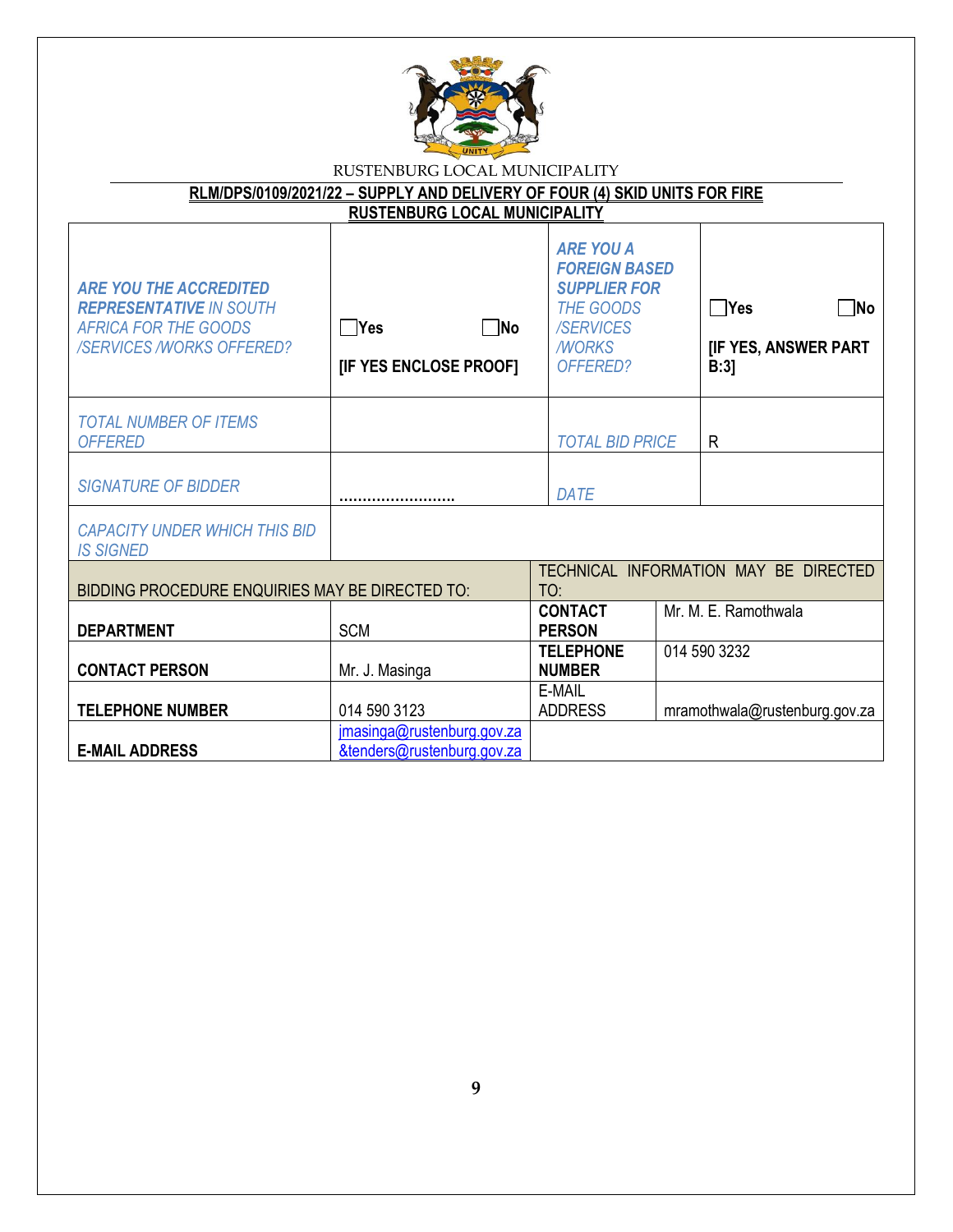

# **RLM/DPS/0109/2021/22 – SUPPLY AND DELIVERY OF FOUR (4) SKID UNITS FOR FIRE**

**RUSTENBURG LOCAL MUNICIPALITY**

**PART B**

#### **TERMS AND CONDITIONS FOR BIDDING**

| 1.    | <b>BID SUBMISSION:</b>                                                                                                                                                                                                                                                                   |                      |
|-------|------------------------------------------------------------------------------------------------------------------------------------------------------------------------------------------------------------------------------------------------------------------------------------------|----------------------|
|       | 1.1. BIDS MUST BE DELIVERED BY THE STIPULATED TIME TO THE CORRECT ADDRESS. LATE BIDS WILL NOT BE ACCEPTED<br><b>FOR CONSIDERATION.</b>                                                                                                                                                   |                      |
|       | 1.2. ALL BIDS MUST BE SUBMITTED ON THE OFFICIAL FORMS PROVIDED, COMPLETED WITH A BLACK PEN                                                                                                                                                                                               |                      |
|       | 1.3. THIS BID IS SUBJECT TO THE RLM SUPPLY CHAIN MANAGEMENT POLICY, PREFERENTIAL PROCUREMENT POLICY<br>FRAMEWORK ACT AND THE PREFERENTIAL PROCUREMENT REGULATIONS, 2017, THE GENERAL CONDITIONS OF<br>CONTRACT (GCC) AND, IF APPLICABLE, ANY OTHER SPECIAL CONDITIONS OF CONTRACT.       |                      |
| 2.    | <b>TAX COMPLIANCE REQUIREMENTS</b>                                                                                                                                                                                                                                                       |                      |
| 2.1   | BIDDERS MUST ENSURE COMPLIANCE WITH THEIR TAX OBLIGATIONS.                                                                                                                                                                                                                               |                      |
| 2.2   | BIDDERS ARE REQUIRED TO SUBMIT THEIR UNIQUE PERSONAL IDENTIFICATION NUMBER (PIN) ISSUED BY SARS TO<br>ENABLE THE ORGAN OF STATE TO VIEW THE TAXPAYER'S PROFILE AND TAX STATUS.                                                                                                           |                      |
| 2.3   | APPLICATION FOR THE TAX COMPLIANCE STATUS (TCS) CERTIFICATE OR PIN MAY ALSO BE MADE VIA E-FILING. IN<br>ORDER TO USE THIS PROVISION, TAXPAYERS WILL NEED TO REGISTER WITH SARS AS E-FILERS THROUGH THE<br>WEBSITE WWW.SARS.GOV.ZA.                                                       |                      |
| 2.4   | FOREIGN SUPPLIERS MUST COMPLETE THE PRE-AWARD QUESTIONNAIRE IN PART B:3.                                                                                                                                                                                                                 |                      |
| 2.5   | BIDDERS MAY ALSO SUBMIT A PRINTED TCS CERTIFICATE TOGETHER WITH THE BID.                                                                                                                                                                                                                 |                      |
| 2.6   | IN BIDS WHERE CONSORTIA / JOINT VENTURES / SUB-CONTRACTORS ARE INVOLVED; EACH PARTY MUST SUBMIT A<br>SEPARATE TCS CERTIFICATE / PIN / CSD NUMBER.                                                                                                                                        |                      |
| 2.7   | WHERE NO TCS IS AVAILABLE BUT THE BIDDER IS REGISTERED ON THE CENTRAL SUPPLIER DATABASE (CSD), A CSD<br>NUMBER MUST BE PROVIDED.                                                                                                                                                         |                      |
| 3.    | QUESTIONNAIRE TO BIDDING FOREIGN SUPPLIERS                                                                                                                                                                                                                                               |                      |
|       | 3.1. IS THE ENTITY A RESIDENT OF THE REPUBLIC OF SOUTH AFRICA (RSA)?                                                                                                                                                                                                                     | $\Box$ Yes $\Box$ No |
|       | 3.2. DOES THE ENTITY HAVE A BRANCH IN THE RSA?                                                                                                                                                                                                                                           | $\Box$ Yes $\Box$ No |
|       | 3.3. DOES THE ENTITY HAVE A PERMANENT ESTABLISHMENT IN THE RSA?                                                                                                                                                                                                                          | $\Box$ YES $\Box$ NO |
|       | 3.4. DOES THE ENTITY HAVE ANY SOURCE OF INCOME IN THE RSA?                                                                                                                                                                                                                               | $\Box$ YES $\Box$ NO |
|       | 3.5. IS THE ENTITY LIABLE IN THE RSA FOR ANY FORM OF TAXATION?<br>IF THE ANSWER IS "NO" TO ALL OF THE ABOVE, THEN IT IS NOT A REQUIREMENT TO REGISTER FOR A TAX COMPLIANCE STATUS<br>SYSTEM PIN CODE FROM THE SOUTH AFRICAN REVENUE SERVICE (SARS) AND IF NOT REGISTER AS PER 2.3 ABOVE. | $\Box$ YES $\Box$ NO |
|       | NB: FAILURE TO PROVIDE ANY OF THE ABOVE PARTICULARS WILL RENDER THE BID INVALID.<br>NO BIDS WILL BE CONSIDERED FROM PERSONS IN THE SERVICE OF THE STATE.                                                                                                                                 |                      |
|       | <b>SIGNATURE OF BIDDER:</b>                                                                                                                                                                                                                                                              |                      |
|       | <b>CAPACITY UNDER WHICH THIS BID IS SIGNED:</b>                                                                                                                                                                                                                                          |                      |
| DATE: |                                                                                                                                                                                                                                                                                          |                      |
|       |                                                                                                                                                                                                                                                                                          |                      |

**10**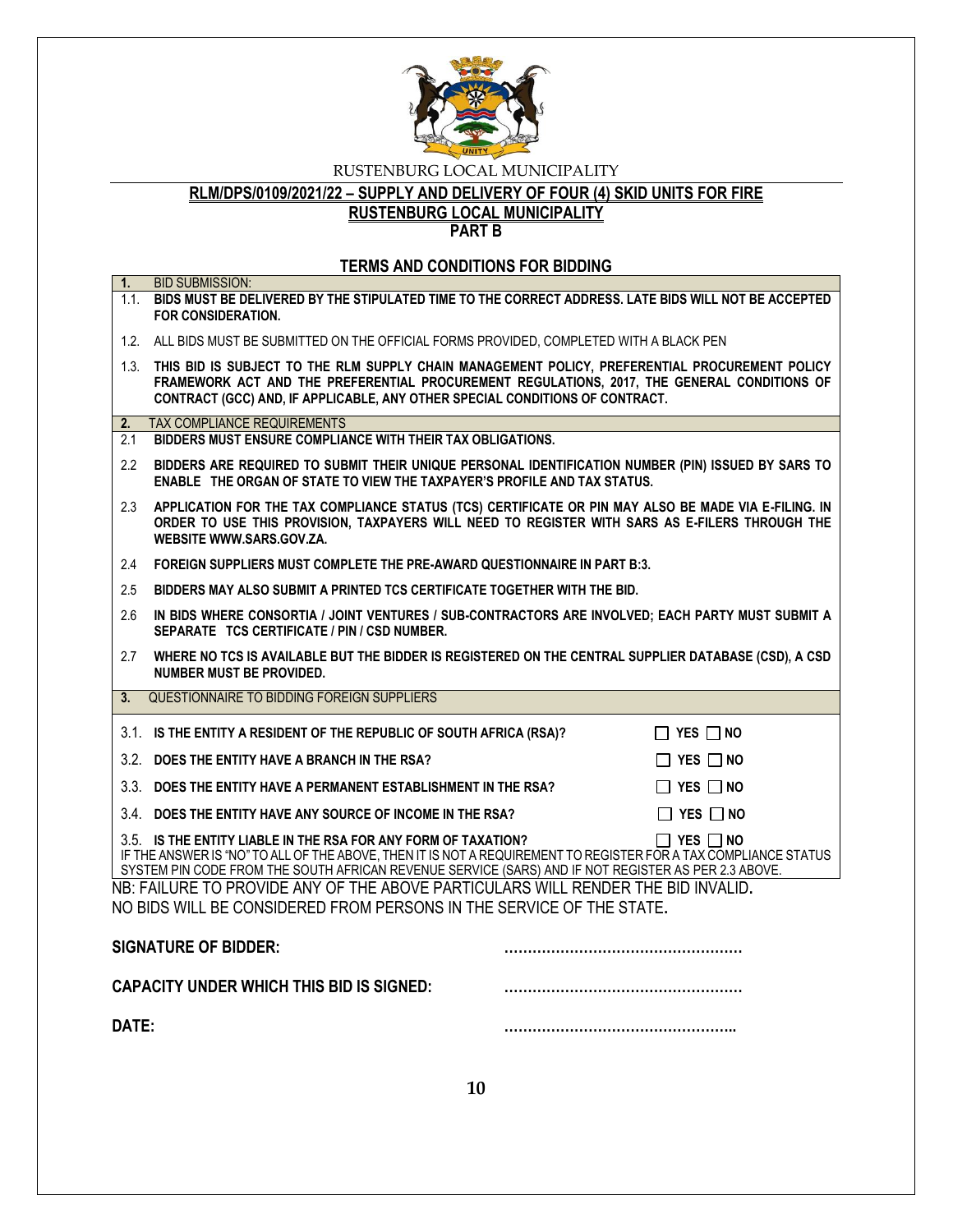

## **RLM/DPS/0109/2021/22 – SUPPLY AND DELIVERY OF FOUR (4) SKID UNITS FOR FIRE RUSTENBURG LOCAL MUNICIPALITY**

#### **MBD 4: DECLARATION OF INTEREST**

No bid will be accepted from persons in the service of the state ...

Any person, having a kinship with persons in the service of the state, including a blood relationship, may make an offer or offers in terms of this invitation to bid. In view of possible allegations of favouritism, should the resulting bid, or part thereof, be awarded to persons connected with or related to persons in service of the state, it is required that the bidder or their authorised representative declare their position in relation to the evaluating/adjudicating authority.

In order to give effect to the above, the following questionnaire must be completed and submitted with the bid.

3.7 The names of all directors / trustees / shareholders members, their individual identity numbers and state employee numbers must be indicated in paragraph 4 below.

3.8 Are you presently in the service of the state?

#### *(Tick applicable box*)



3.8.1 If yes, furnish particulars. ….……………………………………………………………

……………………………………………………………………………………………..

 $1$ MSCM Regulations: "in the service of the state" means to be  $-$ 

(a) a member of  $-$ 

- (i) any municipal council;
- (ii) any provincial legislature; or
- (iii) the national Assembly or the national Council of provinces;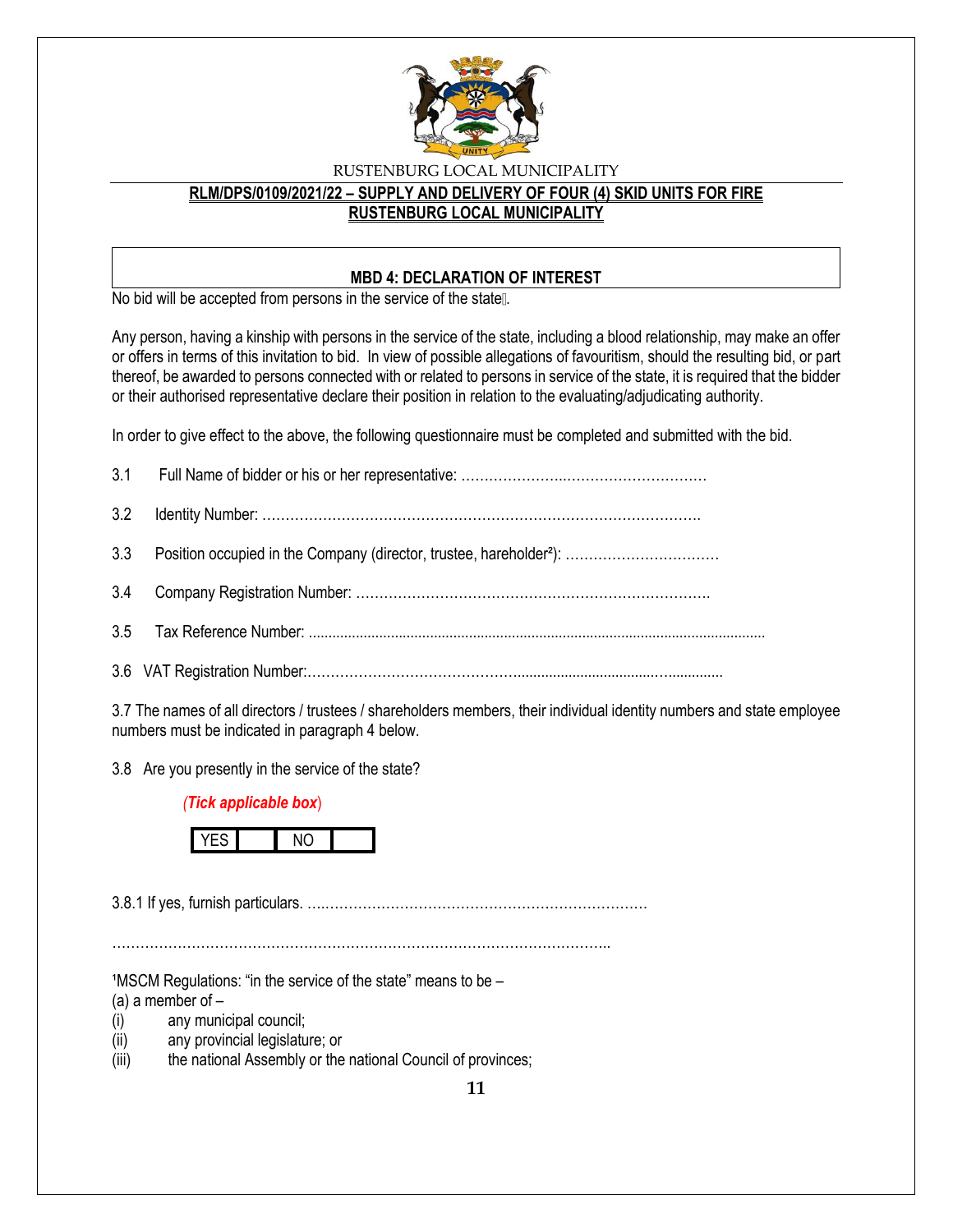

### **RLM/DPS/0109/2021/22 – SUPPLY AND DELIVERY OF FOUR (4) SKID UNITS FOR FIRE RUSTENBURG LOCAL MUNICIPALITY**

(b) a member of the board of directors of any municipal entity; (c) an official of any municipality or municipal entity;

(d) an employee of any national or provincial department, national or provincial public entity or constitutional institution within the meaning of the Public Finance Management Act, 1999 (Act No.1 of 1999);

(e) a member of the accounting authority of any national or provincial public entity; or

(f) an employee of Parliament or a provincial legislature.

² Shareholder" means a person who owns shares in the company and is actively involved in the management of the company or business and exercises control over the company.

3.9 Have you been in the service of the state for the past twelve months? *(Tick applicable box*)

3.9.1 If yes, furnish particulars.………………………...……………………………………..

…………………………………………………………………………………………….

3.10 Do you have any relationship (family, friend, other) with persons in the service of the state and who may be involved with the evaluation and or adjudication of this bid?

### *(Tick applicable box*)



3.10.1 If yes, furnish particulars.………………………...……………………………………..

…………………………………………………………………………………………….

3.11 Are you, aware of any relationship (family, friend, other) between any other bidder and any persons in the service of the state who

may be involved with the evaluation and or adjudication of this bid?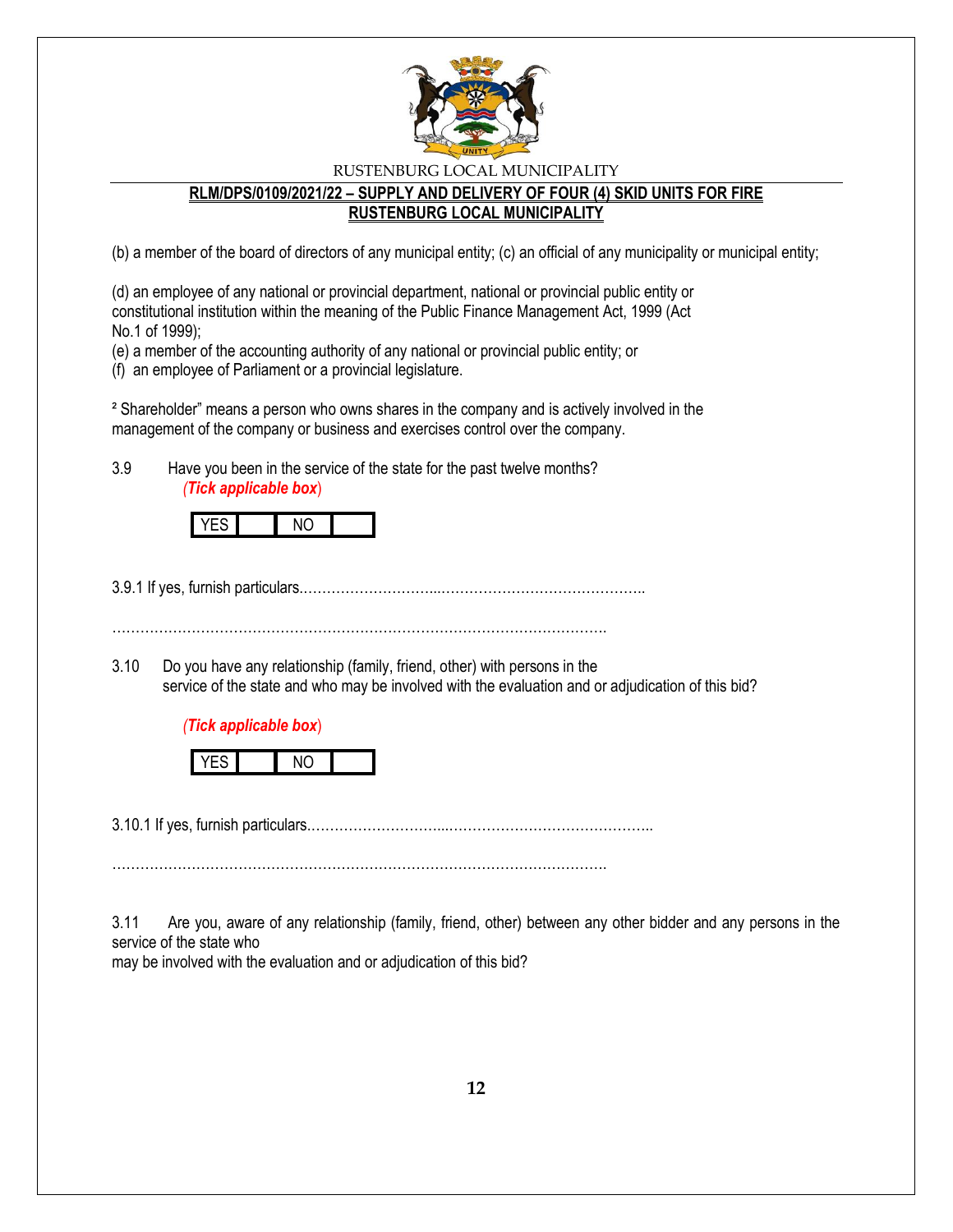

**RLM/DPS/0109/2021/22 – SUPPLY AND DELIVERY OF FOUR (4) SKID UNITS FOR FIRE** 

**RUSTENBURG LOCAL MUNICIPALITY**

*(Tick applicable box*)



3.11.1 If yes, furnish particulars.………………………...……………………………………..

3.12 Are any of the company's directors, trustees, managers, principle shareholders or stakeholders in service of the state?

*(Tick applicable box*)



3.12.1 If yes, furnish particulars.………………………...……………………………………..

……………………………………………………………………………………………………

3.13 Are any spouse, child or parent of the company's directors trustees, managers, principle shareholders or stakeholders in service of the state?

*(Tick applicable box*)



3.13.1 If yes, furnish particulars.………………………...……………………………………..

……………………………………………………………………………………………………

3.14 Do you or any of the directors, trustees, managers, principle shareholders, or stakeholders of this company have any interest in any other related companies or

business whether or not they are bidding for this contract.

*(Tick applicable box*)



3.14.1 If yes, furnish particulars.………………………...……………………………………..

………………………………………………………………………………………………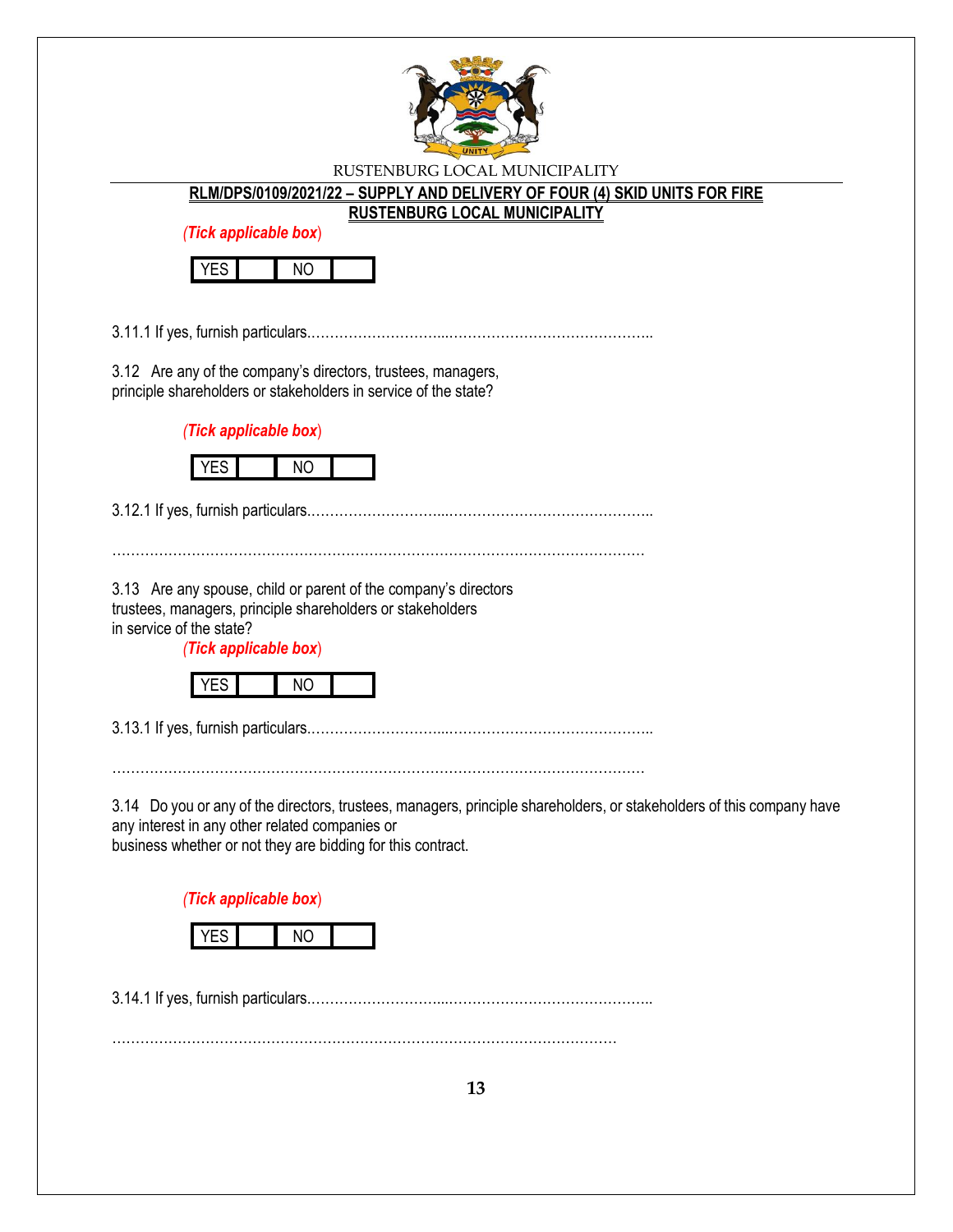

# **RLM/DPS/0109/2021/22 – SUPPLY AND DELIVERY OF FOUR (4) SKID UNITS FOR FIRE**

**RUSTENBURG LOCAL MUNICIPALITY**

## **4. Full details of directors / trustees / members / shareholders.**

| <b>Full</b><br><b>Name</b> | <b>Identity Number</b> | Personal<br>Reference | <b>State</b><br>Employee |
|----------------------------|------------------------|-----------------------|--------------------------|
|                            |                        | Tax<br><b>Number</b>  | <b>Number</b>            |
|                            |                        |                       |                          |
|                            |                        |                       |                          |
|                            |                        |                       |                          |
|                            |                        |                       |                          |
|                            |                        |                       |                          |
|                            |                        |                       |                          |
|                            |                        |                       |                          |
|                            |                        |                       |                          |
|                            |                        |                       |                          |
|                            |                        |                       |                          |
|                            |                        |                       |                          |
|                            |                        |                       |                          |

**Signature Date** 

 **……………………………… ………………………**

 **Capacity Name of Bidder**

 **…………………………………. ……………………………………**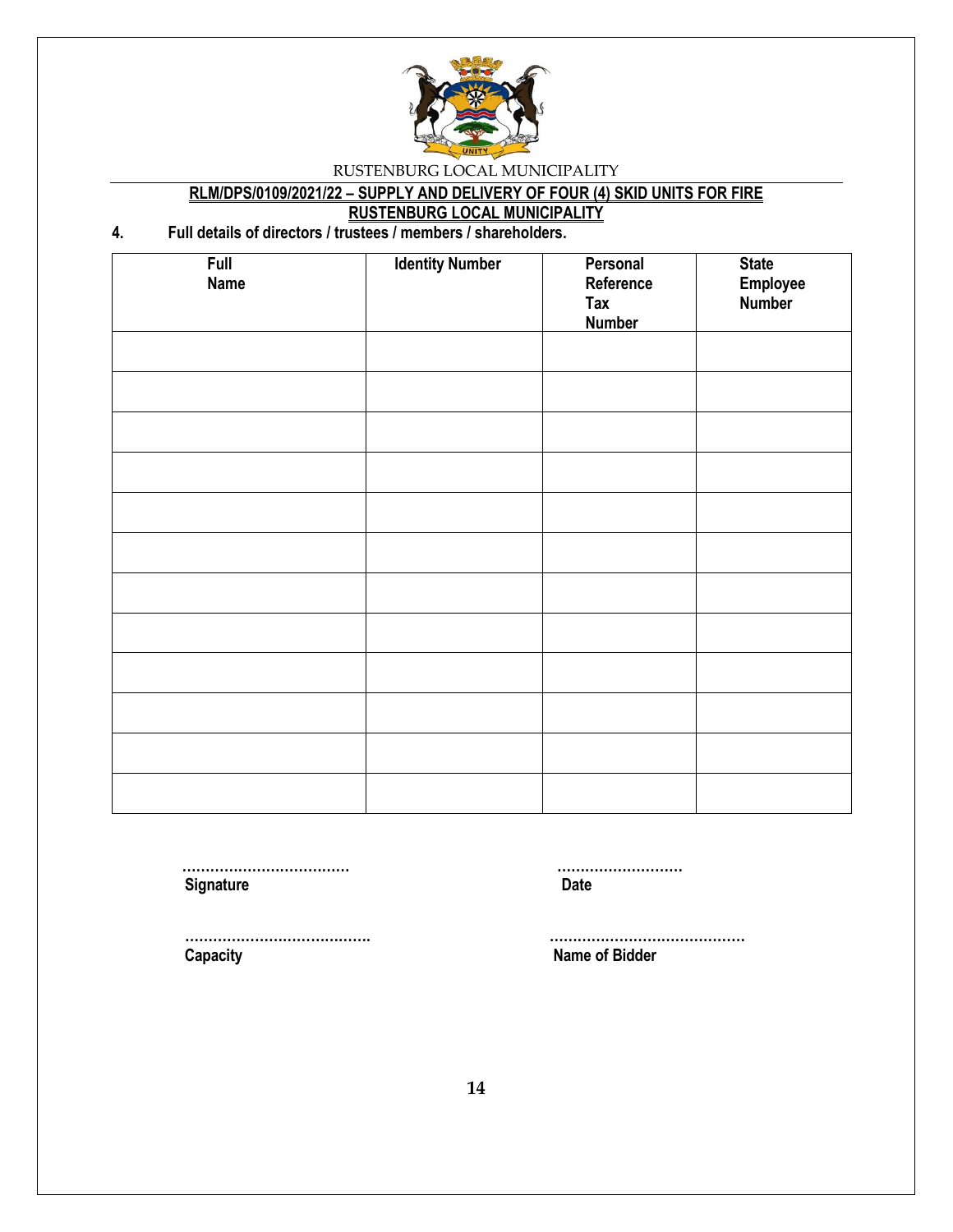

#### **RLM/DPS/0109/2021/22 – SUPPLY AND DELIVERY OF FOUR (4) SKID UNITS FOR FIRE RUSTENBURG LOCAL MUNICIPALITY**

**MBD 5**

#### **DECLARATION FOR PROCUREMENT ABOVE R10 MILLION (ALL APPLICABLE TAXES INCLUDED)**

For all procurement expected to exceed R10 million (all applicable taxes included), bidders must complete the following questionnaire: 1 Are you by law required to prepare annual financial statements for auditing? \*YES | NO 1.1 If yes, submit audited annual financial statements for the past three years or since the date of establishment if established during the past three years. ……………………………………………………………….................................................................  $\mathcal{L}^{\text{max}}_{\text{max}}$ 2 Do you have any outstanding undisputed commitments for municipal services towards any municipality for more than three months or any other service provider in respect of which payment is overdue for more than 30 days? \*YES NO 2.1 If no, this serves to certify that the bidder has no undisputed commitments for municipal services towards any municipality for more than three months or other service provider in respect of which payment is overdue for more than 30 days. **2.2** If yes, provide particulars. ………………………………………………...................................................................…………… …………………………….....................................................................………………………………. …………………………………..................................................................…………………………. 3 Has any contract been awarded to you by an organ of state during the past five years, including particulars of any material non-compliance or dispute concerning the execution of such contract? \*YES NO 3.1 If yes, furnish particulars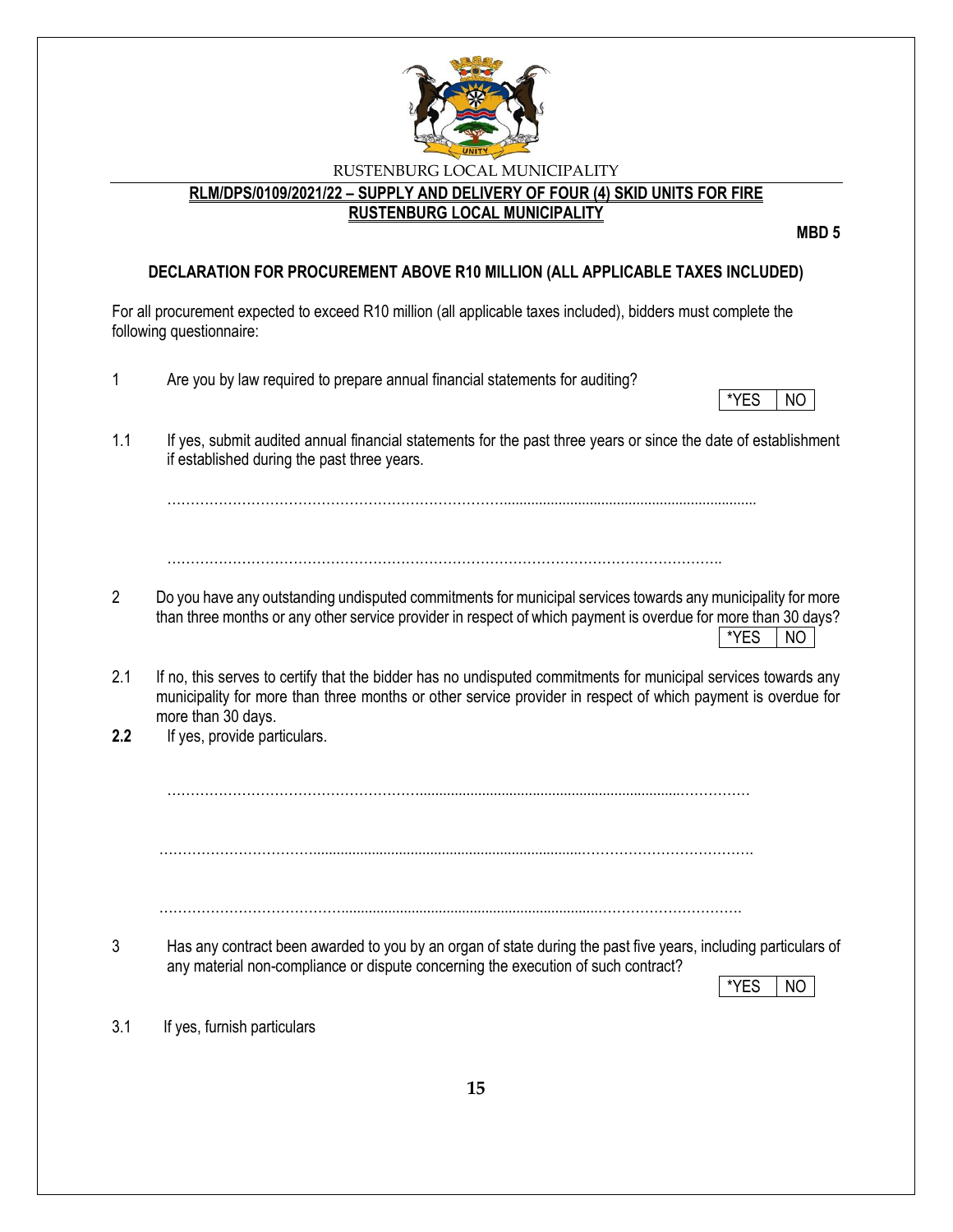

#### **RLM/DPS/0109/2021/22 – SUPPLY AND DELIVERY OF FOUR (4) SKID UNITS FOR FIRE RUSTENBURG LOCAL MUNICIPALITY**

…………………………….............................................................................………………………

**4.** Will any portion of goods or services be sourced from outside the Republic, and, if so, what portion of payment from the municipality / municipal entity is expected to be transferred out of the Republic?

…….....................…………………………….............................................................……………

|                                                                                                                                        |           | *YES<br>N <sub>O</sub> |
|----------------------------------------------------------------------------------------------------------------------------------------|-----------|------------------------|
| 4.1<br>If yes, furnish particulars                                                                                                     |           |                        |
|                                                                                                                                        |           |                        |
|                                                                                                                                        |           |                        |
|                                                                                                                                        |           |                        |
| <b>CERTIFICATION</b>                                                                                                                   |           |                        |
|                                                                                                                                        |           |                        |
| CERTIFY THAT THE INFORMATION FURNISHED ON THIS DECLARATION FORM IS<br>TRUE AND CORRECT.                                                |           |                        |
| I ACCEPT THAT, IN ADDITION TO CANCELLATION OF A CONTRACT, ACTION<br>MAY BE TAKEN AGAINST ME SHOULD THIS DECLARATION PROVE TO BE FALSE. |           |                        |
| Name/s and Surname of Bidder                                                                                                           | Signature |                        |
|                                                                                                                                        |           | 2021                   |
| Position in the Firm/Company                                                                                                           | Date      |                        |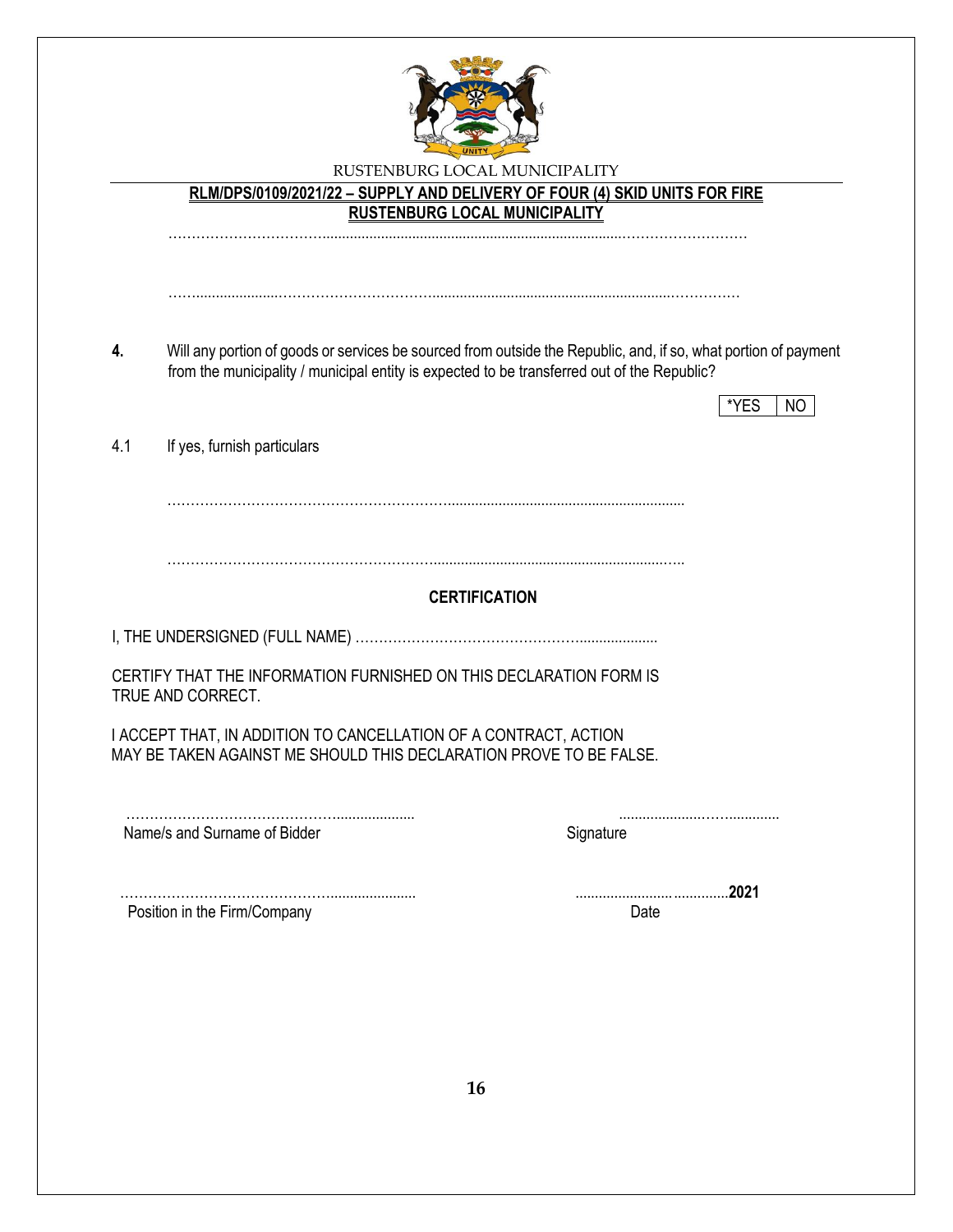

#### **RLM/DPS/0109/2021/22 – SUPPLY AND DELIVERY OF FOUR (4) SKID UNITS FOR FIRE RUSTENBURG LOCAL MUNICIPALITY**

#### **MBD 6.1 PREFERENCE CLAIMED IN TERMS OF THE PREFERENTIAL PROCUREMENT REGULATIONS, 2011**

This preference form must form part of all bids invited. It contains general information and serves as a claim form for preference points for Broad-Based Black Economic Empowerment (B-BBEE) Status Level of Contribution

#### **NB: BEFORE COMPLETING THIS FORM, BIDDERS MUST STUDY THE GENERAL CONDITIONS, DEFINITIONS AND DIRECTIVES APPLICABLE IN RESPECT OF B-BBEE, AS PRESCRIBED IN THE PREFERENTIAL PROCUREMENT REGULATIONS, 2017.**

#### **1. GENERAL CONDITIONS**

- 1.1 The following preference point systems are applicable to all bids:
	- the 80/20 system for requirements with a Rand value of up to R50 000 000 (all applicable taxes included); and
	- the 90/10 system for requirements with a Rand value above R50 000 000 (all applicable taxes included).

1.2

- a) The value of this bid is estimated to not exceed R50 000 000 (all applicable taxes included) and therefore the 80/20 preference point system shall be applicable; or
- b) The 80/20 preference point system will be applicable to this tender Points for this bid shall be awarded for:
- (a) Price; and
- (b) B-BBEE Status Level of Contributor.

#### 1.3 The maximum points for this bid are allocated as follows:

|                                                   | <b>POINTS</b> |
|---------------------------------------------------|---------------|
| <b>PRICE</b>                                      | 80            |
| <b>B-BBEE STATUS LEVEL OF CONTRIBUTOR</b>         | 20            |
| Total points for Price and B-BBEE must not exceed | 100           |

- 1.4 Failure on the part of a bidder to submit proof of B-BBEE Status level of contributor together with the bid, will be interpreted to mean that preference points for B-BBEE status level of contribution are not claimed.
- 1.5 The purchaser reserves the right to require of a bidder, either before a bid is adjudicated or at any time subsequently, to substantiate any claim in regard to preferences, in any manner required by the purchaser.
	- **2. DEFINITIONS**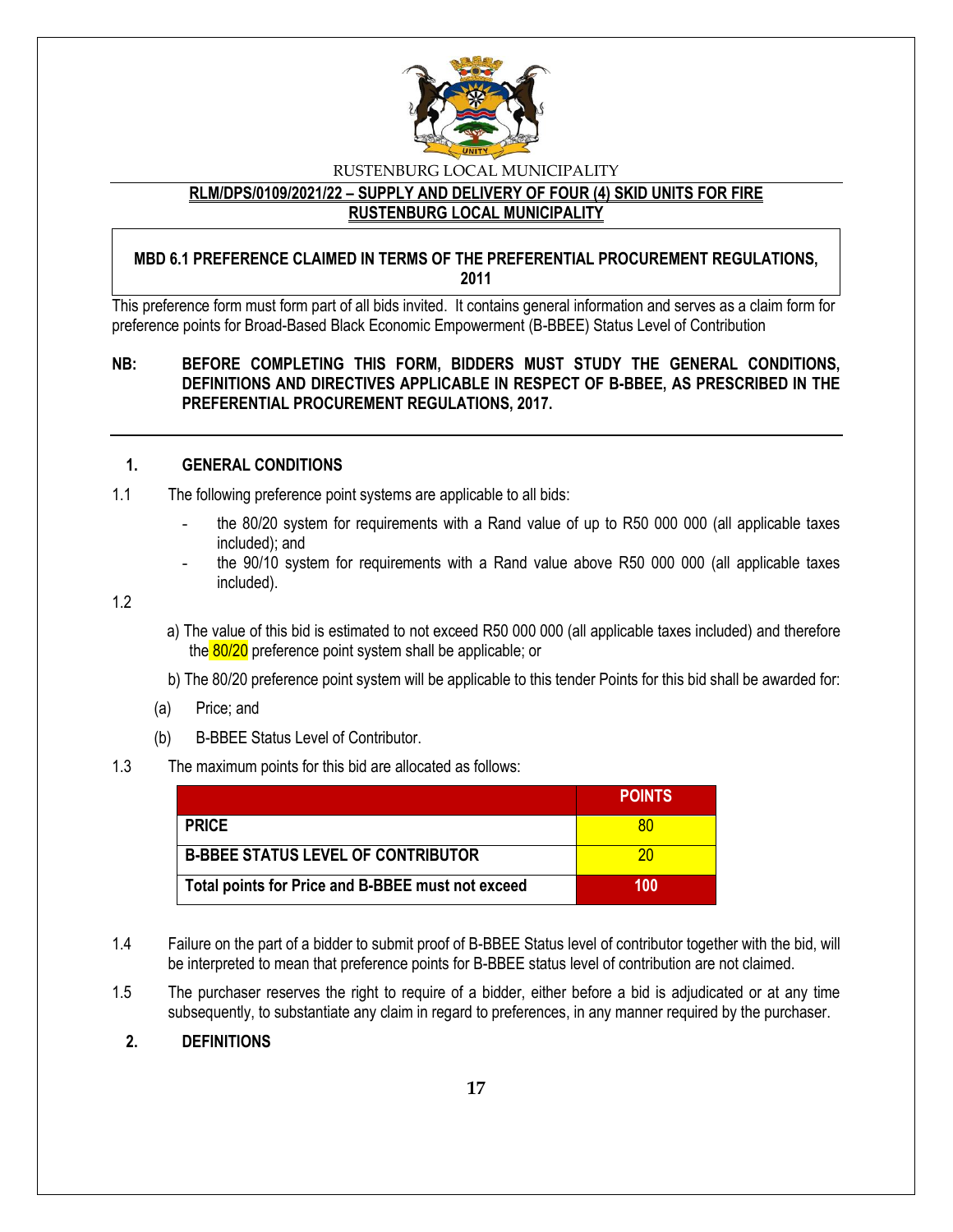

### **RLM/DPS/0109/2021/22 – SUPPLY AND DELIVERY OF FOUR (4) SKID UNITS FOR FIRE RUSTENBURG LOCAL MUNICIPALITY**

- (a) **"B-BBEE"** means broad-based black economic empowerment as defined in section 1 of the Broad-Based Black Economic Empowerment Act;
- (b) "**B-BBEE status level of contributor"** means the B-BBEE status of an entity in terms of a code of good practice on black economic empowerment, issued in terms of section 9(1) of the Broad-Based Black Economic Empowerment Act;
- (c) **"bid"** means a written offer in a prescribed or stipulated form in response to an invitation by an organ of state for the provision of goods or services, through price quotations, advertised competitive bidding processes or proposals;
- (d) **"Broad-Based Black Economic Empowerment Act"** means the Broad-Based Black Economic Empowerment Act, 2003 (Act No. 53 of 2003);
- **(e) "EME"** means an Exempted Micro Enterprise in terms of a code of good practice on black economic empowerment issued in terms of section 9 (1) of the Broad-Based Black Economic Empowerment Act;
- (f) **"functionality"** means the ability of a tenderer to provide goods or services in accordance with specifications as set out in the tender documents.
- (g) **"prices"** includes all applicable taxes less all unconditional discounts;
- (h) **"proof of B-BBEE status level of contributor"** means:
	- **1)** B-BBEE Status level certificate issued by an authorized body or person;
	- **2)** A sworn affidavit as prescribed by the B-BBEE Codes of Good Practice;
	- **3)** Any other requirement prescribed in terms of the B-BBEE Act;
	- (i) **"QSE"** means a qualifying small business enterprise in terms of a code of good practice on black economic empowerment issued in terms of section 9 (1) of the Broad-Based Black Economic Empowerment Act;
- *(j)* **"rand value"**means the total estimated value of a contract in Rand, calculated at the time of bid invitation, and includes all applicable taxes;

#### **3. POINTS AWARDED FOR PRICE**

#### **3.1 THE 80/20 OR 90/10 PREFERENCE POINT SYSTEMS**

A maximum of 80 or 90 points is allocated for price on the following basis:

or

**80/20 or 90/10**

I

$$
Ps = 80 \left( 1 - \frac{Pt - P \min}{P \min} \right)
$$

$$
Ps = 90\left(1 - \frac{Pt - P\min P}{\min}\right)
$$

Where

Ps = Points scored for price of bid under consideration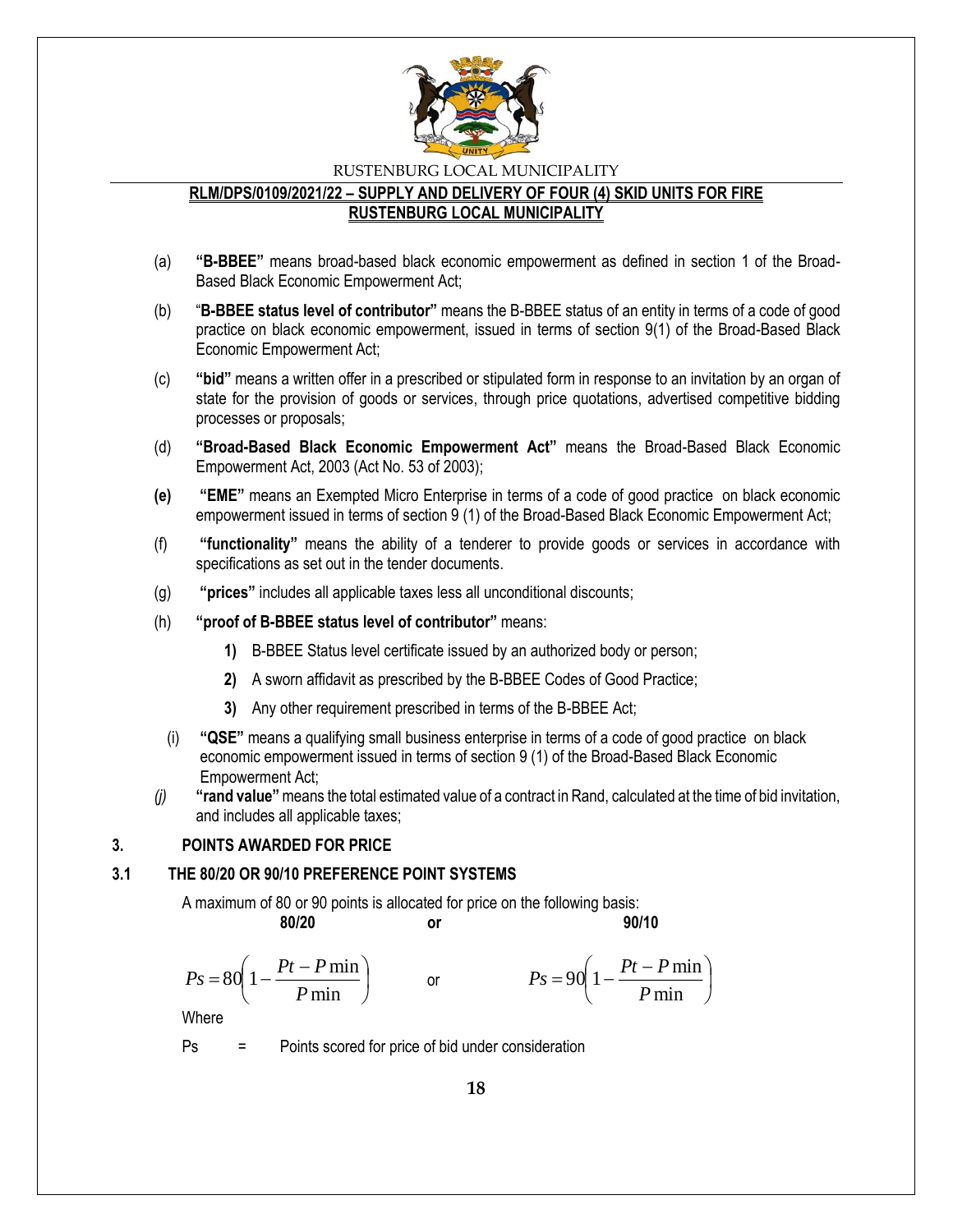

#### **RLM/DPS/0109/2021/22 – SUPPLY AND DELIVERY OF FOUR (4) SKID UNITS FOR FIRE RUSTENBURG LOCAL MUNICIPALITY**

Pt = Price of bid under consideration

P min = Price of lowest acceptable bid

## **4. POINTS AWARDED FOR B-BBEE STATUS LEVEL OF CONTRIBUTOR**

4.1 In terms of Regulation 6 (2) and 7 (2) of the Preferential Procurement Regulations, preference points must be awarded to a bidder for attaining the B-BBEE status level of contribution in accordance with the table below:

| <b>B-BBEE Status Level of</b><br><b>Contributor</b> | <b>Number of points</b><br>(90/10 system) | <b>Number of points</b><br>(80/20 system) |
|-----------------------------------------------------|-------------------------------------------|-------------------------------------------|
|                                                     | 10                                        | 20                                        |
|                                                     | 9                                         | 18                                        |
|                                                     | 6                                         | 14                                        |
|                                                     | 5                                         | 12                                        |
| 5                                                   |                                           | 8                                         |
| 6                                                   |                                           | 6                                         |
|                                                     |                                           |                                           |
| ጸ                                                   |                                           | າ                                         |
| Non-compliant contributor                           |                                           |                                           |

## **5. BID DECLARATION**

5.1 Bidders who claim points in respect of B-BBEE Status Level of Contribution must complete the following:

## **6. B-BBEE STATUS LEVEL OF CONTRIBUTOR CLAIMED IN TERMS OF PARAGRAPHS 1.4 AND 4.1**

6.1 B-BBEE Status Level of Contributor:  $\qquad \qquad = \qquad \qquad \dots \dots \dots (maximum of 10 or 20 points)$ 

(Points claimed in respect of paragraph 7.1 must be in accordance with the table reflected in paragraph 4.1 and must be substantiated by relevant proof of B-BBEE status level of contributor.

### **7. SUB-CONTRACTING**

7.1 Will any portion of the contract be sub-contracted?

(*Tick applicable box*)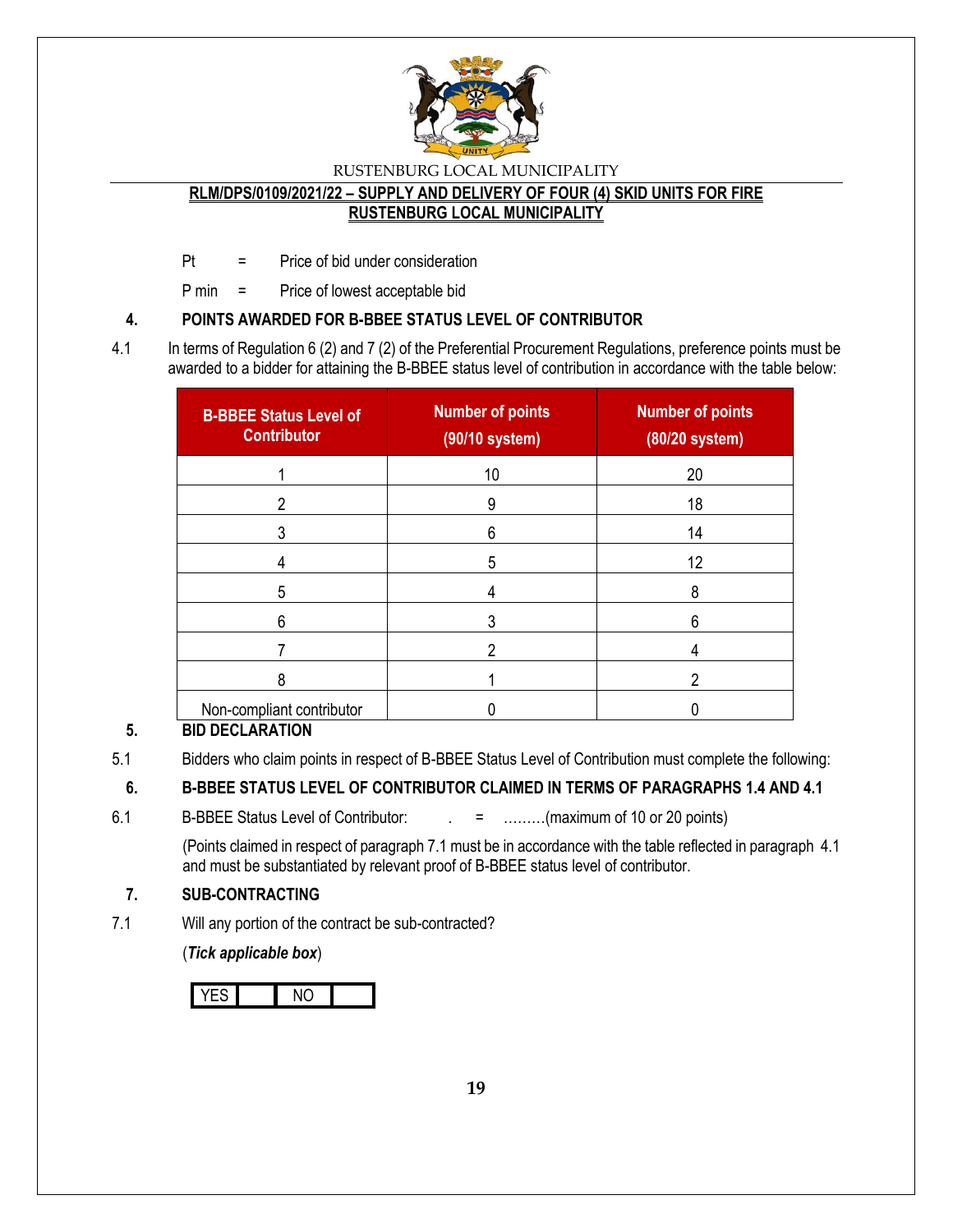

#### **RLM/DPS/0109/2021/22 – SUPPLY AND DELIVERY OF FOUR (4) SKID UNITS FOR FIRE RUSTENBURG LOCAL MUNICIPALITY**

# 7.1.1 If yes, indicate:

- i) What percentage of the contract will be subcontracted............…………….…………%
- ii) The name of the sub-contractor…………………………………………………………..
- iii) The B-BBEE status level of the sub-contractor......................................……………..
- iv) Whether the sub-contractor is an EME or QSE

## *(Tick applicable box*)

- YES NO
- v) Specify, by ticking the appropriate box, if subcontracting with an enterprise in terms of Preferential Procurement Regulations,2017:

| Designated Group: An EME or QSE which is at last 51% owned by:    | $EME\sqrt{}$ | QSE |
|-------------------------------------------------------------------|--------------|-----|
| <b>Black people</b>                                               |              |     |
| Black people who are youth                                        |              |     |
| Black people who are women                                        |              |     |
| Black people with disabilities                                    |              |     |
| Black people living in rural or underdeveloped areas or townships |              |     |
| Cooperative owned by black people                                 |              |     |
| Black people who are military veterans                            |              |     |
| OR                                                                |              |     |
| Any EME                                                           |              |     |
| Any QSE                                                           |              |     |

### 8. **DECLARATION WITH REGARD TO COMPANY/FIRM**

- 8.1 Name of company/firm:…………………………………………………………………………….
- 8.2 VAT registration number:……………………………………….………………………
- 8.3 Company registration number:………….……………………….……………………

## 8.4 TYPE OF COMPANY/ FIRM

- □ Partnership/Joint Venture / Consortium
- □ One-person business/sole propriety
- **Close corporation**
- □ Company
- (Pty) Limited
- [TICK APPLICABLE BOX]

### 8.5 DESCRIBE PRINCIPAL BUSINESS ACTIVITIES

………………………………………………………………………………………………………………………… …………………………………………………………………………………………………………………………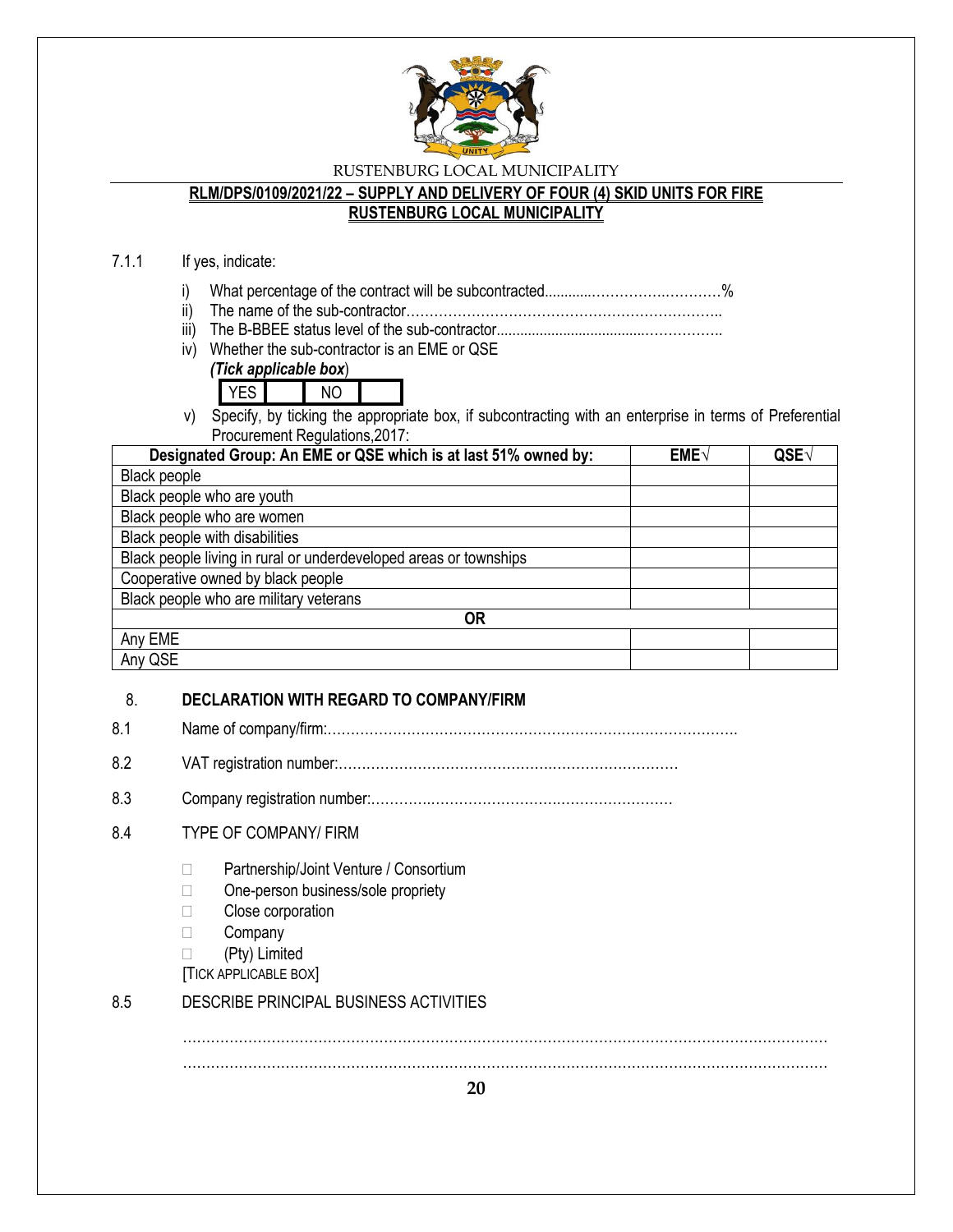

#### **RLM/DPS/0109/2021/22 – SUPPLY AND DELIVERY OF FOUR (4) SKID UNITS FOR FIRE RUSTENBURG LOCAL MUNICIPALITY**

### 8.6 COMPANY CLASSIFICATION

- Manufacturer
- $\Box$  Supplier
- □ Professional service provider
- $\Box$  Other service providers, e.g. transporter, etc.

[*TICK APPLICABLE BOX*]

#### **8.7 MUNICIPAL INFORMATION**

**Municipality where business is situated: ….………………………………………………. Registered Account Number: …………………………. Stand Number**:…………………………………………….

#### 8.8 Total number of years the company/firm has been in business:…………………………

- 8.9 I/we, the undersigned, who is / are duly authorised to do so on behalf of the company/firm, certify that the points claimed, based on the B-BBE status level of contributor indicated in paragraphs 1.4 and 6.1 of the foregoing certificate, qualifies the company/ firm for the preference(s) shown and I / we acknowledge that:
	- i) The information furnished is true and correct;
	- ii) The preference points claimed are in accordance with the General Conditions as indicated in paragraph 1 of this form;
	- iii) In the event of a contract being awarded as a result of points claimed as shown in paragraphs 1.4 and 6.1, the contractor may be required to furnish documentary proof to the satisfaction of the purchaser that the claims are correct;
- iv) If the B-BBEE status level of contributor has been claimed or obtained on a fraudulent basis or any of the conditions of contract have not been fulfilled, the purchaser may, in addition to any other remedy it may have –
	- (a) disqualify the person from the bidding process;
	- (b) recover costs, losses or damages it has incurred or suffered as a result of that person's conduct;
	- (c) cancel the contract and claim any damages which it has suffered as a result of having to make less favourable arrangements due to such cancellation;
	- (d) recommend that the bidder or contractor, its shareholders and directors, or only the shareholders and directors who acted on a fraudulent basis, be restricted by the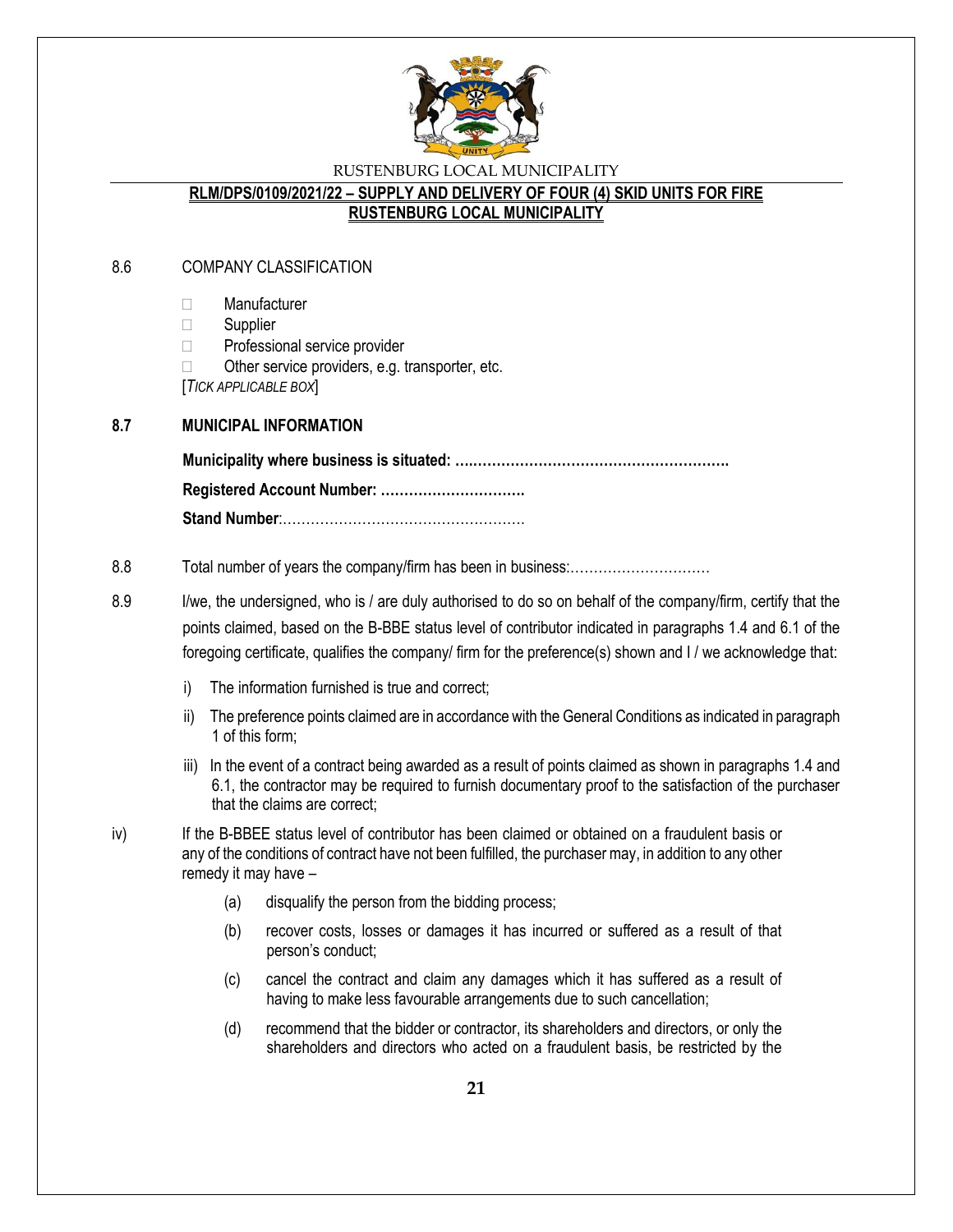

### **RLM/DPS/0109/2021/22 – SUPPLY AND DELIVERY OF FOUR (4) SKID UNITS FOR FIRE RUSTENBURG LOCAL MUNICIPALITY**

National Treasury from obtaining business from any organ of state for a period not exceeding 10 years, after the *audi alteram partem* (hear the other side) rule has been applied; and

(e) forward the matter for criminal prosecution.

| <b>WITNESSES</b> |                            |
|------------------|----------------------------|
|                  | SIGNATURE(S) OF BIDDERS(S) |
|                  | DATE:<br><b>ADDRESS</b>    |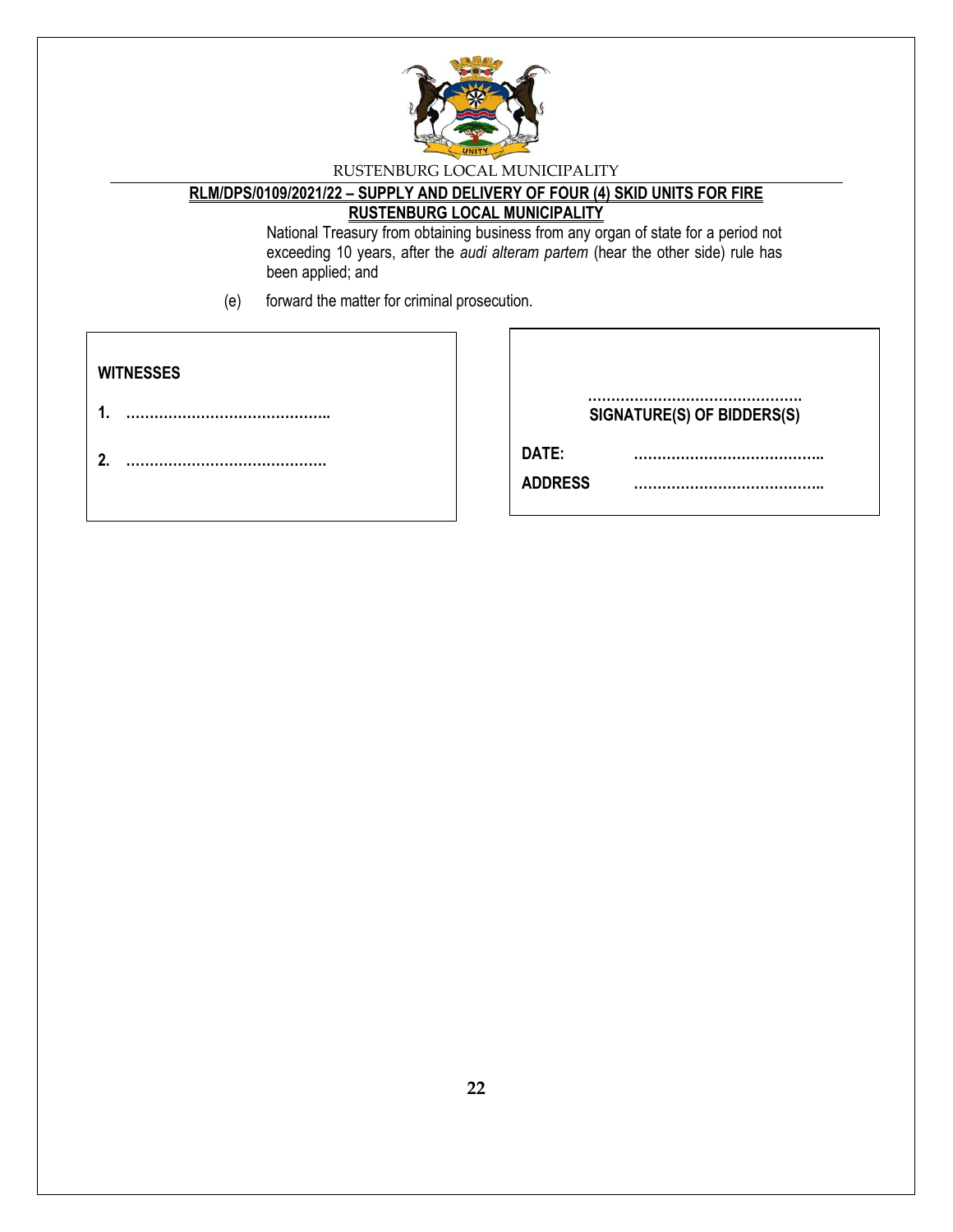

**RLM/DPS/0109/2021/22 – SUPPLY AND DELIVERY OF FOUR (4) SKID UNITS FOR FIRE** 

**RUSTENBURG LOCAL MUNICIPALITY**

#### **CONTRACT FORM - RENDERING OF SERVICES MDB 7.2**

**THIS FORM MUST BE FILLED IN DUPLICATE BY BOTH THE SERVICE PROVIDER (PART 1) AND THE PURCHASER (PART 2). BOTH FORMS MUST BE SIGNED IN THE ORIGINAL SO THAT THE SERVICE PROVIDER AND THE PURCHASER WOULD BE IN POSSESSION OF ORIGINALLY SIGNED CONTRACTS FOR THEIR RESPECTIVE RECORDS.**

## **PART 1 (TO BE FILLED IN BY THE SERVICE PROVIDER)**

1. I hereby undertake to render services described in the attached bidding documents to (name of the institution)

……………………………………………………………………………………………………………………………... in accordance with the requirements and task directives / proposals specifications stipulated in Bid Number………….………………………………… at the price/s quoted. My offer/s remain binding upon me and open for acceptance by the Purchaser during the validity period indicated and calculated from the closing date of the bid.

## 2. The following documents shall be deemed to form and be read and construed as part of this agreement:

- (i) Bidding documents,
	- *-* Invitation to bid;
	- *-* Tax compliance status (CSD report);
	- Pricing schedule(s);
	- Filled in task directive/proposal;
	- Preference claims for Broad Based Black Economic Empowerment Status Level of Contribution in terms of the Preferential Procurement Regulations 2011;
	- *-* Declaration of interest;
	- *-* Declaration of bidder's past SCM practices;
	- *-* Certificate of Independent Bid Determination;
	- **Special Conditions of Contract;**
- (ii) General Conditions of Contract; and
- (iii) Other (specify)
- 3. I confirm that I have satisfied myself as to the correctness and validity of my bid; that the price(s) and rate(s) quoted cover all the services specified in the bidding documents; that the price(s) and rate(s) cover all my obligations and I accept that any mistakes regarding price(s) and rate(s) and calculations will be at my own risk.
- 4. I accept full responsibility for the proper execution and fulfilment of all obligations and conditions devolving on me under this agreement as the principal liable for the due fulfillment of this contract.
- 5. I declare that I have no participation in any collusive practices with any bidder or any other person regarding this or any other bid.
- 6. I confirm that I am duly authorised to sign this contract.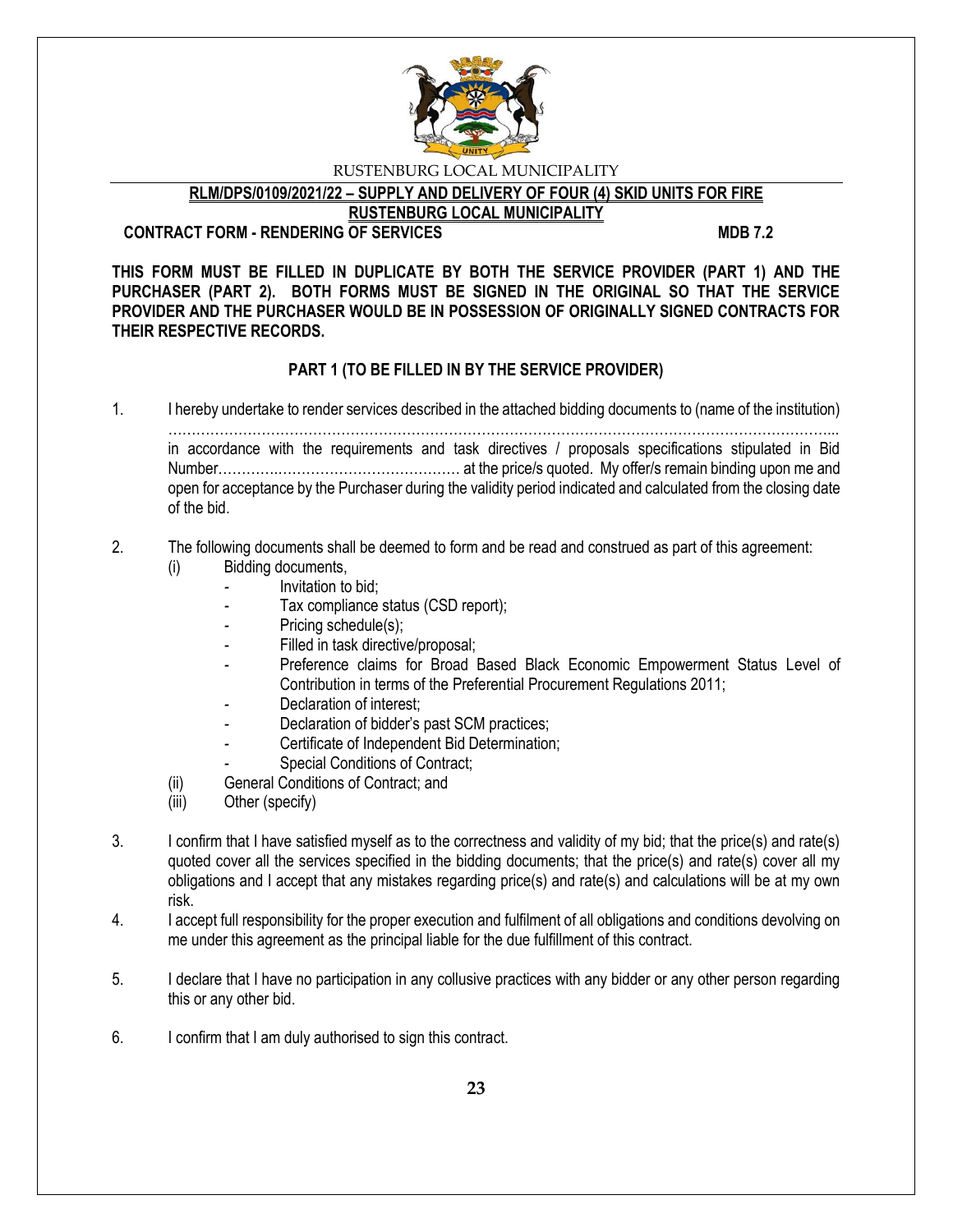

## **RLM/DPS/0109/2021/22 – SUPPLY AND DELIVERY OF FOUR (4) SKID UNITS FOR FIRE RUSTENBURG LOCAL MUNICIPALITY**

| NAME (PRINT)     |  |
|------------------|--|
| <b>CAPACITY</b>  |  |
| <b>SIGNATURE</b> |  |
| NAME OF FIRM     |  |
| DATE             |  |

| <b>WITNESSES</b> |
|------------------|
|------------------|

**1 …….……………………..**

**2 ……….…………………**

**………………………**

**DATE:**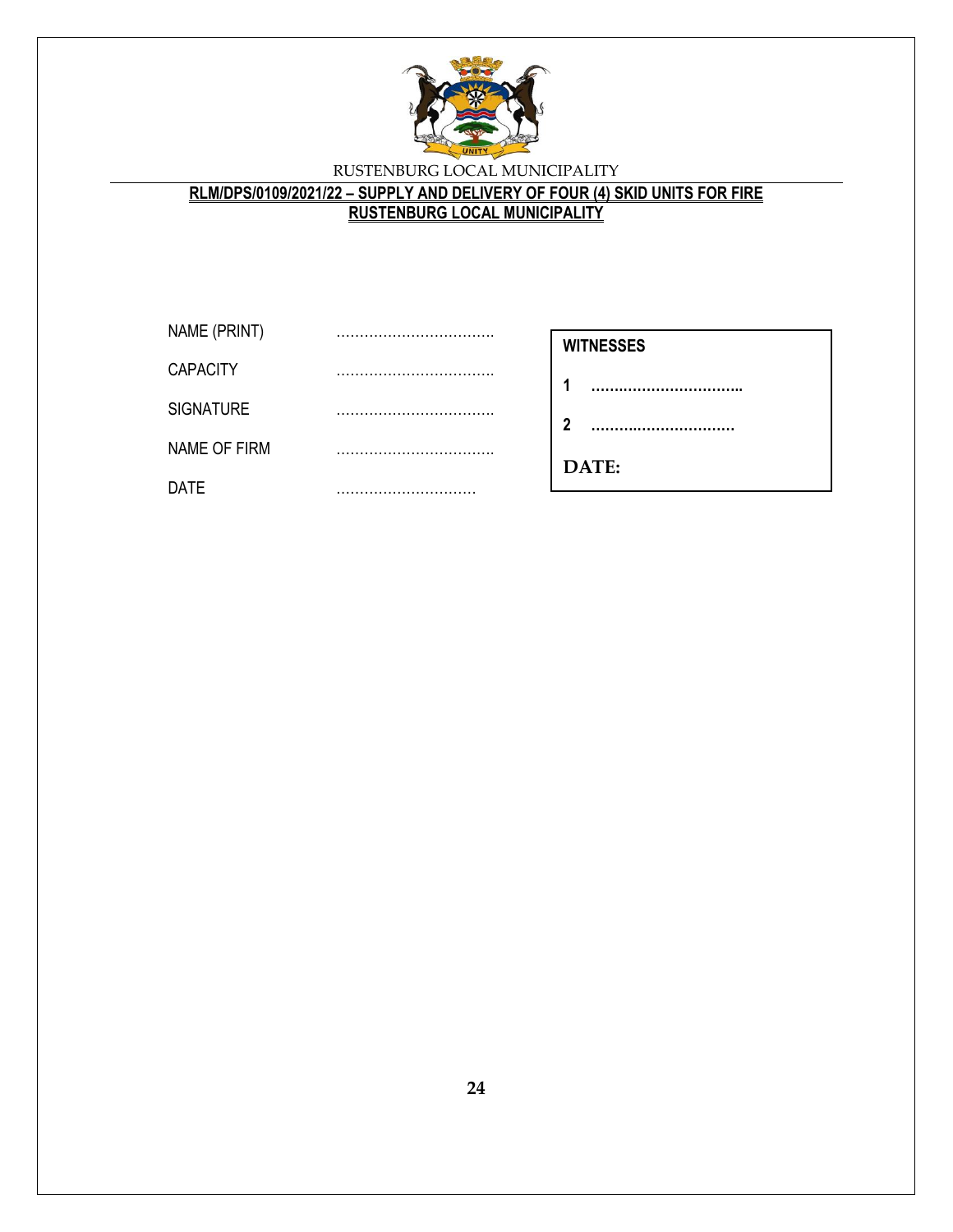

## **RLM/DPS/0109/2021/22 – SUPPLY AND DELIVERY OF FOUR (4) SKID UNITS FOR FIRE**

#### **RUSTENBURG LOCAL MUNICIPALITY**

**MBD 7.2**

## **CONTRACT FORM - RENDERING OF SERVICES**

## **PART 2 (TO BE FILLED IN BY THE PURCHASER [RLM])**

- 1. I……………………………………………. in my capacity as……………………...…………………………….. accept your bid under reference number ………………………………………….dated………………………for the rendering of services indicated hereunder and/or further specified in the annexure(s).
- 2. An official order indicating service delivery instructions is forthcoming.
- 3. I undertake to make payment for the services rendered in accordance with the terms and conditions of the contract, within 30 (thirty) days after receipt of an invoice.

| <b>DESCRIPTION OF</b><br><b>SERVICE</b> | <b>PRICE (ALL</b><br><b>APPLICABLE</b><br><b>TAXES</b><br>INCLUDED) | <b>COMPLETION</b><br><b>DATE</b> | <b>B-BBEE</b><br><b>STATUS</b><br><b>LEVEL OF</b><br><b>CONTRIBUTIO</b><br>N | <b>MINIMUM</b><br><b>THRESHOLD</b><br><b>FOR LOCAL</b><br><b>PRODUCTION</b><br><b>AND</b><br><b>CONTENT (if</b><br>applicable) |
|-----------------------------------------|---------------------------------------------------------------------|----------------------------------|------------------------------------------------------------------------------|--------------------------------------------------------------------------------------------------------------------------------|
|                                         |                                                                     |                                  |                                                                              |                                                                                                                                |

4. I confirm that I am duly authorized to sign this contract.

SIGNED AT ………………………………………ON………………………………...

- NAME (PRINT) ………………………………………….
- SIGNATURE …………………………………………

OFFICIAL STAMP

**DATE: ……………………..**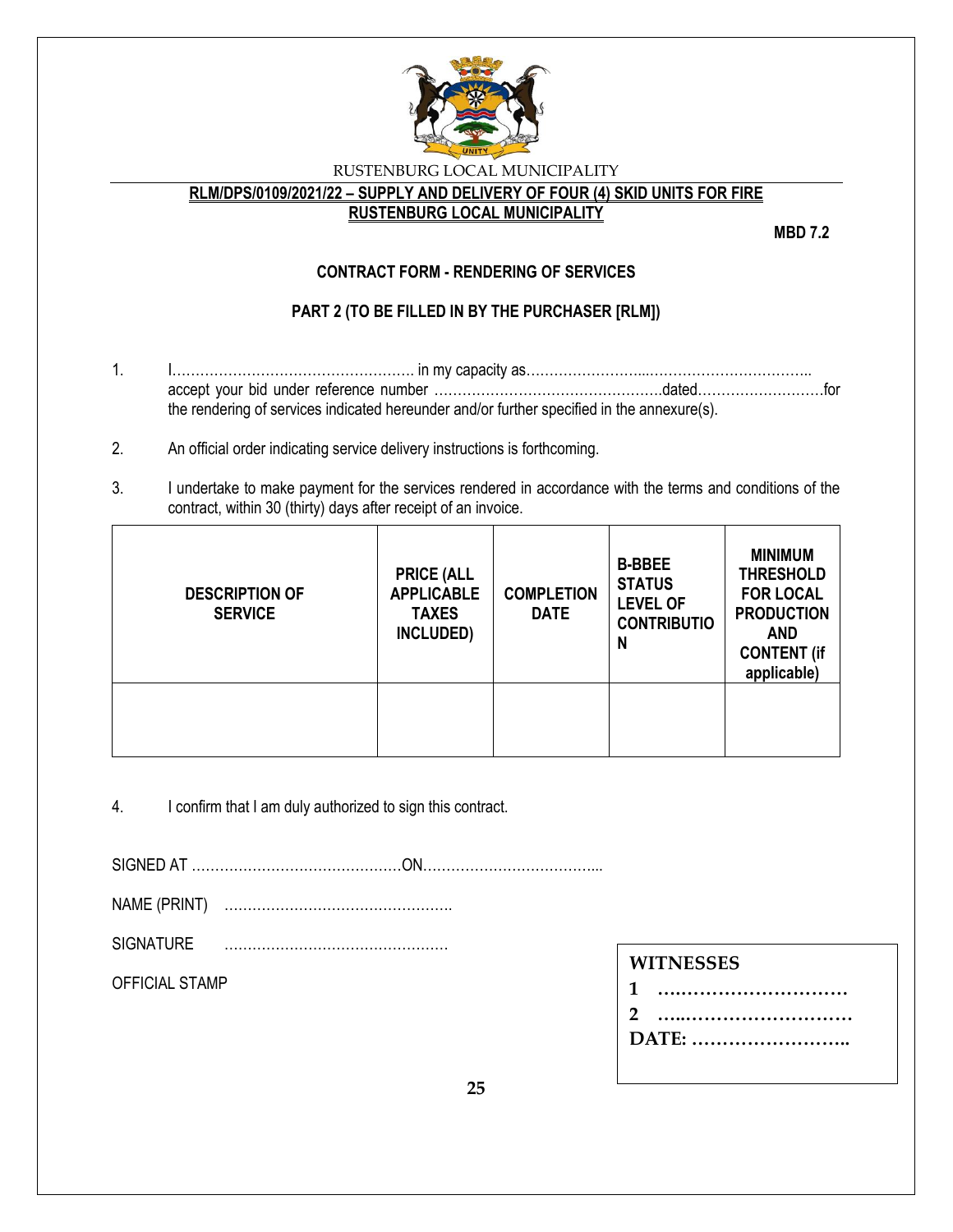

## **RLM/DPS/0109/2021/22 – SUPPLY AND DELIVERY OF FOUR (4) SKID UNITS FOR FIRE RUSTENBURG LOCAL MUNICIPALITY**

## **MBD 8: DECLARATION OF ABUSE OF SUPPLY CHAIN MANAGEMENT SYSTEM**

- 1 This Standard Bidding Document must form part of all bids invited.
- 2 It serves as a declaration to be used by institutions in ensuring that when goods and services are being procured, all reasonable steps are taken to combat the abuse of the supply chain management system.
- 3 The bid of any bidder may be disregarded if that bidder, or any of its directors have
	- a. abused the institution's supply chain management system;
	- b. committed fraud or any other improper conduct in relation to such system; or
	- c. failed to perform on any previous contract.
- 4 In order to give effect to the above, the following questionnaire must be completed and submitted with the bid.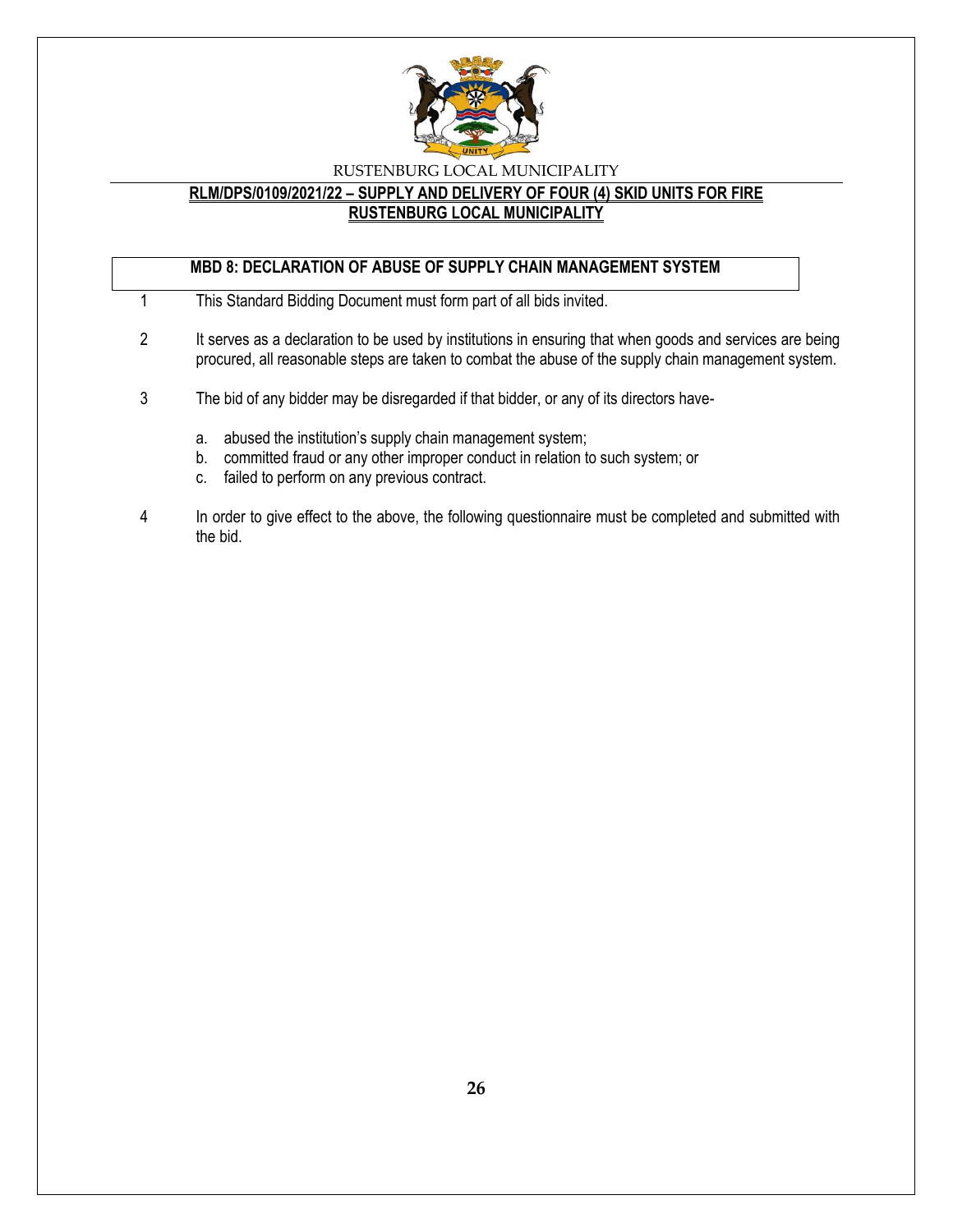

# **RLM/DPS/0109/2021/22 – SUPPLY AND DELIVERY OF FOUR (4) SKID UNITS FOR FIRE**

|             | <b>RUSTENBURG LOCAL MUNICIPALITY</b>                                                                                                                                                                                                                                                                                                                                                                                                                                                                           |                   |                 |
|-------------|----------------------------------------------------------------------------------------------------------------------------------------------------------------------------------------------------------------------------------------------------------------------------------------------------------------------------------------------------------------------------------------------------------------------------------------------------------------------------------------------------------------|-------------------|-----------------|
| Item<br>4.1 | Question<br>Is the bidder or any of its directors listed on the National Treasury's Database of Restricted<br>Suppliers as companies or persons prohibited from doing business with the public sector?<br>Companies or persons who are listed on this Database were informed in writing of this<br>restriction by the Accounting Officer/Authority of the institution that imposed the restriction after<br>the <i>audi alteram partem</i> rule was applied). The Database of Restricted Suppliers now resides | Yes<br><b>Yes</b> | No<br><b>No</b> |
|             | on the National Treasury's website (www.treasury.gov.za) and can be accessed by clicking<br>on its link at the bottom of the home page.                                                                                                                                                                                                                                                                                                                                                                        |                   |                 |
| 4.1.1       | If so, furnish particulars:                                                                                                                                                                                                                                                                                                                                                                                                                                                                                    |                   |                 |
| 4.2         | Is the bidder or any of its directors listed on the Register for Tender Defaulters in terms of<br>section 29 of the Prevention and Combating of Corrupt Activities Act (No 12 of 2004)?<br>The Register for Tender Defaulters can be accessed on the National Treasury's website<br>(www.treasury.gov.za) by clicking on its link at the bottom of the home page.                                                                                                                                              |                   | No              |
| 4.2.1       | If so, furnish particulars:                                                                                                                                                                                                                                                                                                                                                                                                                                                                                    |                   |                 |
| 4.3         | Was the bidder or any of its directors convicted by a court of law (including a court outside of<br>the Republic of South Africa) for fraud or corruption during the past five years?                                                                                                                                                                                                                                                                                                                          |                   | No              |
| 4.3.1       | If so, furnish particulars:                                                                                                                                                                                                                                                                                                                                                                                                                                                                                    |                   |                 |
| 4.4         | Was any contract between the bidder and any organ of state terminated during the past five<br>years on account of failure to perform on or comply with the contract?                                                                                                                                                                                                                                                                                                                                           | Yes               | No              |
| 4.4.1       | If so, furnish particulars:                                                                                                                                                                                                                                                                                                                                                                                                                                                                                    |                   |                 |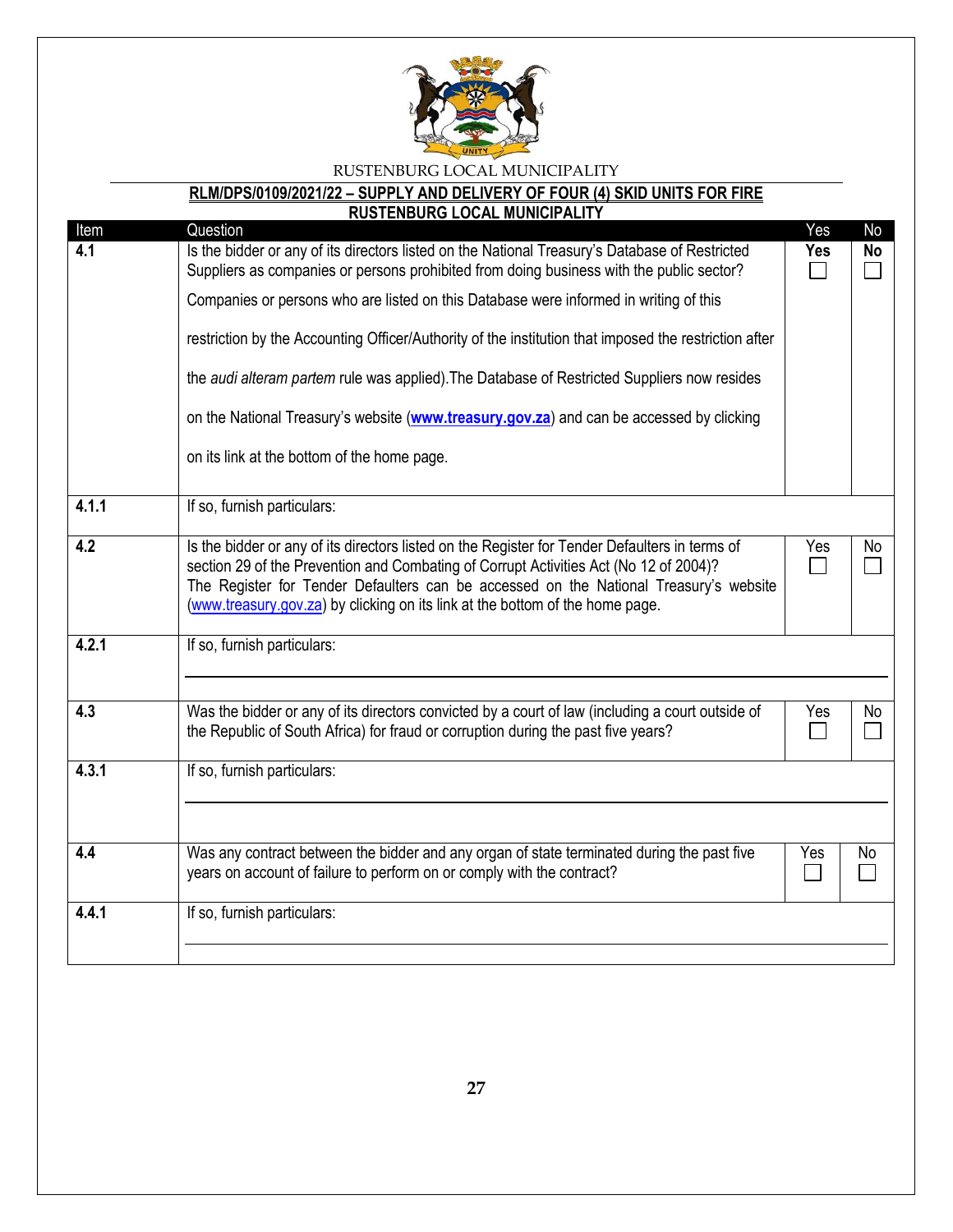

## **RLM/DPS/0109/2021/22 – SUPPLY AND DELIVERY OF FOUR (4) SKID UNITS FOR FIRE RUSTENBURG LOCAL MUNICIPALITY**

#### **CERTIFICATION**

I, THE UNDERSIGNED (FULL NAME)…………………………………………………....................CERTIFY THAT THE INFORMATION FURNISHED ON THIS DECLARATION FORM IS TRUE AND CORRECT. I ACCEPT THAT, IN ADDITION TO CANCELLATION OF A CONTRACT, ACTION MAY BE TAKEN AGAINST ME SHOULD THIS DECLARATION PROVE TO BE FALSE.

| Name/s and surname of Bidder |  |
|------------------------------|--|

………………………………………........................... ........................................... Position in the Firm/Company Date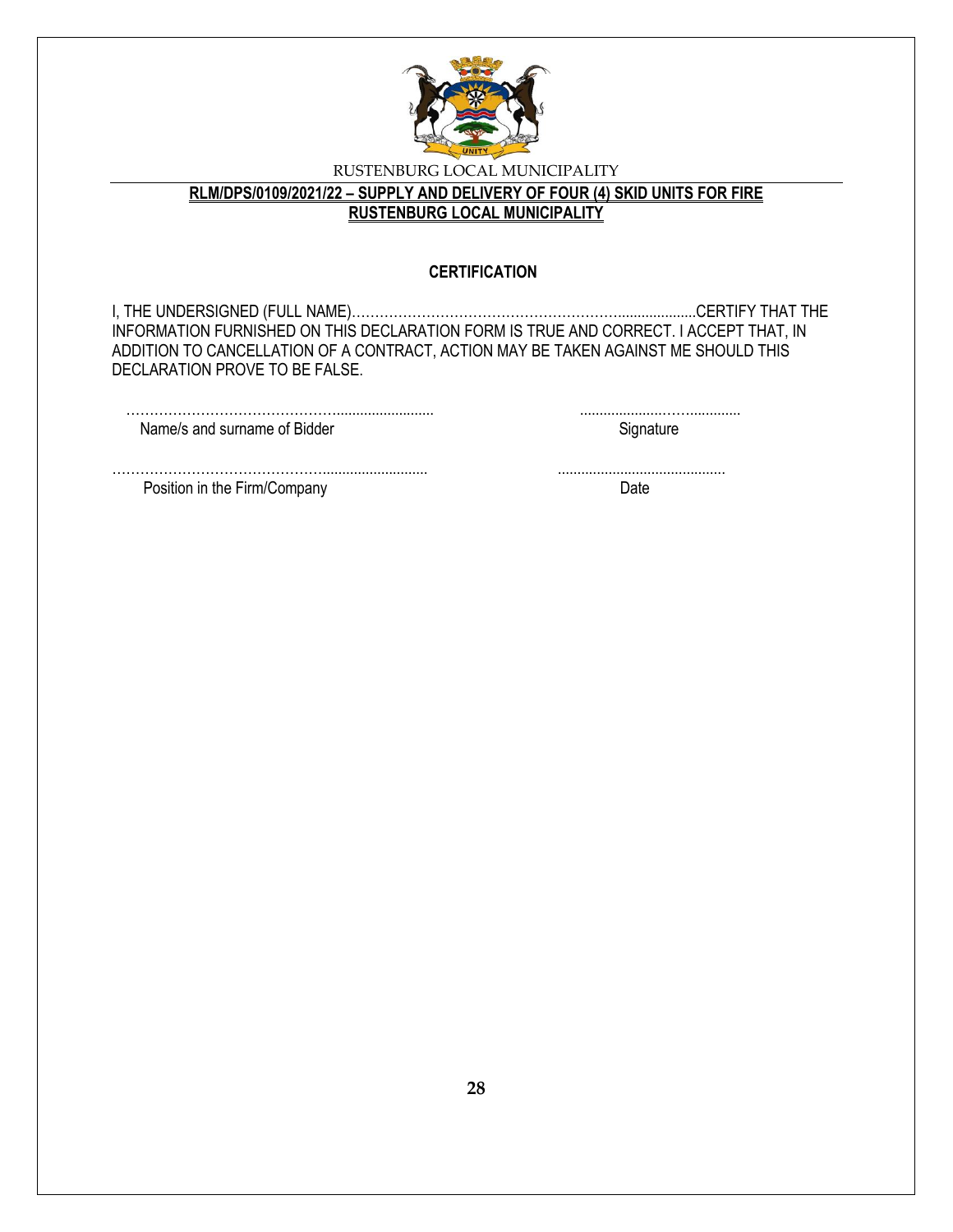

## **RLM/DPS/0109/2021/22 – SUPPLY AND DELIVERY OF FOUR (4) SKID UNITS FOR FIRE**

**RUSTENBURG LOCAL MUNICIPALITY**

## **MBD 9: CERTIFICATE OF INDEPENDENT BID DETERMINATION**

**1** This Municipal Bidding Document (MBD) must form part of all bids<sup>1</sup> invited.

- 2 Section 4 (1) (b) (iii) of the Competition Act No. 89 of 1998, as amended, prohibits an agreement between, or concerted practice by, firms, or a decision by an association of firms, if it is between parties in a horizontal relationship and if it involves collusive bidding (or bid rigging).² Collusive bidding is a *pe se* prohibition meaning that it cannot be justified under any grounds.
- 3 Municipal Supply Regulation 38 (1) prescribes that a supply chain management policy must provide measures for the combating of abuse of the supply chain management system, and must enable the accounting officer, among others, to:
	- a. take all reasonable steps to prevent such abuse;
	- b. reject the bid of any bidder if that bidder or any of its directors has abused the supply chain management system of the municipality or municipal entity or has committed any improper conduct in relation to such system; and
	- c. cancel a contract awarded to a person if the person committed any corrupt or fraudulent act during the bidding process or the execution of the contract.
	- 4 This MBD serves as a certificate of declaration that would be used by institutions to ensure that, when bids are considered, reasonable steps are taken to prevent any form of bid-rigging.
	- 5 In order to give effect to the above, the attached Certificate of Bid Determination (MBD 9) must be completed and submitted with the bid:

<sup>1</sup> Includes price quotations, advertised competitive bids, limited bids and proposals.

² Bid rigging (or collusive bidding) occurs when businesses, that would otherwise be expected to compete, secretly conspire to raise prices or lower the quality of goods and / or services for purchasers who wish to acquire goods and / or services through a bidding process. Bid rigging is, therefore, an agreement between competitors not to compete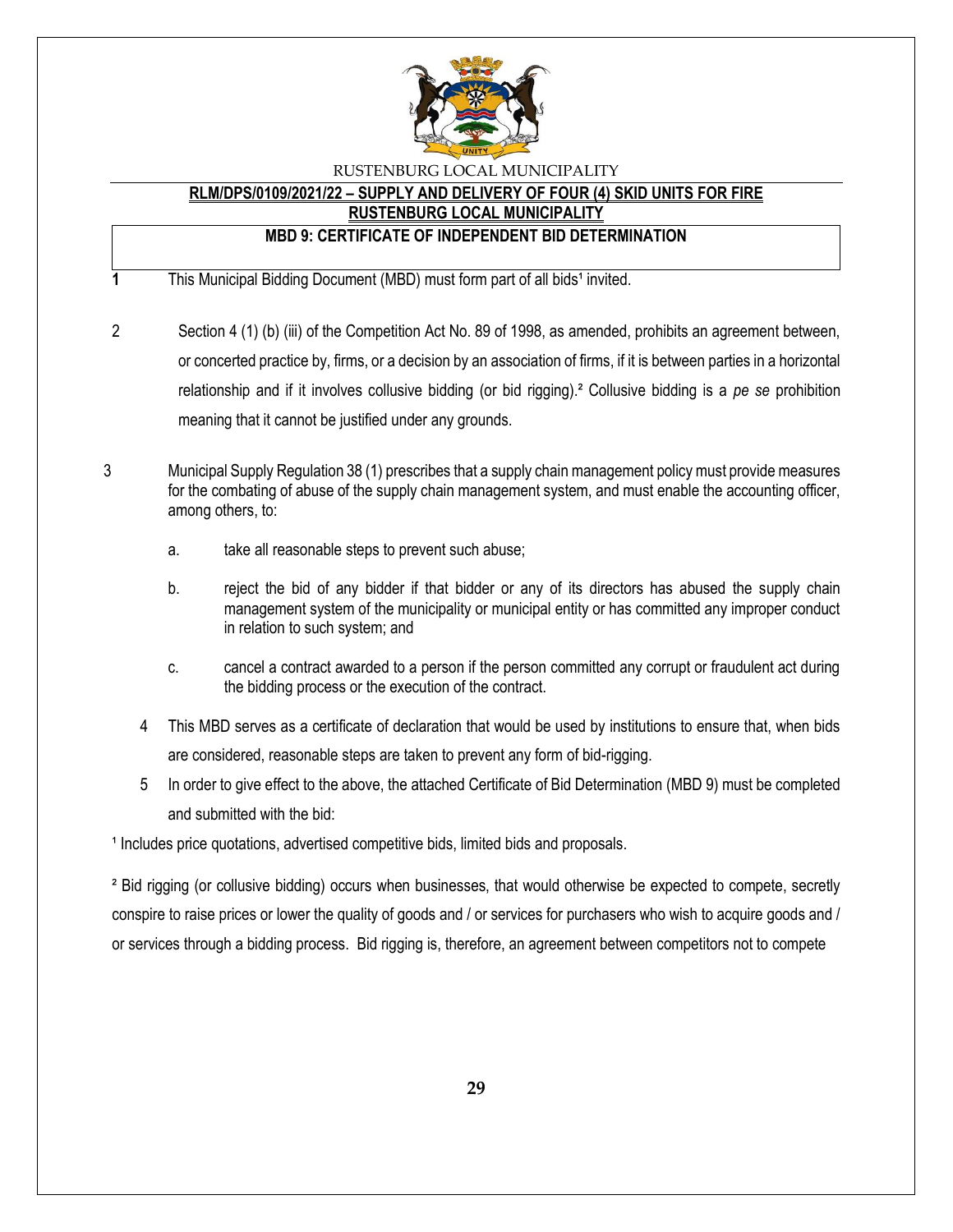

### **RLM/DPS/0109/2021/22 – SUPPLY AND DELIVERY OF FOUR (4) SKID UNITS FOR FIRE**

#### **RUSTENBURG LOCAL MUNICIPALITY**

I, the undersigned, in submitting the accompanying bid:

(Bid Number and Description)

in response to the invitation for the bid made by:

(Name of Municipality / Municipal Entity)

do hereby make the following statements that I certify to be true and complete in every respect: I certify, on behalf of: that:  $\blacksquare$ 

\_\_\_\_\_\_\_\_\_\_\_\_\_\_\_\_\_\_\_\_\_\_\_\_\_\_\_\_\_\_\_\_\_\_\_\_\_\_\_\_\_\_\_\_\_\_\_\_\_\_\_\_\_\_\_\_\_\_\_\_\_\_\_\_\_\_\_\_\_\_\_\_\_\_\_\_\_\_

\_\_\_\_\_\_\_\_\_\_\_\_\_\_\_\_\_\_\_\_\_\_\_\_\_\_\_\_\_\_\_\_\_\_\_\_\_\_\_\_\_\_\_\_\_\_\_\_\_\_\_\_\_\_\_\_\_\_\_\_\_\_\_\_\_\_\_\_\_\_\_\_

(Name of Bidder)

- 1. I have read and I understand the contents of this Certificate;
- 2. I understand that the accompanying bid will be disqualified if this Certificate is found not to be true and complete in every respect;
- 3. I am authorized by the bidder to sign this Certificate, and to submit the accompanying bid, on behalf of the bidder;
- 4. Each person whose signature appears on the accompanying bid has been authorized by the bidder to determine the terms of, and to sign, the bid, on behalf of the bidder;
- 5. For the purposes of this Certificate and the accompanying bid, I understand that the word "competitor" shall include any individual or organization, other than the bidder, whether or not affiliated with the bidder, who:
	- (a) has been requested to submit a bid in response to this bid invitation;
	- (b) could potentially submit a bid in response to this bid invitation, based on their qualifications, abilities or experience; and
	- (c) provides the same goods and services as the bidder and/or is in the same line of business as the bidder
- 6. The bidder has arrived at the accompanying bid independently from, and without consultation, communication, agreement or arrangement with any competitor. However communication between partners in a joint venture or consortium<sup>3</sup> will not be construed as collusive bidding.
- 7. In particular, without limiting the generality of paragraphs 6 above, there has been no consultation, communication, agreement or arrangement with any competitor regarding:
	- (a) prices;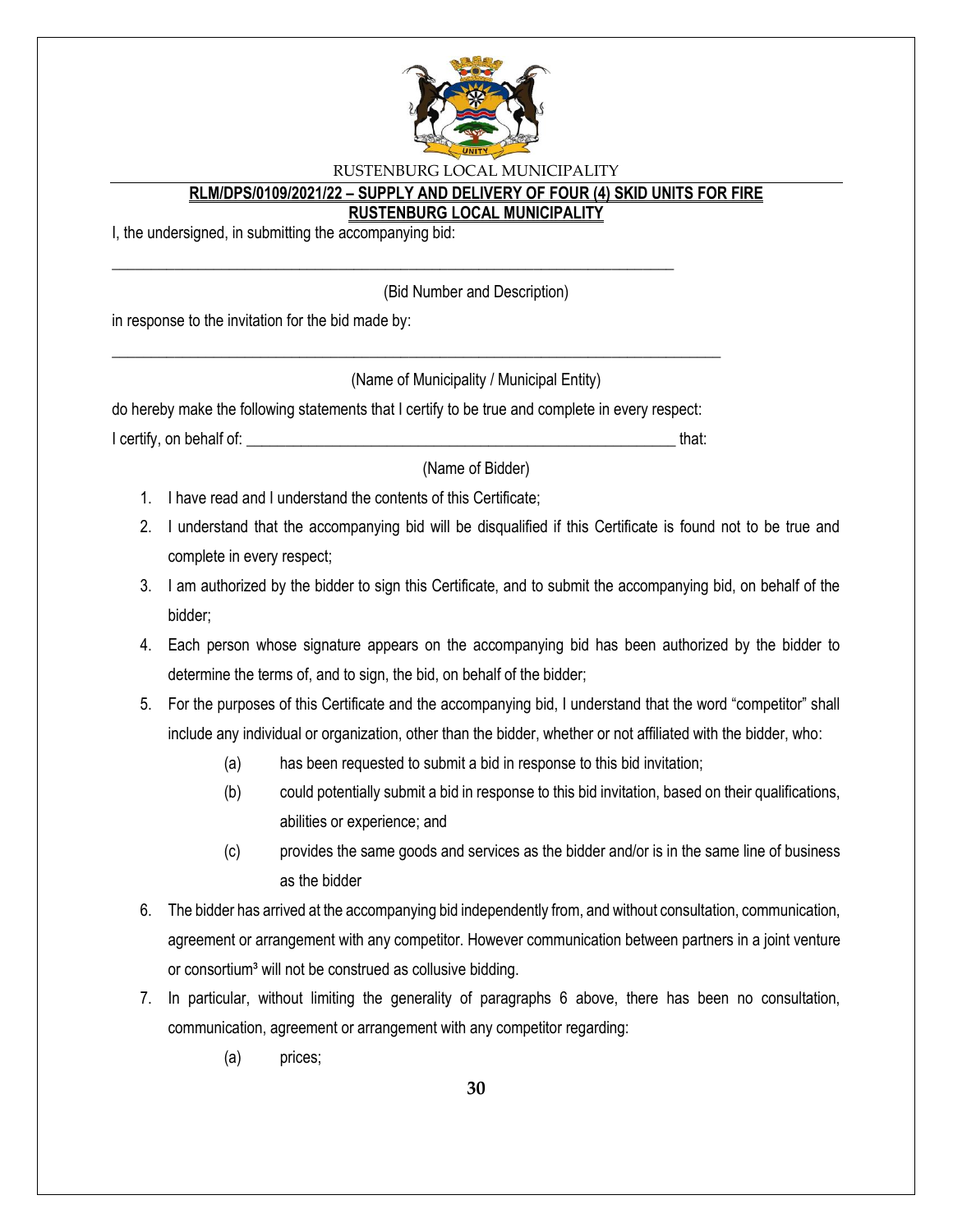

#### **RLM/DPS/0109/2021/22 – SUPPLY AND DELIVERY OF FOUR (4) SKID UNITS FOR FIRE RUSTENBURG LOCAL MUNICIPALITY**

- (b) geographical area where product or service will be rendered (market allocation)
- (c) methods, factors or formulas used to calculate prices;
- (d) the intention or decision to submit or not to submit, a bid;
- (e) the submission of a bid which does not meet the specifications and conditions of the bid;or
- (f) bidding with the intention not to win the bid.
- 8. In addition, there have been no consultations, communications, agreements or arrangements with any competitor regarding the quality, quantity, specifications and conditions or delivery particulars of the products or services to which this bid invitation relates.
- 9. The terms of the accompanying bid have not been, and will not be, disclosed by the bidder, directly or indirectly, to any competitor, prior to the date and time of the official bid opening or of the awarding of the contract.
- 10. I am aware that, in addition and without prejudice to any other remedy provided to combat any restrictive practices related to bids and contracts, bids that are suspicious will be reported to the Competition Commission for investigation and possible imposition of administrative penalties in terms of section 59 of the Competition Act No 89 of 1998 and or may be reported to the National Prosecuting Authority (NPA) for criminal investigation and or may be restricted from conducting business with the public sector for a period not exceeding ten (10) years in terms of the Prevention and Combating of Corrupt Activities Act No 12 of 2004 or any other applicable legislation.

<sup>3</sup> Joint venture or Consortium means an association of persons for the purpose of combining their expertise, property, capital, efforts, skill and knowledge in an activity for the execution of a contract.

| Signature | Date           |
|-----------|----------------|
|           |                |
| Position  | Name of Bidder |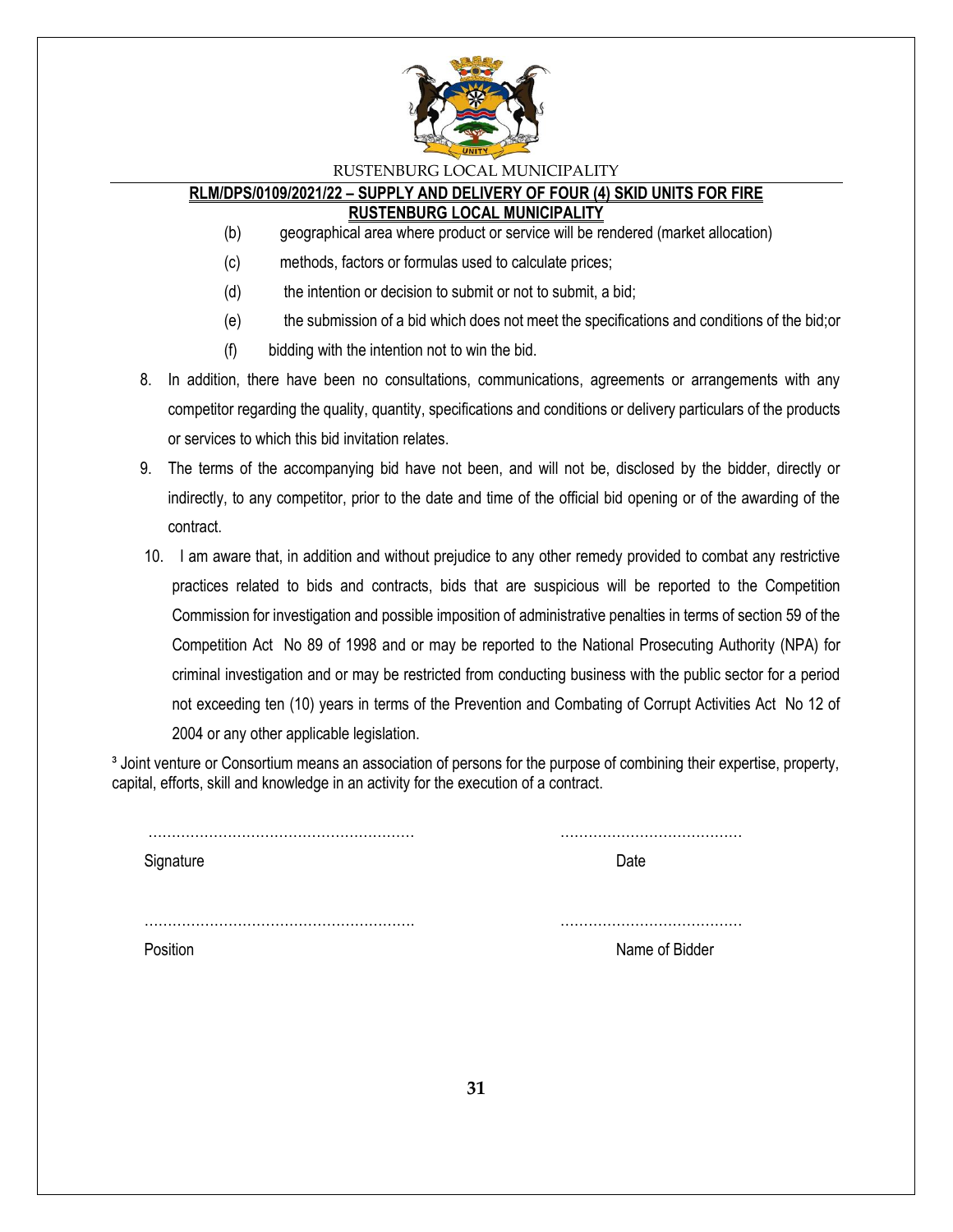

#### **RLM/DPS/0109/2021/22 – SUPPLY AND DELIVERY OF FOUR (4) SKID UNITS FOR FIRE RUSTENBURG LOCAL MUNICIPALITY**

#### **SECTION 38: DECLARATION FORM**

Having examined the BID and the general conditions thereto, I/we hereby certify that the bid price in the bid schedules and the preference points claimed are correct.

I/We furthermore certify that I/we/the Company comply/complies with the issues around Section 38 of the Supply Chain Management Policy inter alia:

## **IF ALL IS IN PLACE IN RESPECT OF THE CONTRACTUAL ISSUES LISTED IN THE TABLE BELOW; THE ANSWER SHOULD BE YES. ATTACH SUPPORTING INFORMATION IF ANY OF THE ANSWERS IS NO.**

Note that the Municipality's Procurement Section will verify the statements.

I/we certify the following:

| No. | <b>CONTRACTUAL ISSUES</b>                                                                     | <b>YES</b> | NO |
|-----|-----------------------------------------------------------------------------------------------|------------|----|
| 1.  | In terms of Section 38 (1) (c) that the Bidder or any of the Directors is not listed as a     |            |    |
|     | person prohibited from doing business with the Public Sector                                  |            |    |
| 2.  | In terms of Section 38 (1)(d) (i) that the Bidder or any of the Directors does not owe        |            |    |
|     | rates and taxes or Municipal service charges to any Municipality that is in any arrears for   |            |    |
|     | more than three (3) months. Copies of the latest Municipal service charges statement of       |            |    |
|     | the Bidder and the Directors must be attached to the tender/bid document                      |            |    |
| 3.  | In terms of Section 38 (1) (d) (ii) that the Bidder or any of the Directors has not failed to |            |    |
|     | perform satisfactorily on a previous/previous contract/s with the Municipality or any organ   |            |    |
|     | of state                                                                                      |            |    |
| 4.  | In terms of Section 38 (i) (9) that the Bidder or any of the Directors has not been           |            |    |
|     | convicted for fraud or corruption during the past five (5) years                              |            |    |
| 5.  | In terms of Section 38 (i) (9) (iv) that the Bidder or any of the Directors has not been      |            |    |
|     | listed in the Register Of Tender Defaulters in terms of Section 29 of the Prevention and      |            |    |
|     | Combating of Corrupt Activities Act, (Act No. 12 of 2004)                                     |            |    |

................................................. ..................................2021. SIGNATURE OF BIDDER DATE

FULL NAME AND SURNAME OF BIDDER IN BLOCK LETTERS

 COMPANY NAME: .................................................................................... PHYSICAL ADDRESS: ............................................................................

.................................................................................................................

TELEPHONE NUMBER: ............................................................................

EMAIL ADDRESS: ..............................................................................

WITNESS 1: ...................................... WITNESS 2: ..................................................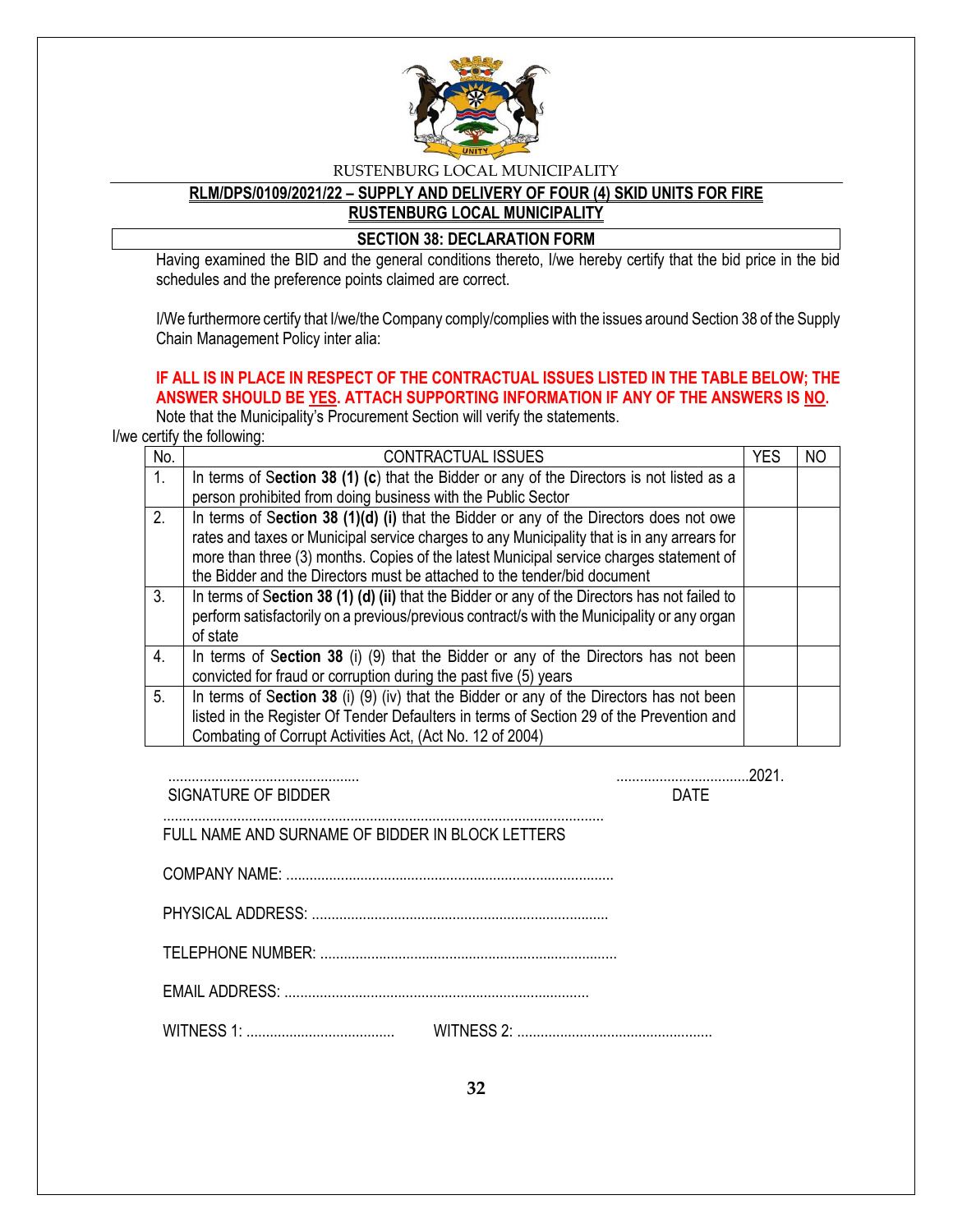

# **RLM/DPS/0109/2021/22 – SUPPLY AND DELIVERY OF FOUR (4) SKID UNITS FOR FIRE**

**RUSTENBURG LOCAL MUNICIPALITY**

## **SIGNATORY AUTHORISATION**

## **(TO BE COMPLETED BY THE BIDDER)**

I/We the undersigned, am/are authorized to enter into this contract on behalf of

|                                             | (Name of Firm) |  |
|---------------------------------------------|----------------|--|
|                                             |                |  |
|                                             |                |  |
| all the documents on behalf of the company. |                |  |
|                                             |                |  |

Signature: ………………………………………………………….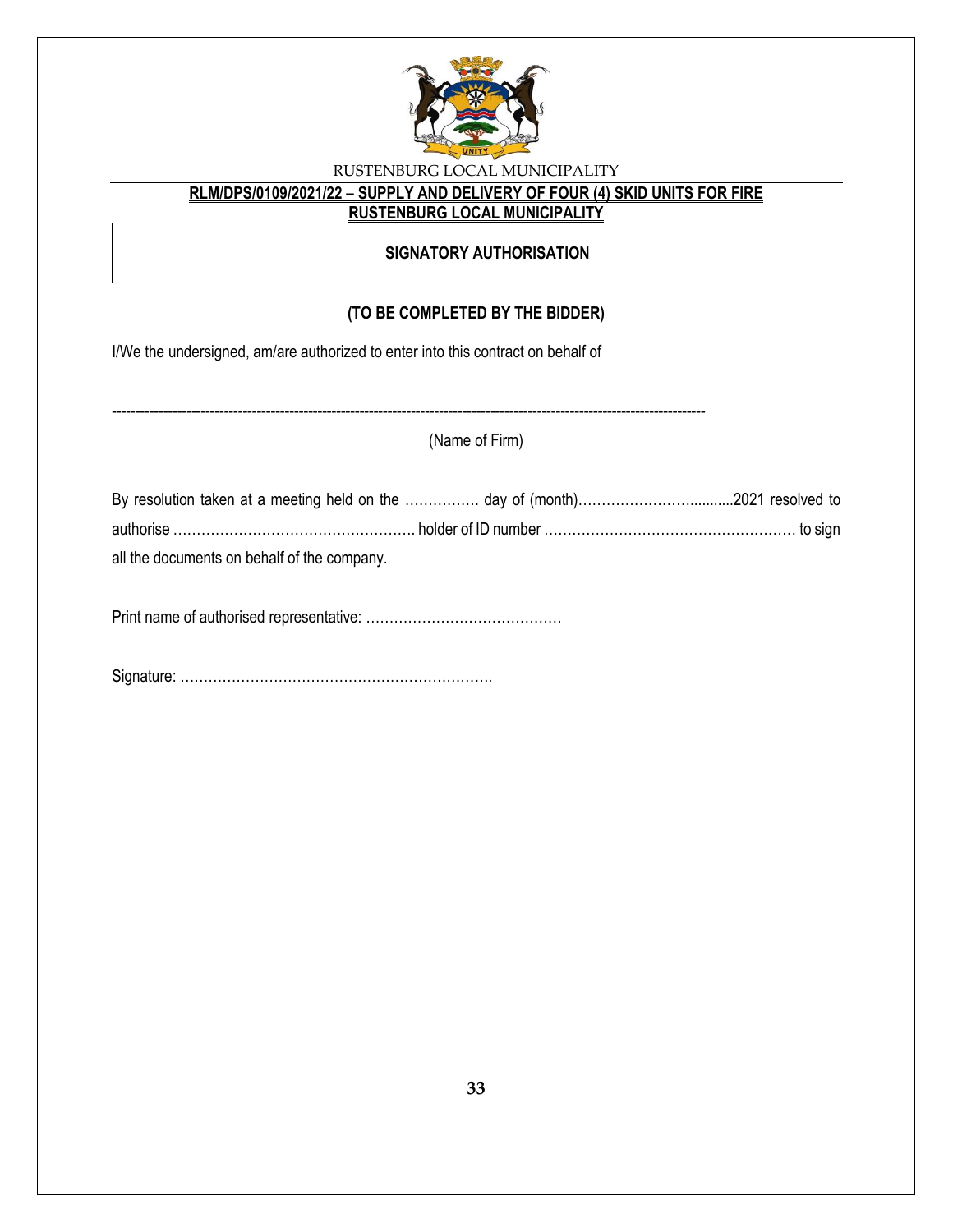

# **RLM/DPS/0109/2021/22 – SUPPLY AND DELIVERY OF FOUR (4) SKID UNITS FOR FIRE**

**RUSTENBURG LOCAL MUNICIPALITY**

| NAME AND SURNAME OF THE DIRECTORS | SIGNATURE |
|-----------------------------------|-----------|
|                                   |           |
|                                   |           |
|                                   |           |
|                                   |           |
|                                   |           |
|                                   |           |
|                                   |           |
|                                   |           |
|                                   |           |
|                                   |           |
|                                   |           |
|                                   |           |
|                                   |           |
|                                   |           |
|                                   |           |
|                                   |           |
|                                   |           |
|                                   |           |

**PLEASE NOTE: Failure to complete all blank spaces on this form or attend to other details mentioned therein will render the bid/tender liable to rejection.**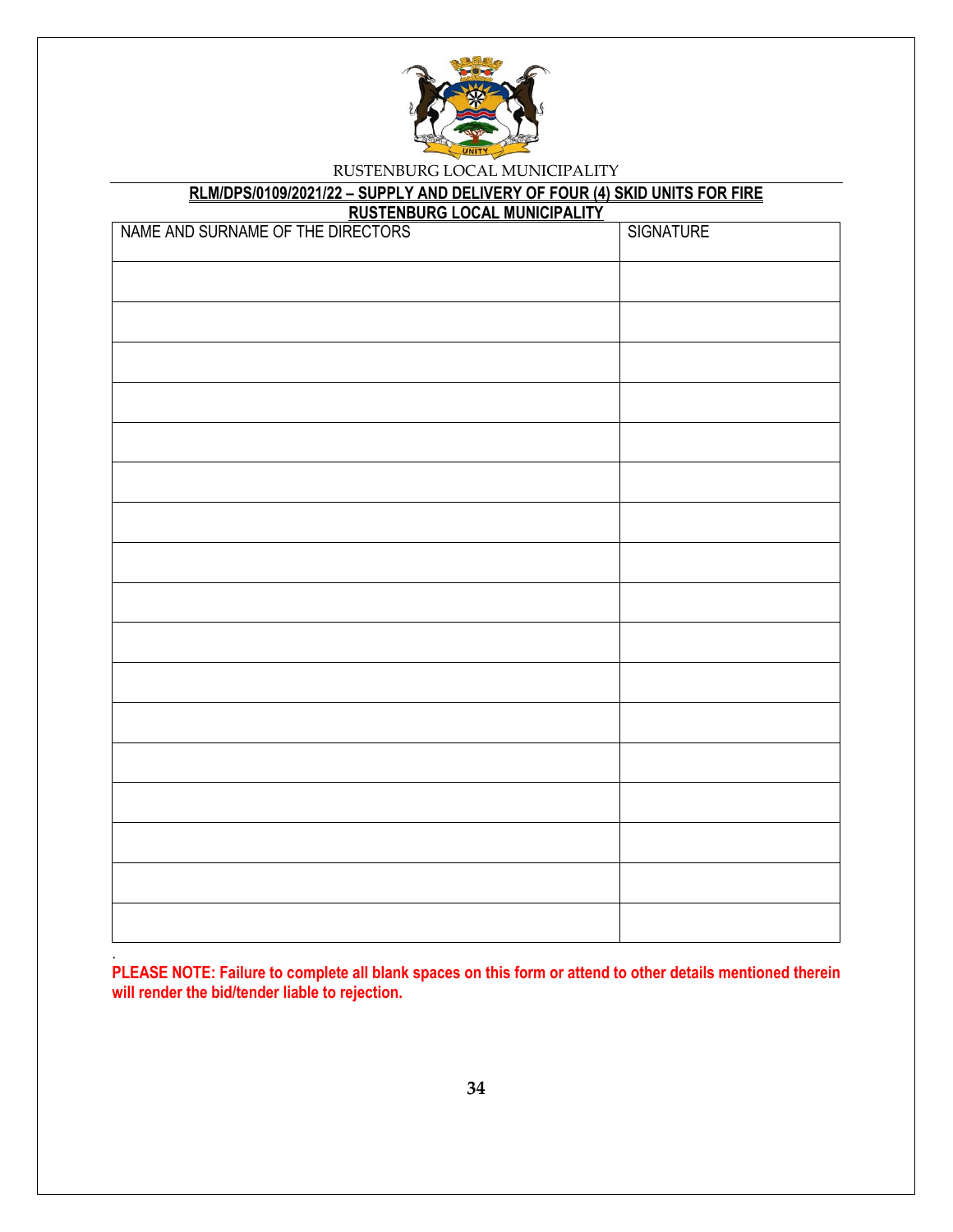

#### **RLM/DPS/0109/2021/22 – SUPPLY AND DELIVERY OF FOUR (4) SKID UNITS FOR FIRE RUSTENBURG LOCAL MUNICIPALITY**

#### GENERAL CONDITIONS OF CONTRACT (NOT TO BE ALTERED)

#### **PROCUREMENT: GENERAL CONDITIONS OF CONTRACT Dated July 2010 as set out by the National Treasury: Republic of South Africa TABLE OF CLAUSES**

- 1. Definitions
- 2. Application
- 3. General
- 4. Standards
- 5. Use of contract documents and information inspection
- 6. Patent Rights
- 7. Performance security
- 8. Inspections, tests and analyses
- 9. Packing
- 10. Delivery and documents
- 11. Insurance
- 12. Transportation
- 13. Incidental Services
- 14. Spare parts
- 15. Warranty
- 16. Payment
- 17. Prices
- 18. Variation orders
- 19. Assignment
- 20. Subcontracts
- 21. Delays in the supplier's performance
- 22. Penalties
- 23. Termination for default
- 24. Anti-dumping and countervailing duties and rights
- 25. Force Majeure
- 26. Termination for insolvency
- 27. Settlement of Disputes
- 28. Limitation of Liability
- 29. Governing language
- 30. Applicable law
- 31. Notices
- 32. Taxes and duties
- 33. Transfer of contracts
- 34. Amendments of contracts
- 35. Prohibition of restrictive practices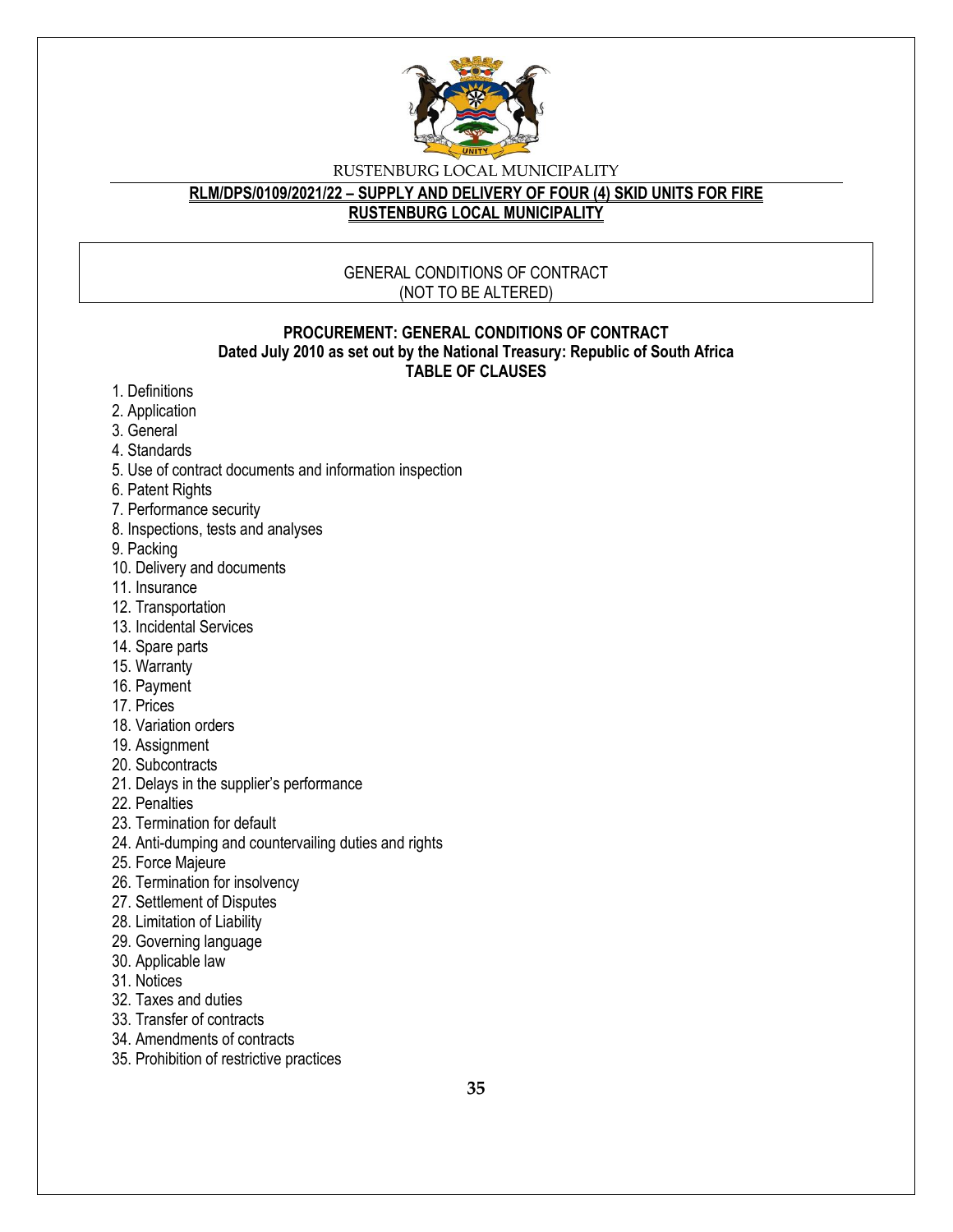

#### **RLM/DPS/0109/2021/22 – SUPPLY AND DELIVERY OF FOUR (4) SKID UNITS FOR FIRE RUSTENBURG LOCAL MUNICIPALITY**

#### **General Conditions of Contract**

#### **1. Definitions**

1. The following terms shall be interpreted as indicated:

1.1 "Closing time" means the date and hour specified in the bidding documents for the receipt of bids.

1.2 "Contract" means the written agreement entered into between the purchaser and the supplier, as recorded in the contract form signed by the parties, including all attachments and appendices thereto and all documents incorporated by reference therein.

1.3 "Contract price" means the price payable to the supplier under the contract for the full and proper performance of his contractual obligations.

1.4 "Corrupt practice" means the offering, giving, receiving, or soliciting of anything of value to influence the action of a public official in the procurement process or in contract execution.

- 1.5 "Countervailing duties" are imposed in cases where an enterprise abroad is subsidized by its government and encouraged to market its products internationally.
- 1.6 "Country of origin" means the place where the goods were mined, grown or produced or from which the services are supplied. Goods are produced when, through manufacturing, processing or substantial and major assembly of components, a commercially recognized new product results that is substantially different in basic characteristics or in purpose or utility from its components.

1.7 "Day" means calendar day.

1.8 "Delivery" means delivery in compliance of the conditions of the contract or order.

1.9 "Delivery ex stock" means immediate delivery directly from stock actually on hand.

1.10 "Delivery into consignees store or to his site" means delivered and unloaded in the specified store or depot or on the specified site in compliance with the conditions of the contract or order, the supplier bearing all risks and charges involved until the goods are so delivered and a valid receipt is obtained.

 1.11 "Dumping" occurs when a private enterprise abroad market its goods on own initiative in the RSA at lower prices than that of the country of origin and which have the potential to harm the local industries in the RSA.

1.12"Force majeure" means an event beyond the control of the supplier and not involving the supplier's fault or negligence and not foreseeable. Such events may include, but is not restricted to, acts of the purchaser in its sovereign capacity, wars or revolutions, fires, floods, epidemics, quarantine restrictions and freight embargoes.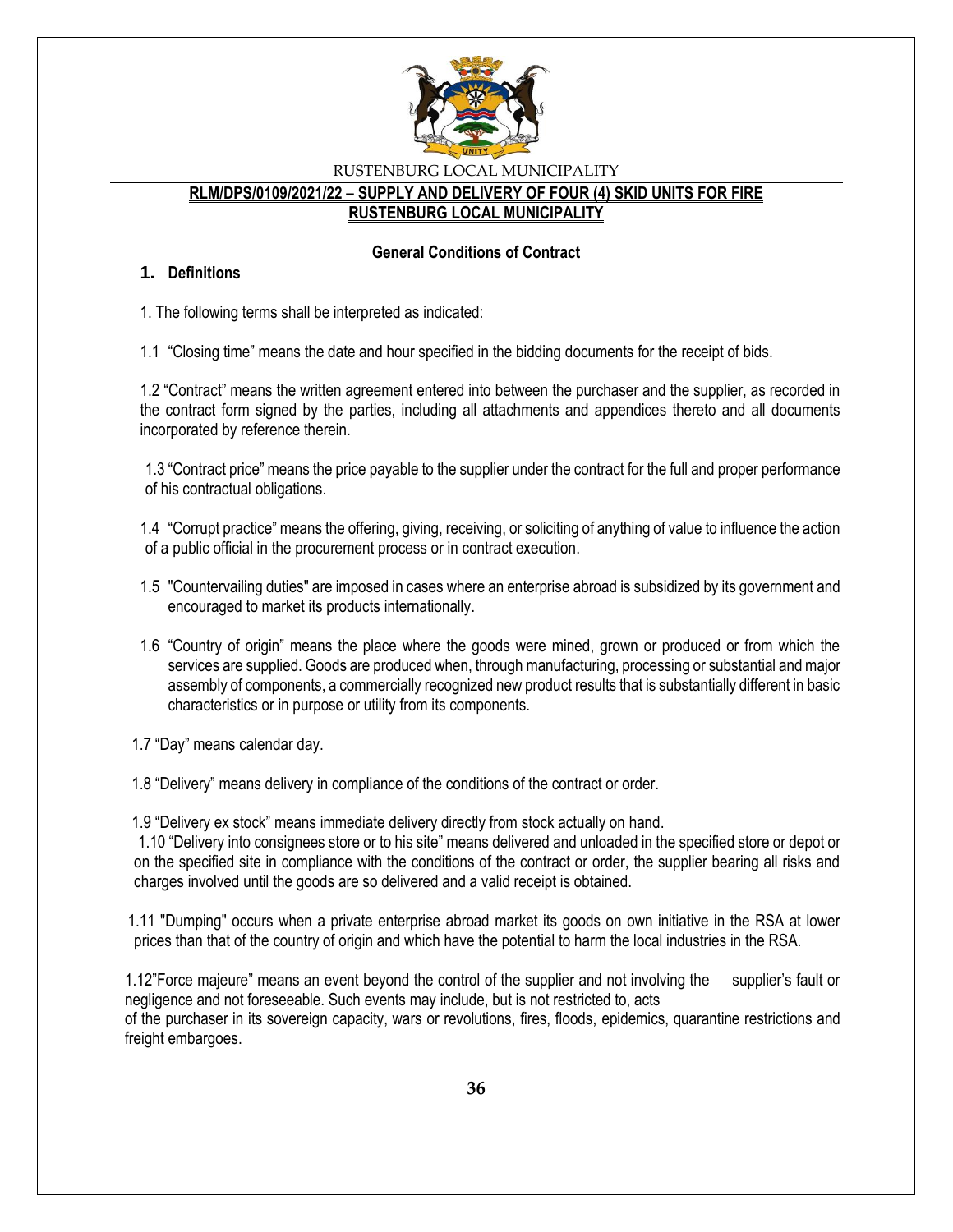

#### **RLM/DPS/0109/2021/22 – SUPPLY AND DELIVERY OF FOUR (4) SKID UNITS FOR FIRE RUSTENBURG LOCAL MUNICIPALITY**

1.13 "Fraudulent practice" means a misrepresentation of facts in order to influence a procurement process or the execution of a contract to the detriment of any bidder, and includes collusive practice among bidders (prior to or after bid submission) designed to establish bid prices at artificial non-competitive levels and to deprive the bidder of the benefits of free and open competition.

1.14 "GCC" means the General Conditions of Contract.

1.15 "Goods" means all of the equipment, machinery, and/or other materials that the supplier is required to supply to the purchaser under the contract.

1.16 "Imported content" means that portion of the bidding price represented by the cost of components, parts or materials which have been or are still to be imported (whether by the supplier or his subcontractors) and which costs are inclusive of the costs abroad, plus freight and other direct importation costs such as landing costs, dock dues, import duty, sales duty or other similar tax or duty at the South African place of entry as well as transportation and handling charges to the factory in the Republic where the goods covered by the bid will be manufactured.

1.17 "Local content" means that portion of the bidding price, which is not included in the imported content provided that local manufacture does take place.

1.18 "Manufacture" means the production of products in a factory using labour, materials, components and machinery and includes other related value-adding activities.

1.19 "Order" means an official written order issued for the supply of goods or works or the rendering of a service.

1.20 "Project site," where applicable, means the place indicated in bidding documents.

1.21 "Purchaser" means the organization purchasing the goods.

1.22 "Republic" means the Republic of South Africa.

1.23 "SCC" means the Special Conditions of Contract.

1.24 "Services" means those functional services ancillary to the supply of the goods, such as transportation and any other incidental services, such as installation, commissioning, provision of technical assistance, training, catering, gardening, security, maintenance and other such obligations of the supplier covered under the contract. 1.25 "Supplier" means the successful bidder who is awarded the contract to maintain and administer the required and specified service(s) to the State.

1.26 "Tort" means in breach of contract.

1.27 "Turnkey" means a procurement process where one service provider assumes total responsibility for all aspects of the project and delivers the full end product / service required by the contract.

1.28 "Written" or "in writing" means hand-written in ink or any form of electronic or mechanical writing.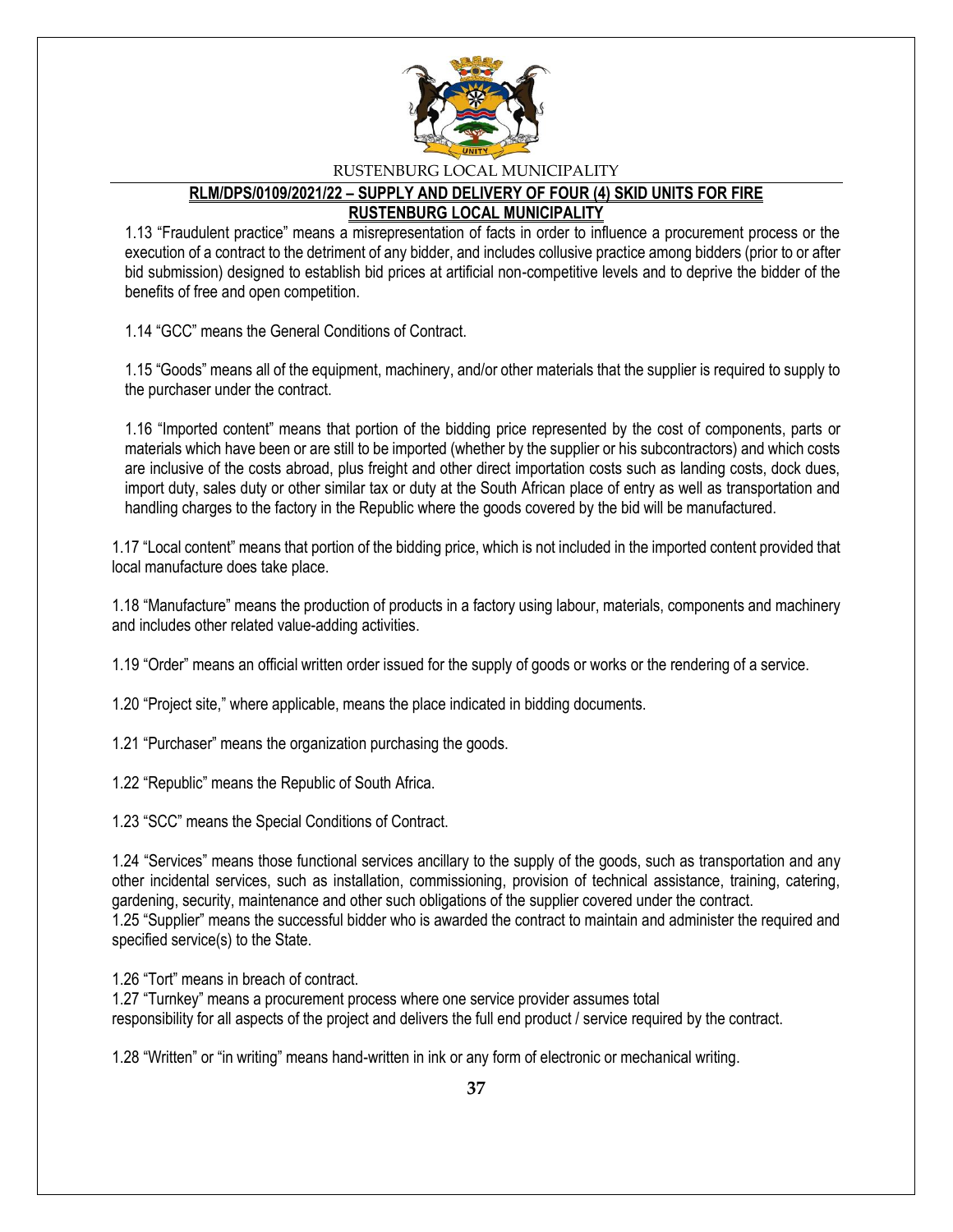

## RUSTENBURG LOCAL MUNICIPALITY **RLM/DPS/0109/2021/22 – SUPPLY AND DELIVERY OF FOUR (4) SKID UNITS FOR FIRE RUSTENBURG LOCAL MUNICIPALITY**

### **2. Application**

2.1 These general conditions are applicable to all bids, contracts and orders including bids for functional and professional services (excluding professional services related to the building and construction industry), sales, hiring, letting and the granting or acquiring of rights, but excluding immovable property, unless otherwise indicated in the bidding documents.

2.2 Where applicable, special conditions of contract are also laid down to cover specific goods, services or works.

2.3 Where such special conditions of contract are in conflict with these general conditions, the special conditions shall apply.

#### **3. General**

3.1 Unless otherwise indicated in the bidding documents, the purchaser shall not be liable for any expense incurred in the preparation and submission of a bid. Where applicable a nonrefundable fee for documents may be charged.

3.2 Invitations to bid are usually published in locally distributed news media and on the municipality/municipal entity website.

#### **4. Standards**

4.1 The goods supplied shall conform to the standards mentioned in the bidding documents and specifications.

#### **5. Use of contract documents and information inspection**

5.1 The supplier shall not, without the purchaser's prior written consent, disclose the contract, or any provision thereof, or any specification, plan, drawing, pattern, sample, or information furnished by or on behalf of the purchaser in connection therewith, to any person other than a person employed by the supplier in the performance of the contract. Disclosure to any such employed person shall be made in confidence and shall extend only as far as may be necessary for purposes of such performance.

5.2 The supplier shall not, without the purchaser's prior written consent, make use of any document or information mentioned in GCC clause 5.1 except for purposes of performing the contract.

5.3 Any document, other than the contract itself mentioned in GCC clause 5.1 shall remain the property of the purchaser and shall be returned (all copies) to the purchaser on completion of the supplier's performance under the contract if so required by the purchaser.

5.4 The supplier shall permit the purchaser to inspect the supplier's records relating to the performance of the supplier and to have them audited by auditors appointed by the purchaser, if so required by the purchaser.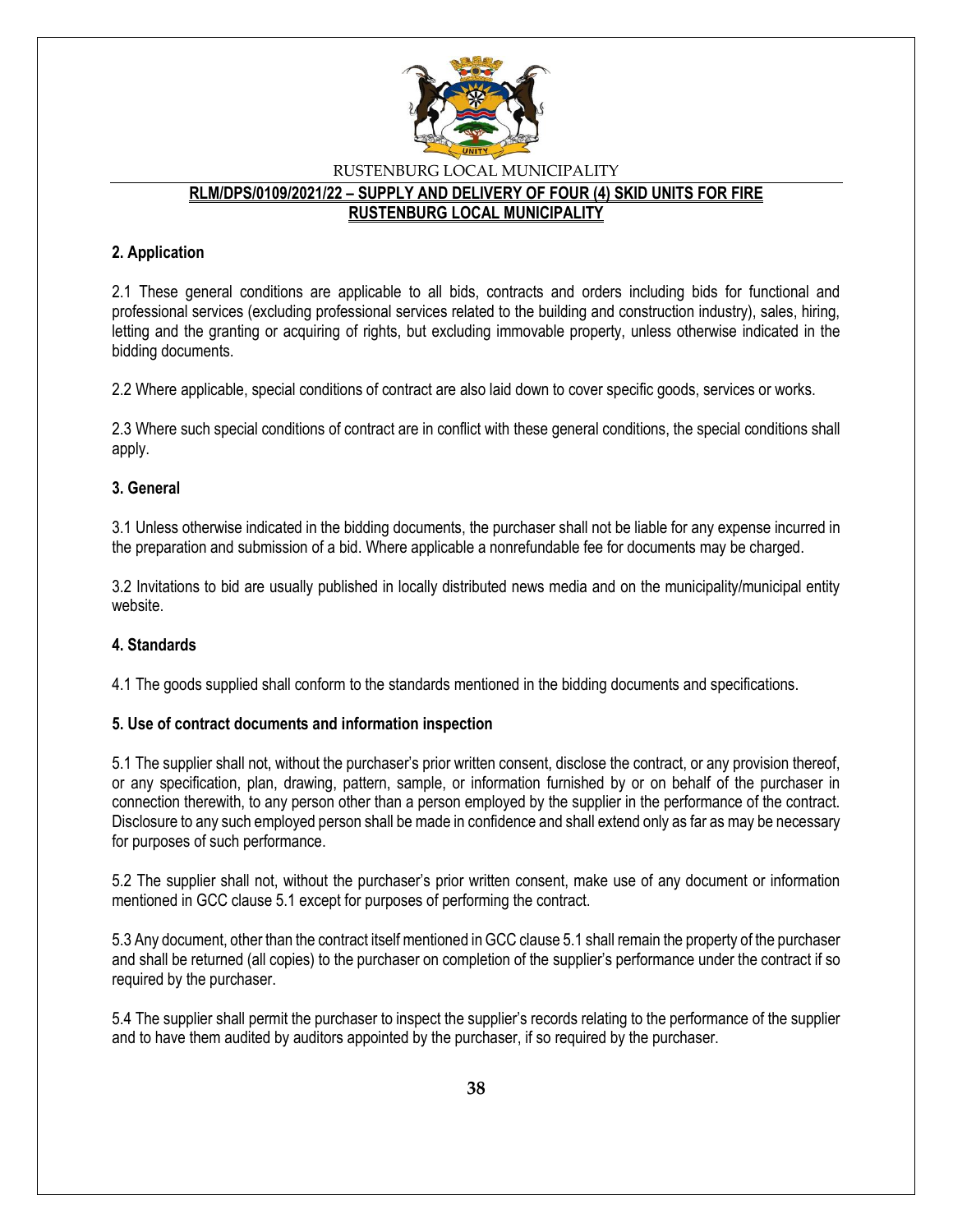

# **RLM/DPS/0109/2021/22 – SUPPLY AND DELIVERY OF FOUR (4) SKID UNITS FOR FIRE**

**RUSTENBURG LOCAL MUNICIPALITY**

#### **6. Patent Rights**

6.1 The supplier shall indemnify the purchaser against all third-party claims of infringement of patent, trademark, or industrial design rights arising from use of the goods or any part thereof by the purchaser.

6.2 When a supplier developed documentation / projects for the municipality / municipal entity, the intellectual, copy and patent rights or ownership of such documents or projects will vest in the municipality / municipal entity.

#### **7. Performance security**

7.1 Within thirty (30) days of receipt of the notification of contract award, the successful bidder shall furnish to the purchaser the performance security of the amount specified in SCC.

7.2 The proceeds of the performance security shall be payable to the purchaser as compensation for any loss resulting from the supplier's failure to complete his obligations under the contract.

7.3 The performance security shall be denominated in the currency of the contract or in a freely convertible currency acceptable to the purchaser and shall be in one of the following forms:

(a) a bank guarantee or an irrevocable letter of credit issued by a reputable bank located in the purchaser's country or abroad, acceptable to the purchaser, in the form provided in the bidding documents or another form acceptable to the purchaser; or

(b) a cashier's or certified cheque.

7.4 The performance security will be discharged by the purchaser and returned to the supplier not later than thirty (30) days following the date of completion of the supplier's performance obligations under the contract, including any warranty obligations, unless otherwise specified.

#### **8. Inspections, tests and analyses**

8.1 All pre-bidding testing will be for the account of the bidder.

8.2 If it is a bid condition that goods to be produced or services to be rendered should at any stage be subject to inspections, tests and analyses, the bidder or contractor's premises shall be open, at all reasonable hours, for inspection by a representative of the purchaser or organization acting on behalf of the purchaser.

8.3 If there are no inspection requirements indicated in the bidding documents and no mention is made in the contract, but during the contract period it is decided that inspections shall be carried out, the purchaser shall itself make the necessary arrangements, including payment arrangements with the testing authority concerned.

8.4 If the inspections, tests and analyses referred to in clauses 8.2 and 8.3 show the goods to be in accordance with the contract requirements, the cost of the inspections, tests and analyses shall be defrayed by the purchaser.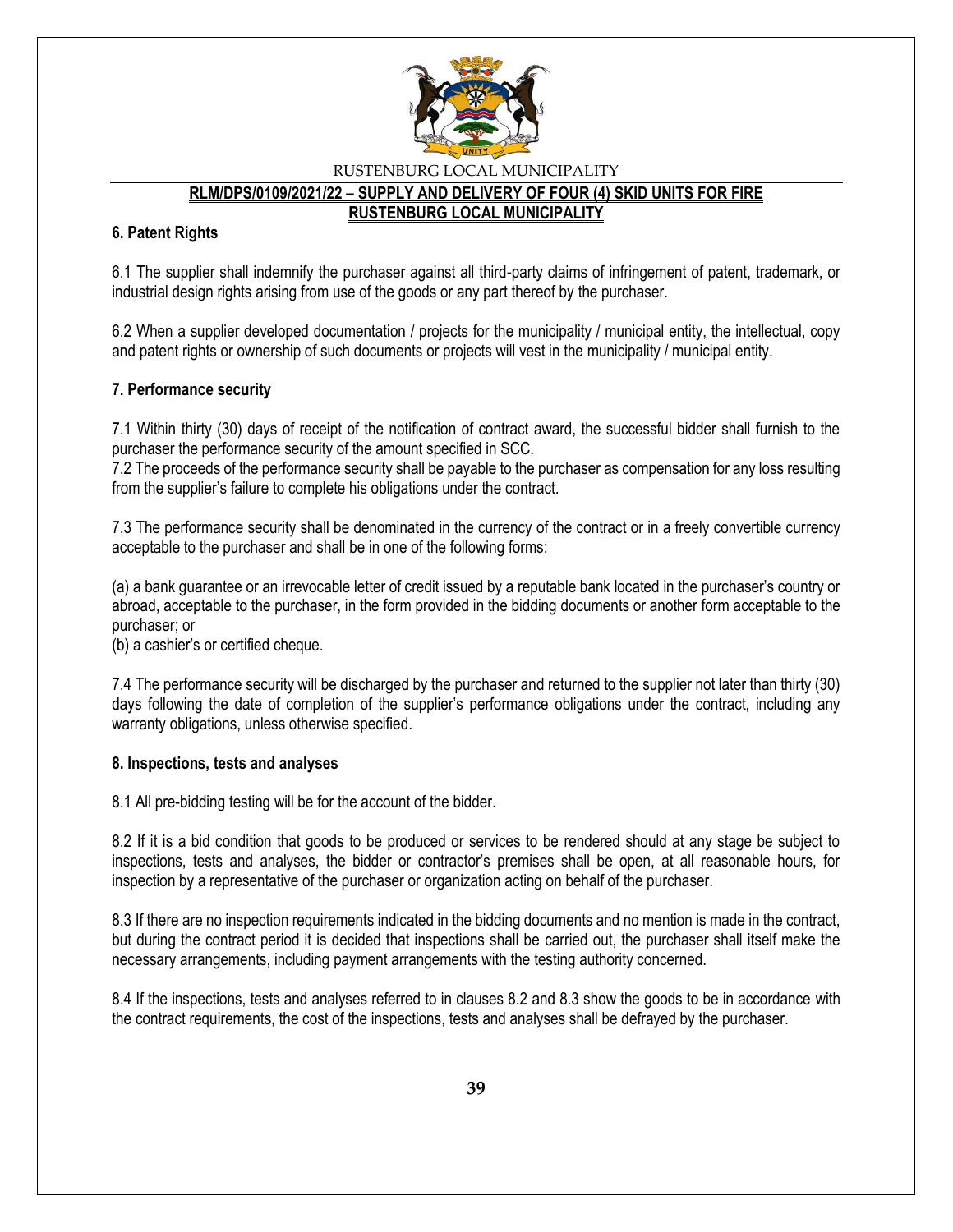

## **RLM/DPS/0109/2021/22 – SUPPLY AND DELIVERY OF FOUR (4) SKID UNITS FOR FIRE RUSTENBURG LOCAL MUNICIPALITY**

8.5 Where the goods or services referred to in clauses 8.2 and 8.3 do not comply with the contract requirements, irrespective of whether such goods or services are accepted or not, the cost in connection with these inspections, tests or analyses shall be defrayed by the supplier.

8.6 Goods and services which are referred to in clauses 8.2 and 8.3 and which do not comply with the contract requirements may be rejected.

8.7 Any contract goods may on or after delivery be inspected, tested or analysed and may be rejected if found not to comply with the requirements of the contract. Such rejected goods shall be held at the cost and risk of the supplier who shall, when called upon, remove them immediately at his own cost and forthwith substitute them with goods, which do comply with the requirements of the contract. Failing such removal the rejected goods shall be returned at the suppliers cost and risk. Should the supplier fail to provide the substitute goods forthwith, the purchaser may, without giving the supplier further opportunity to substitute the rejected goods, purchase such goods as may be necessary at the expense of the supplier.

8.8 The provisions of clauses 8.4 to 8.7 shall not prejudice the right of the purchaser to cancel the contract on account of a breach of the conditions thereof, or to act in terms of Clause 22 of GCC.

#### **9. Packing**

9.1 The supplier shall provide such packing of the goods as is required to prevent their damage or deterioration during transit to their final destination, as indicated in the contract. The packing shall be sufficient to withstand, without limitation, rough handling during transit and exposure to extreme temperatures, salt and precipitation during transit, and open storage. Packing, case size weights shall take into consideration, where appropriate, the remoteness of the goods' final destination and the absence of heavy handling facilities at all points in transit.

9.2 The packing, marking, and documentation within and outside the packages shall comply strictly with such special requirements as shall be expressly provided for in the contract, including additional requirements, if any, and in any subsequent instructions ordered by the purchaser.

#### **10. Delivery and documents**

10.1 Delivery of the goods and arrangements for shipping and clearance obligations shall be made by the supplier in accordance with the terms specified in the contract.

#### **11. Insurance**

11.1 The goods supplied under the contract shall be fully insured in a freely convertible currency against loss or damage incidental to manufacture or acquisition, transportation, storage and delivery in the manner specified.

#### **12. Transportation**

12.1 Should a price other than an all-inclusive delivered price be required, this shall be specified.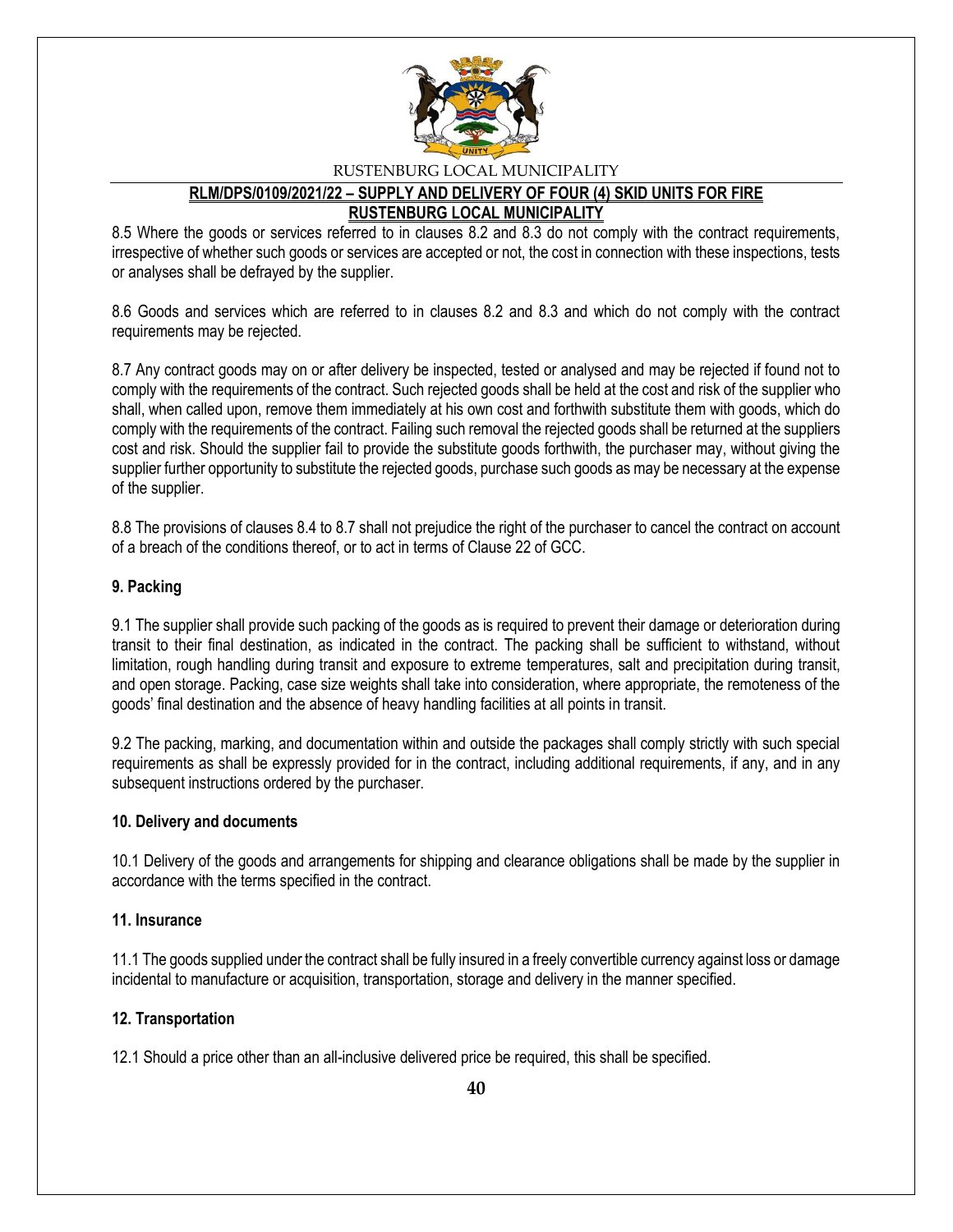

#### RUSTENBURG LOCAL MUNICIPALITY **RLM/DPS/0109/2021/22 – SUPPLY AND DELIVERY OF FOUR (4) SKID UNITS FOR FIRE RUSTENBURG LOCAL MUNICIPALITY**

#### **13. Incidental Services**

13.1 The supplier may be required to provide any or all of the following services, including additional services, if any:

(a) performance or supervision of on-site assembly and/or commissioning of the supplied goods;

(b) furnishing of tools required for assembly and/or maintenance of the supplied goods;

(c) furnishing of a detailed operations and maintenance manual for each appropriate unit of the supplied goods; (d) performance or supervision or maintenance and/or repair of the supplied goods, for a period of time agreed by the parties, provided that this service shall not relieve the supplier of any warranty obligations under this contract; and

(e) training of the purchaser's personnel, at the supplier's plant and/or on-site, in assembly, start-up, operation, maintenance, and/or repair of the supplied goods.

13.2 Prices charged by the supplier for incidental services, if not included in the contract price for the goods, shall be agreed upon in advance by the parties and shall not exceed the prevailing rates charged to other parties by the supplier for similar services.

#### **14. Spare parts**

14.1 As specified, the supplier may be required to provide any or all of the following materials, notifications, and information pertaining to spare parts manufactured or distributed by the supplier:

(a) such spare parts as the purchaser may elect to purchase from the supplier, provided that this election shall not relieve the supplier of any warranty obligations under the contract; and; (b) in the event of termination of production of the spare parts:

(i) advance notification to the purchaser of the pending termination, in sufficient time to permit the purchaser to procure needed requirements; and (ii) following such termination, furnishing at no cost to the purchaser, the blueprints, drawings, and specifications of the spare parts, if requested.

### **15. Warranty**

15.1 The supplier warrants that the goods supplied under the contract are new, unused, of the most recent or current models and that they incorporate all recent improvements in design and materials unless provided otherwise in the contract. The supplier further warrants that all goods supplied under this contract shall have no defect, arising from design, materials, or workmanship (except when the design and/or material is required by the purchaser's specifications) or from any act or omission of the supplier, that may develop under normal use of the supplied goods in the conditions prevailing in the country of final destination.

15.2 This warranty shall remain valid for twelve (12) months after the goods, or any portion thereof as the case may be, have been delivered to and accepted at the final destination indicated in the contract, or for eighteen (18) months after the date of shipment from the port or place of loading in the source country, whichever period concludes earlier, unless specified otherwise.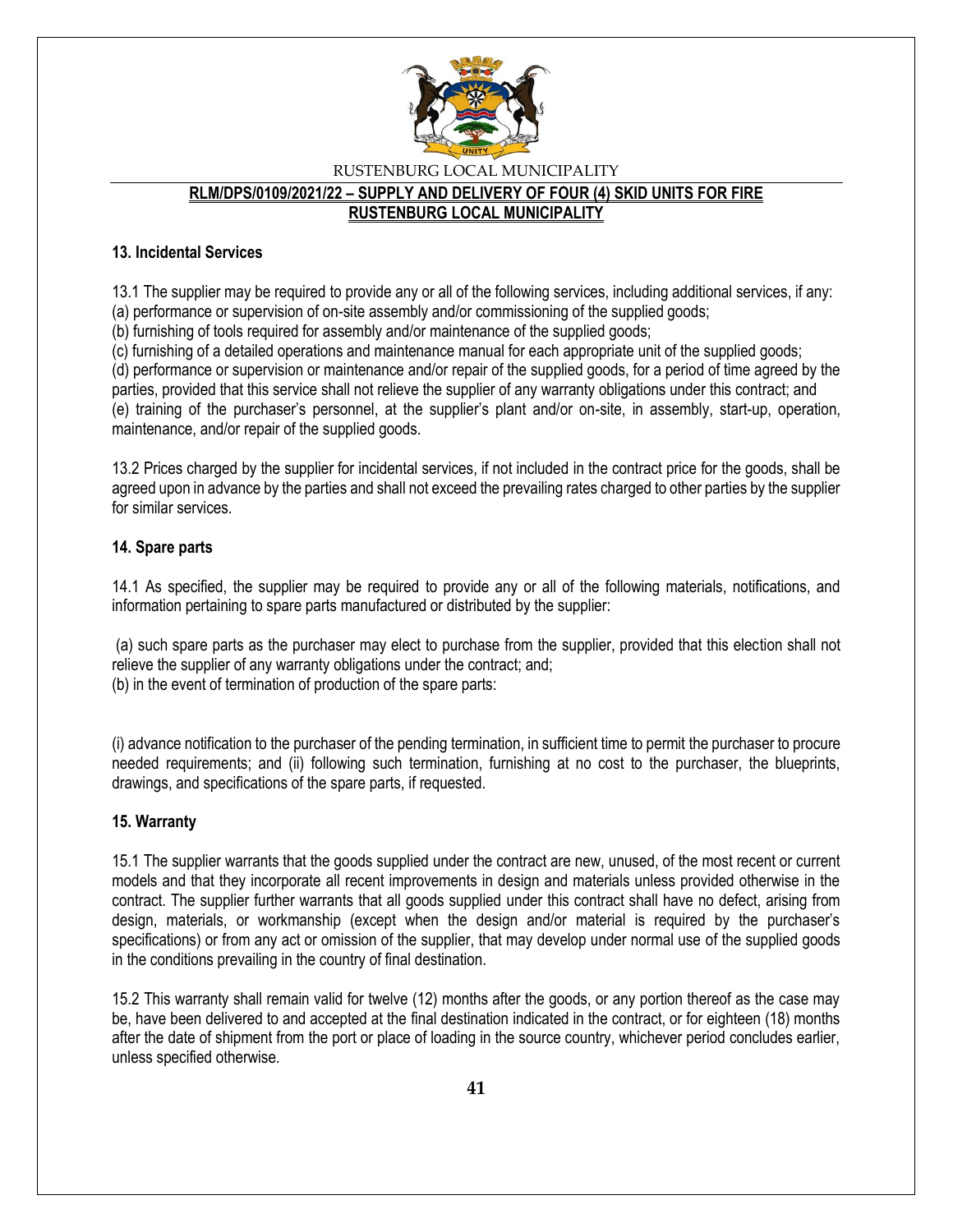

## **RLM/DPS/0109/2021/22 – SUPPLY AND DELIVERY OF FOUR (4) SKID UNITS FOR FIRE RUSTENBURG LOCAL MUNICIPALITY**

15.3 The purchaser shall promptly notify the supplier in writing of any claims arising under this warranty.

15.4 Upon receipt of such notice, the supplier shall, within the period specified and with all reasonable speed, repair or replace the defective goods or parts thereof, without costs to the purchaser.

15.5 If the supplier, having been notified, fails to remedy the defect(s) within the period specified, the purchaser may proceed to take such remedial action as may be necessary, at the supplier's risk and expense and without prejudice to any other rights which the purchaser may have against the supplier under the contract.

#### **16. Payment**

16.1 The method and conditions of payment to be made to the supplier under this contract shall be specified.

16.2 The supplier shall furnish the purchaser with an invoice accompanied by a copy of the delivery note and upon fulfillment of other obligations stipulated in the contract.

16.3 Payments shall be made promptly by the purchaser, but in no case later than thirty (30) days after submission of an invoice or claim by the supplier.

16.4 Payment will be made in Rand unless otherwise stipulated.

#### **17. Prices**

17.1 Prices charged by the supplier for goods delivered and services performed under the contract shall not vary from the prices quoted by the supplier in his bid, with the exception of any price adjustments authorized or in the purchaser's request for bid validity extension, as the case may be.

#### **18. Variation orders**

18.1 In cases where the estimated value of the envisaged changes in purchase does not vary more than 15% of the total value of the original contract, the contractor may be instructed to deliver the goods or render the services as such. In cases of measurable quantities, the contractor may be approached to reduce the unit price, and such offers may be accepted provided that there is no escalation in price.

#### **19. Assignment**

19.1 The supplier shall not assign, in whole or in part, its obligations to perform under the contract, except with the purchaser's prior written consent.

### **20. Subcontracts**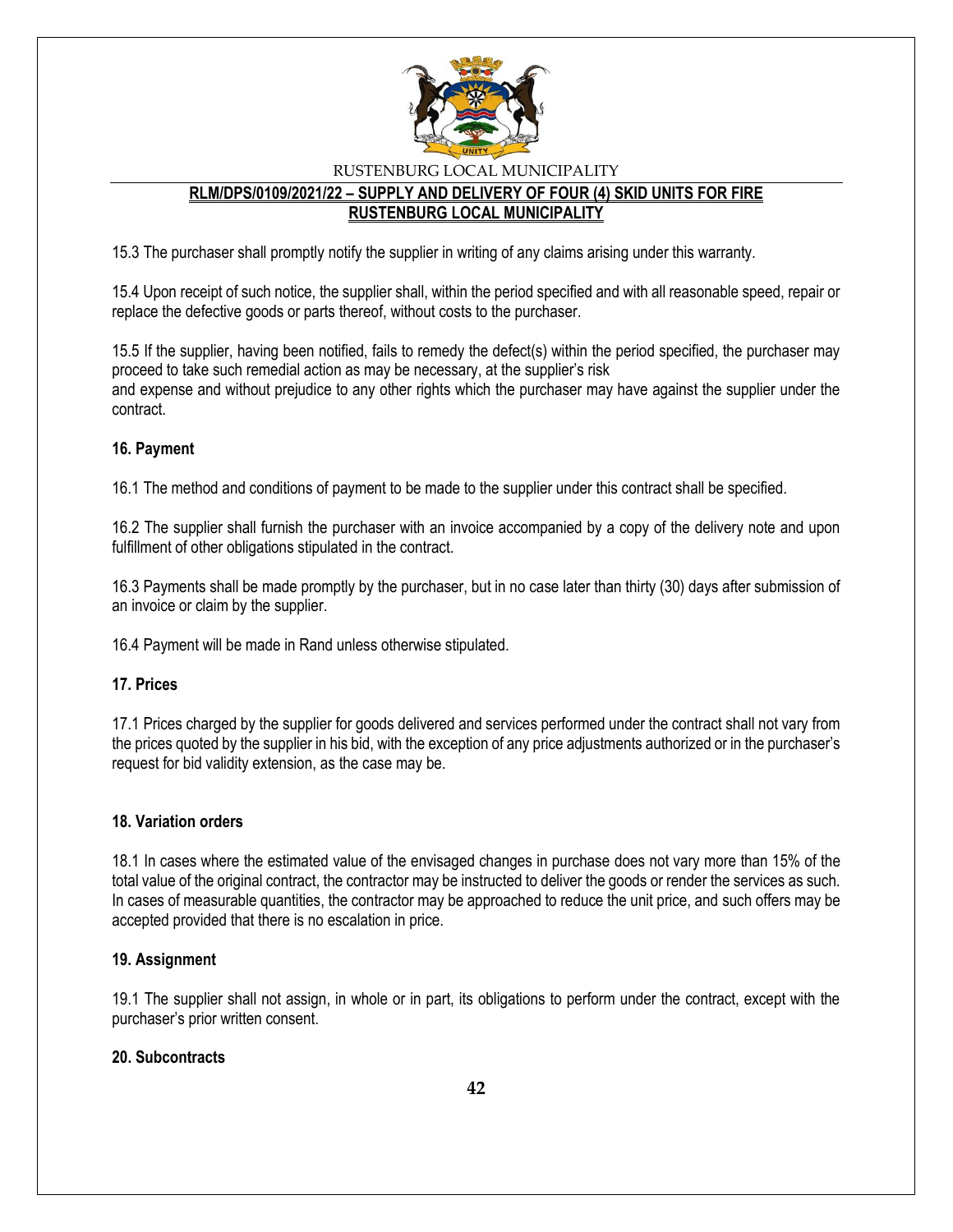

### **RLM/DPS/0109/2021/22 – SUPPLY AND DELIVERY OF FOUR (4) SKID UNITS FOR FIRE RUSTENBURG LOCAL MUNICIPALITY**

20.1 The supplier shall notify the purchaser in writing of all subcontracts awarded under these contracts if not already specified in the bid. Such notification, in the original bid or later, shall not relieve the supplier from any liability or obligation under the contract.

### **21. Delays in the supplier's delivery and/or performance**

21.1 Delivery of the goods and performance of services shall be made by the supplier in accordance with the time schedule prescribed by the purchaser in the contract.

21.2 If at any time during performance of the contract, the supplier or its subcontractor(s) should encounter conditions impeding timely delivery of the goods and performance of services, the supplier shall promptly notify the purchaser in writing of the fact of the delay, it's likely duration and its cause(s). As soon as practicable after receipt of the supplier's notice, the purchaser shall evaluate the situation and may at his discretion extend the supplier's time for performance, with or without the imposition of penalties, in which case the extension shall be ratified by the parties by amendment of contract.

21.3 The right is reserved to procure outside of the contract small quantities or to have minor essential services executed if an emergency arises, the supplier's point of supply is not situated at or near the place where the goods are required, or the supplier's services are not readily available.

21.4 Except as provided under GCC Clause 25, a delay by the supplier in the performance of its delivery obligations shall render the supplier liable to the imposition of penalties, pursuant to GCC Clause 22, unless an extension of time is agreed upon pursuant to GCC Clause 22.2 without the application of penalties.

21.5 Upon any delay beyond the delivery period in the case of a goods contract, the purchaser shall, without cancelling the contract, be entitled to purchase goods of a similar quality and up to the same quantity in substitution of the goods not supplied in conformity with the contract and to return any goods delivered later at the supplier's expense and risk, or to cancel the contract and buy such goods as may be required to complete the contract and without prejudice to his other rights, be entitled to claim damages from the supplier.

## **22. Penalties**

22.1 Subject to GCC Clause 25, if the supplier fails to deliver any or all of the goods or to perform the services within the period(s) specified in the contract, the purchaser shall, without prejudice to its other remedies under the contract, deduct from the contract price, as a penalty, a sum calculated on the delivered price of the delayed goods or unperformed services using the current prime interest rate calculated for each day of the delay until actual delivery or performance. The purchaser may also consider termination of the contract pursuant to GCC Clause 23.

### **23. Termination for default**

23.1 The purchaser, without prejudice to any other remedy for breach of contract, by written notice of default sent to the supplier, may terminate this contract in whole or in part: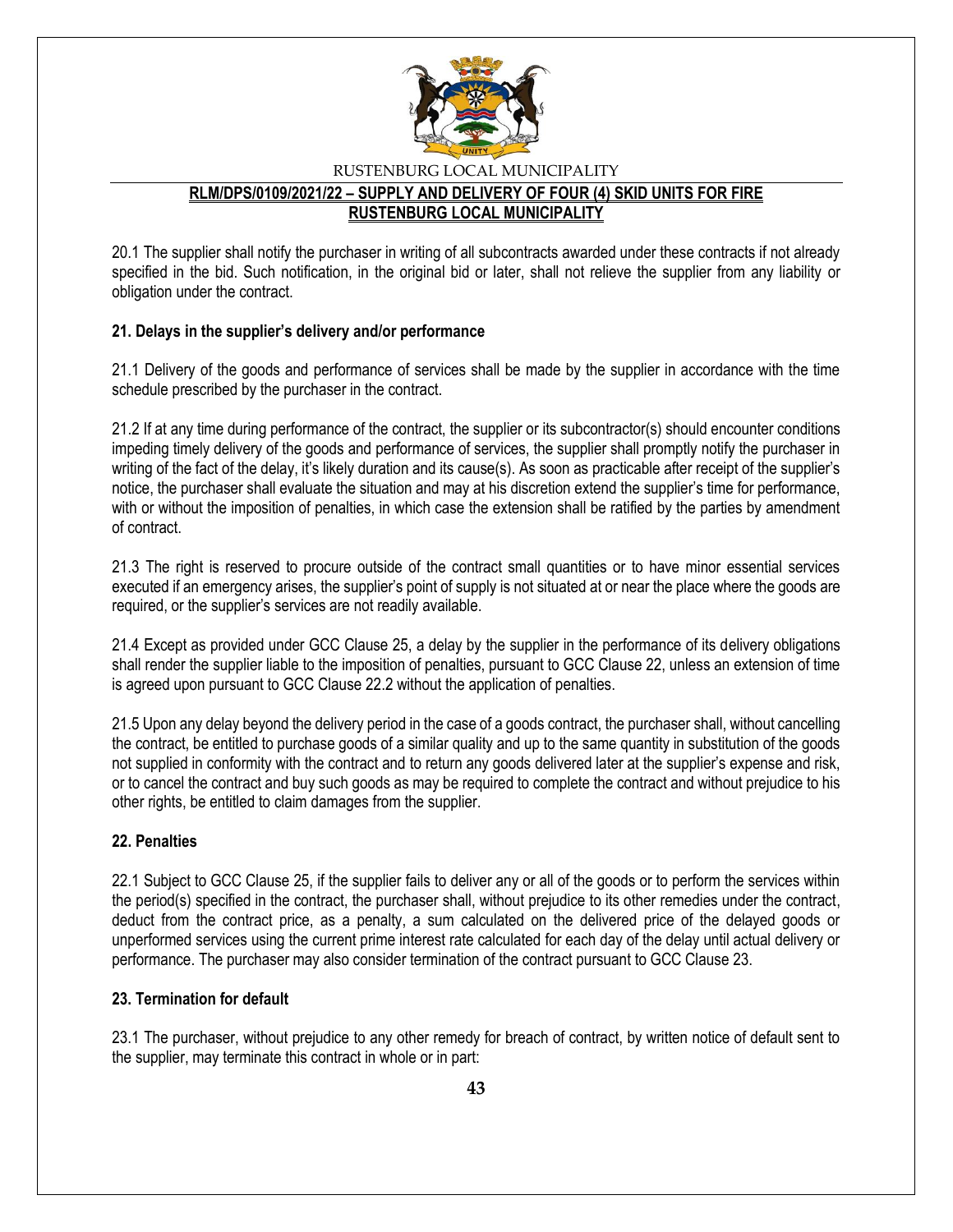

#### **RLM/DPS/0109/2021/22 – SUPPLY AND DELIVERY OF FOUR (4) SKID UNITS FOR FIRE RUSTENBURG LOCAL MUNICIPALITY**

(a) if the supplier fails to deliver any or all of the goods within the period(s) specified in the contract, or within any extension thereof granted by the purchaser pursuant to GCC Clause 21.2;

(b) if the supplier fails to perform any other obligation(s) under the contract; or

(c) if the supplier, in the judgment of the purchaser, has engaged in corrupt or fraudulent practices in competing for or in executing the contract.

23.2 In the event the purchaser terminates the contract in whole or in part, the purchaser may procure, upon such terms and in such manner, as it deems appropriate, goods, works or services similar to those undelivered, and the supplier shall be liable to the purchaser for any excess costs for such similar goods, works or services. However, the supplier shall continue performance of the contract to the extent not terminated.

23.3 Where the purchaser terminates the contract in whole or in part, the purchaser may decide to impose a restriction penalty on the supplier by prohibiting such supplier from doing business with the public sector for a period not exceeding 10 years.

23.4 If a purchaser intends imposing a restriction on a supplier or any person associated with the supplier, the supplier will be allowed a time period of not more than fourteen (14) days to provide reasons why the envisaged restriction should not be imposed. Should the supplier fail to respond within the stipulated fourteen (14) days the purchaser may regard the supplier as having no objection and proceed with the restriction.

23.5 Any restriction imposed on any person by the purchaser will, at the discretion of the purchaser, also be applicable to any other enterprise or any partner, manager, director or other person who wholly or partly exercises or exercised or may exercise control over the enterprise of the first-mentioned person, and with

which enterprise or person the first-mentioned person, is or was in the opinion of the purchaser actively associated.

23.6 If a restriction is imposed, the purchaser must, within five (5) working days of such imposition, furnish the National Treasury, with the following information:

(i) the name and address of the supplier and / or person restricted by the purchaser;

(ii) the date of commencement of the restriction

(iii) the period of restriction; and

(iv) the reasons for the restriction.

These details will be loaded in the National Treasury's central database of suppliers or persons prohibited from doing business with the public sector.

23.7 If a court of law convicts a person of an offence as contemplated in sections 12 or 13 of the Prevention and Combating of Corrupt Activities Act, No. 12 of 2004, the court may also rule that such person's name be endorsed on the Register for Tender Defaulters. When a person's name has been endorsed on the Register, the person will be prohibited from doing business with the public sector for a period not less than five years and not more than 10 years. The National Treasury is empowered to determine the period of restriction and each case will be dealt with on its own merits. According to section 32 of the Act the Register must be open to the public. The Register can be perused on the National Treasury website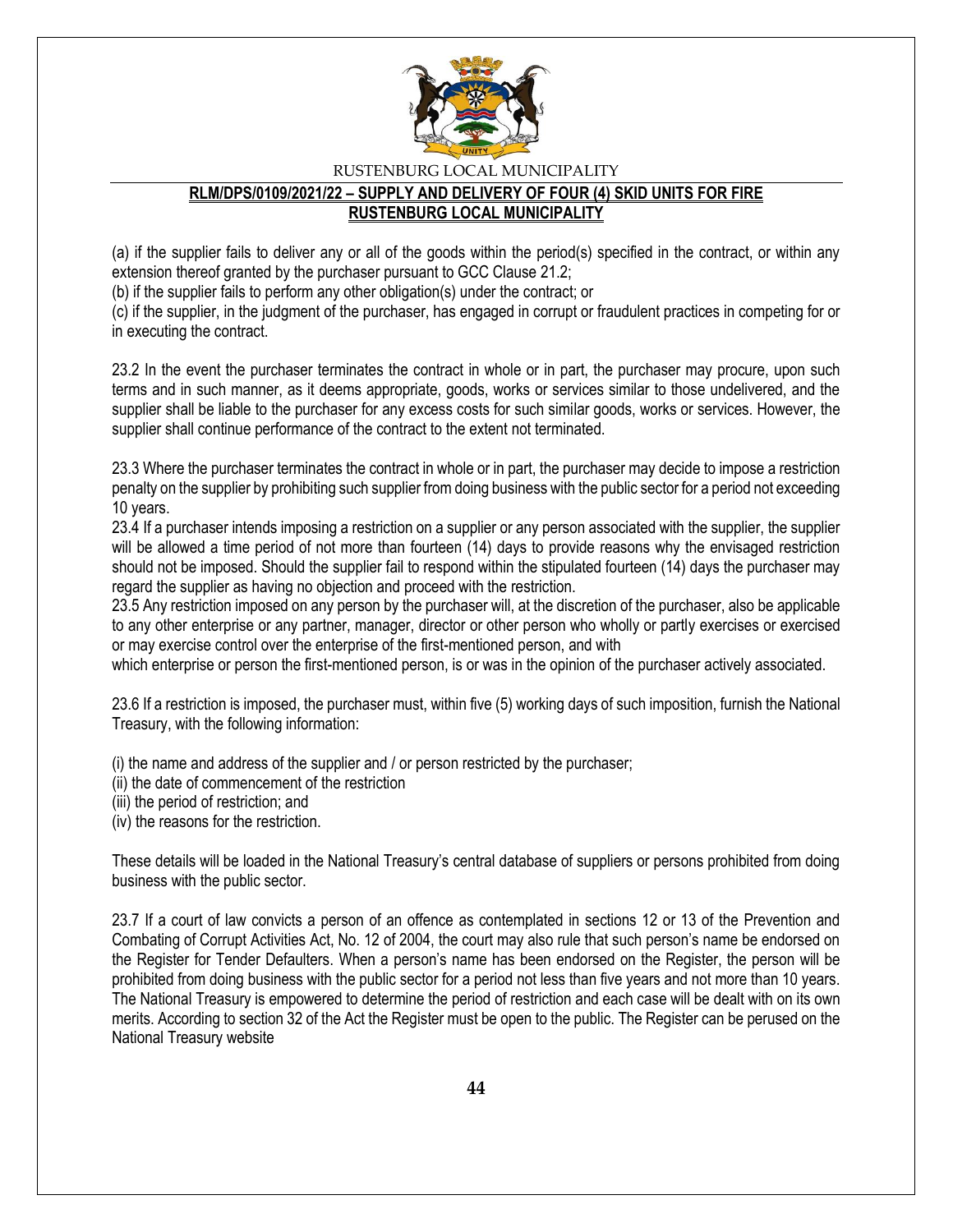

**RLM/DPS/0109/2021/22 – SUPPLY AND DELIVERY OF FOUR (4) SKID UNITS FOR FIRE** 

**RUSTENBURG LOCAL MUNICIPALITY**

#### **24. Antidumping and countervailing duties and rights**

24.1 When, after the date of bid, provisional payments are required, or anti-dumping or countervailing duties are imposed, or the amount of a provisional payment or anti-dumping or countervailing right is increased in respect of any dumped or subsidized import, the State is not liable for any amount so required or imposed, or for the amount of any such increase. When, after the said date, such a provisional payment is no longer required or any such anti-dumping or countervailing right is abolished, or where the amount of such provisional payment or any such right is reduced, any such favourable difference shall on demand be paid forthwith by the supplier to the purchaser or the purchaser may deduct such amounts from moneys (if any) which may otherwise be due to the supplier in regard to goods or services which he delivered or rendered, or is to deliver or render in terms of the contract or any other contract or any other amount which may be due to him.

#### **25. Force Majeure**

25.1 Notwithstanding the provisions of GCC Clauses 22 and 23, the supplier shall not be liable for forfeiture of its performance security, damages, or termination for default if and to the extent that his delay in

Performance or other failure to perform his obligations under the contract is the result of an event of force majeure. 25.2 If a force majeure situation arises, the supplier shall promptly notify the purchaser in writing of such condition and the cause thereof. Unless otherwise directed by the purchaser in writing, the supplier shall

continue to perform its obligations under the contract as far as is reasonably practical, and shall seek all reasonable alternative means for performance not prevented by the force majeure event.

#### **26. Termination for insolvency**

26.1 The purchaser may at any time terminate the contract by giving written notice to the supplier if the supplier becomes bankrupt or otherwise insolvent. In this event, termination will be without compensation to the supplier, provided that such termination will not prejudice or affect any right of action or remedy, which has accrued or will accrue thereafter to the purchaser.

#### **27. Settlement of Disputes**

27.1 If any dispute or difference of any kind whatsoever arises between the purchaser and the supplier in connection with or arising out of the contract, the parties shall make every effort to resolve amicably such dispute or difference by mutual consultation.

27.2 If, after thirty (30) days, the parties have failed to resolve their dispute or difference by such mutual consultation, then either the purchaser or the supplier may give notice to the other party of his intention to commence with mediation. No mediation in respect of this matter may be commenced unless such notice is given to the other party. 27.3 Should it not be possible to settle a dispute by means of mediation, it may be settled in a South African court of law.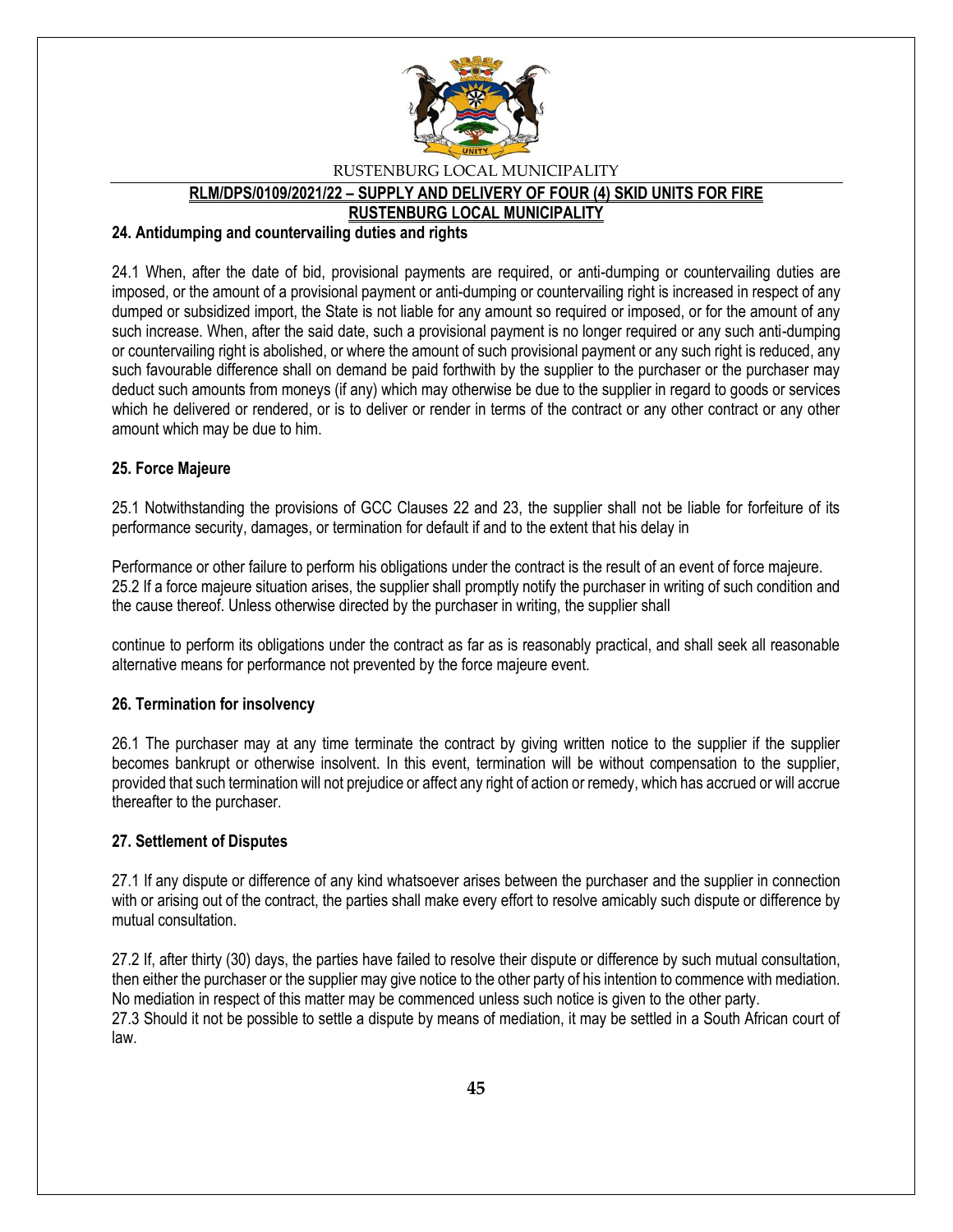

# **RLM/DPS/0109/2021/22 – SUPPLY AND DELIVERY OF FOUR (4) SKID UNITS FOR FIRE**

**RUSTENBURG LOCAL MUNICIPALITY**

27.4 Notwithstanding any reference to mediation and/or court proceedings herein,

(a) the parties shall continue to perform their respective obligations under the contract unless they otherwise agree; and

(b) the purchaser shall pay the supplier any monies due the supplier for goods delivered and / or services rendered according to the prescripts of the contract.

#### **28. Limitation of Liability**

28.1 Except in cases of criminal negligence or willful misconduct, and in the case of infringement pursuant to Clause 6;

(a) the supplier shall not be liable to the purchaser, whether in contract, tort, or otherwise, for any indirect or consequential loss or damage not apply to any obligation of the supplier to pay penalties and/or damages to the purchaser; and

(b) the aggregate liability of the supplier to the purchaser, whether under the contract, in tort or otherwise, shall not exceed the total contract price, provided that this limitation shall not apply to the cost of repairing or replacing defective equipment.

#### **29. Governing language**

29.1 The contract shall be written in English. All correspondence and other documents pertaining to the contract that is exchanged by the parties shall also be written in English.

#### **30. Applicable law**

30.1 The contract shall be interpreted in accordance with South African laws, unless otherwise specified.

#### **31. Notices**

31.1 Every written acceptance of a bid shall be posted to the supplier concerned by registered or certified mail and any other notice to him shall be posted by ordinary mail to the address furnished in his bid or to the address notified later by him in writing and such posting shall be deemed to be proper service of such notice.

31.2 The time mentioned in the contract documents for performing any act after such aforesaid notice has been given, shall be reckoned from the date of posting of such notice.

#### **32. Taxes and duties**

32.1 A foreign supplier shall be entirely responsible for all taxes, stamp duties, license fees, and other such levies imposed outside the purchaser's country.

32.2 A local supplier shall be entirely responsible for all taxes, duties, license fees, etc., incurred until delivery of the contracted goods to the purchaser.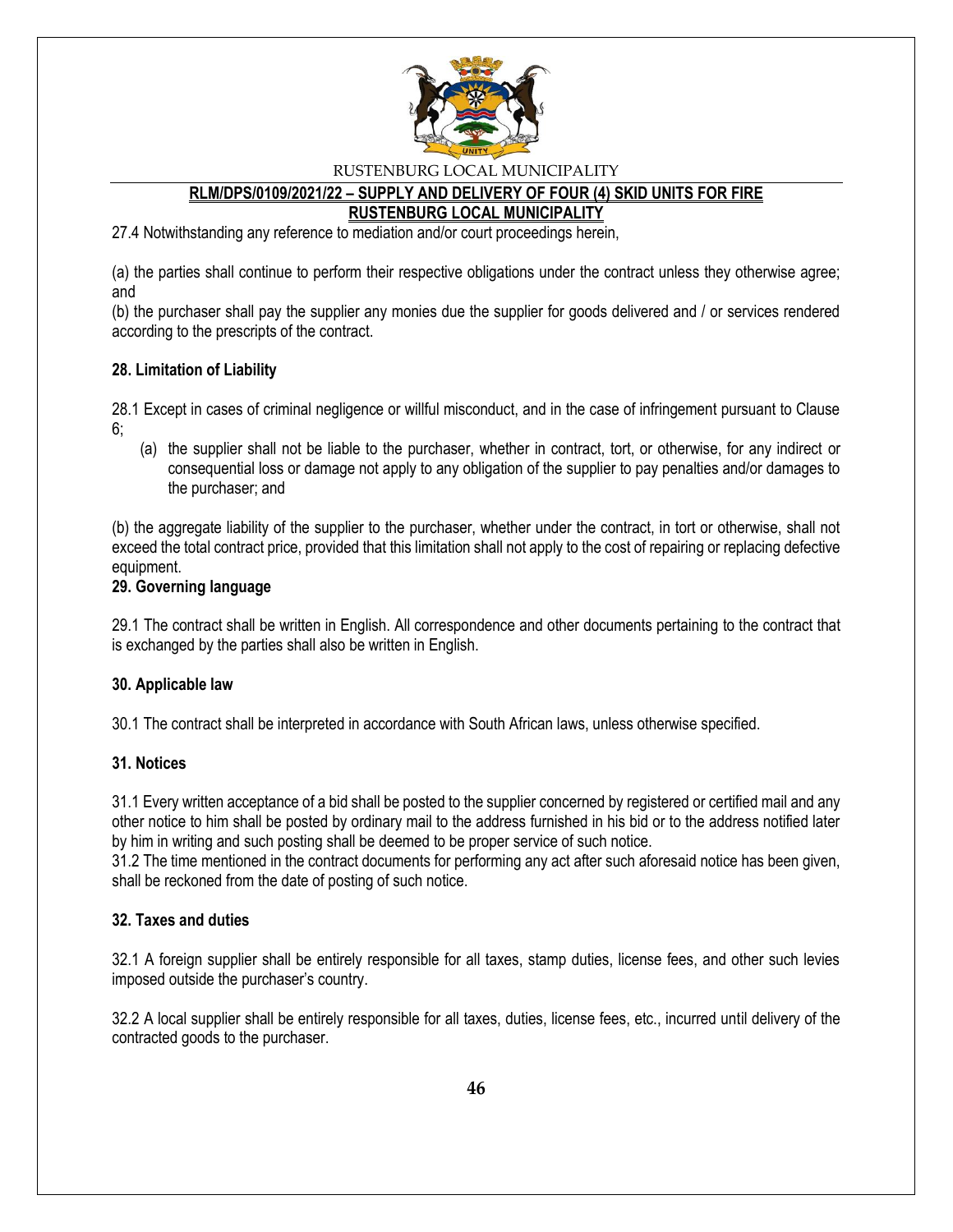

#### **RLM/DPS/0109/2021/22 – SUPPLY AND DELIVERY OF FOUR (4) SKID UNITS FOR FIRE RUSTENBURG LOCAL MUNICIPALITY**

32.3 No contract shall be concluded with any bidder whose tax matters are not in order. Prior to the award of a bid SARS must have certified that the tax matters of the preferred bidder are in order.

32.4 No contract shall be concluded with any bidder whose municipal rates and taxes and municipal services charges are in arrears.

### **33. Transfer of contracts**

33.1 The contractor shall not abandon, transfer, cede assign or sublet a contract or part thereof without the written permission of the purchaser

#### **34. Amendment of contracts**

34.1 No agreement to amend or vary a contract or order or the conditions, stipulations or provisions thereof shall be valid and of any force unless such agreement to amend or vary is entered into in writing and signed by the contracting parties. Any waiver of the requirement that the agreement to amend or vary shall be in writing, shall also be in writing.

#### **35. Prohibition of restrictive practices**

35.1 In terms of section 4 (1) (b) (iii) of the Competition Act No. 89 of **restrictive practices** 1998, as amended, an agreement between, or concerted practice by, firms, or a decision by an association of firms, is prohibited if it is between parties in a horizontal relationship and if a bidder(s) is / are or a contractor(s) was / were involved in collusive bidding.

35.2 If a bidder(s) or contractor(s) based on reasonable grounds or evidence obtained by the purchaser has / have engaged in the restrictive practice referred to above, the purchaser may refer the matter to the Competition Commission for investigation and possible imposition of administrative penalties as contemplated in section 59 of the Competition Act No 89 0f 1998.

35.3 If a bidder(s) or contractor(s) has / have been found guilty by the Competition Commission of the restrictive practice referred to above, the purchaser may, in addition and without prejudice to any other remedy provided for, invalidate the bid(s) for such item(s) offered, and / or terminate the contract in whole or part, and / or restrict the bidder(s) or contractor(s) from conducting business with the public sector for a period not exceeding ten (10) years and / or claim damages from the bidder(s) or contractor(s) concerned.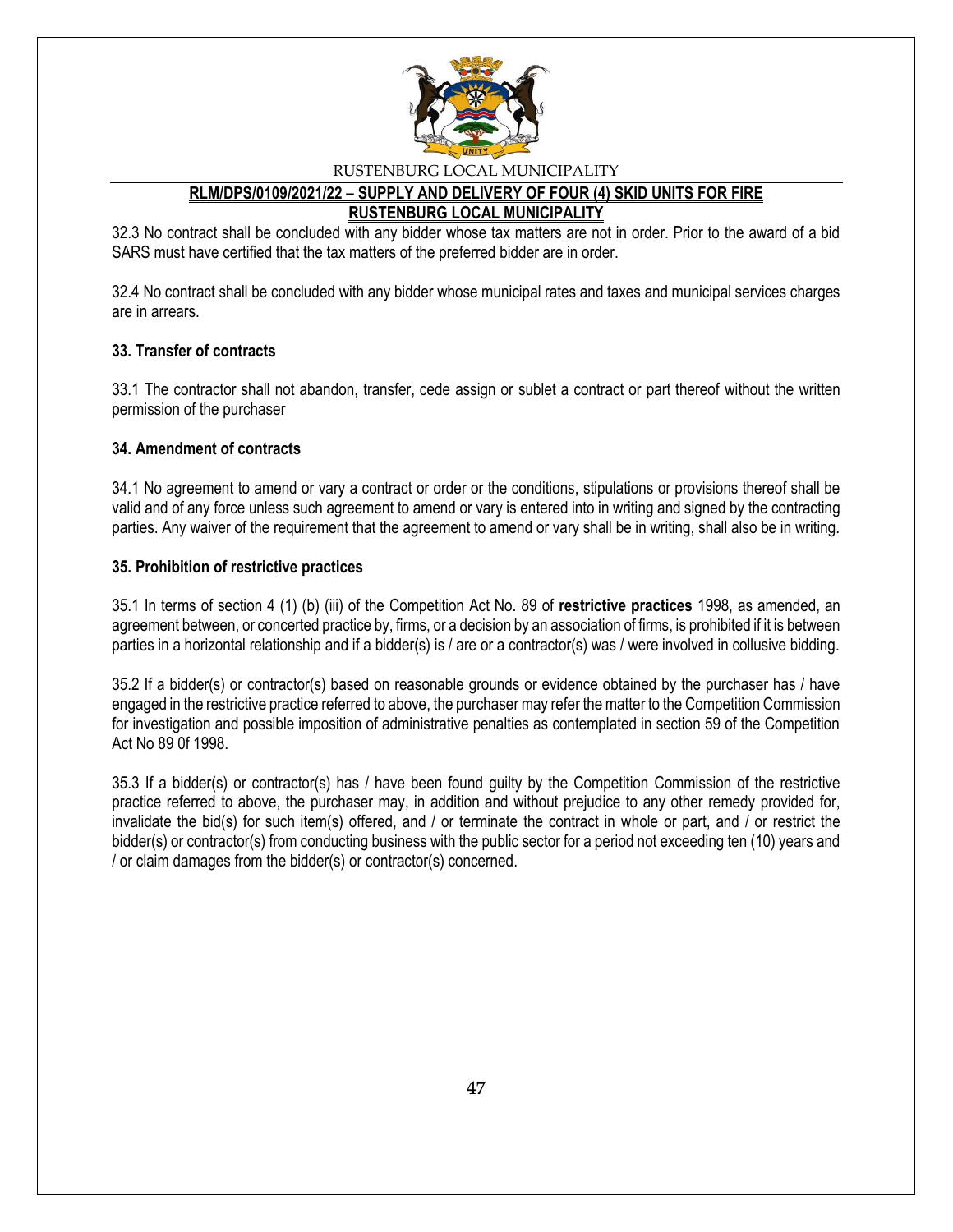

## RUSTENBURG LOCAL MUNICIPALITY **RLM/DPS/0109/2021/22 – SUPPLY AND DELIVERY OF FOUR (4) SKID UNITS FOR FIRE RUSTENBURG LOCAL MUNICIPALITY**

## **TERMS OF REFERENCE/ SPECIFICATIONS**

## **SCOPE OF WORK**

Rustenburg Local Municipality consider the fact that Fire & Rescue working environment require specialised firefighting equipment such as skid units during operations. Skid Units are specialised firefighting machinery consisting of mainly frames, water tank and water pumps. The skid units are utilised during firefighting, more especially during vegetation fires. Some of the skid units are capable of extinguishing formal dwelling and dwelling fires. The skid units are mounted on a skid unit bakkies filled with water to extinguish the fire.

The high pressure skid units are useful more especially in mountains. Fire fighters are sometimes confronted by complex situation were uncontrolled vegetation fires cannot be extinguished utilising grass beaters and knapsack. When the vegetation fires exacerbate due to strong winds, fire fighters often retreat for safety reasons. However, the availability of high pressure skid units enables fire fighters to combat the fire continuously irrespective of the situation, unless the situation dictate retreat mode to be applied.

Fire fighter who perform vegetation firefighting activities utilising skid units are less subjected to the risk of inhalation of carbon dioxide, carbon monoxide and other deadly toxic gasses than those who utilise grass beaters and knapsack. Inhalation of toxic gasses can cause diseases such as shunt, hypertension, hypoxia, cardiac arrest, lung cancer, therefore procurement of skid units is paramount important in the fire services as it serve both life-saving and property protection.

| Tank                       | Capable to carry 700 Litres with a reinforced glass fibre<br>Baffled to eliminate surge on cornering                                              |
|----------------------------|---------------------------------------------------------------------------------------------------------------------------------------------------|
| Hose Reel                  | Provision to be made for the hose to be stripped from the reel and directly<br>coupled to the pump. Double stage 60 Metre hose mounted in a frame |
| <b>Brass Nozzle</b>        | The 20mm brass nozzle with a ball valve to allow for the control of the flow<br>rate at the nozzle point.                                         |
| Valve System               | Must be able to provide dual suction from "bakkie" unit tank or external                                                                          |
|                            | source                                                                                                                                            |
| Engine                     | Powered by electric start engine                                                                                                                  |
| <b>Suction Piping</b>      | 40mm reinforced hose                                                                                                                              |
| <b>Pump Specifications</b> | NORMAC two stage pressure up to 95 meters.                                                                                                        |
|                            | Volume up to 300 litres per minute                                                                                                                |
| Impellor                   | Efficient close vane non-rust aluminium alloy direct mounted to engine                                                                            |
|                            | crankshaft.                                                                                                                                       |

### **SPECIFICATION**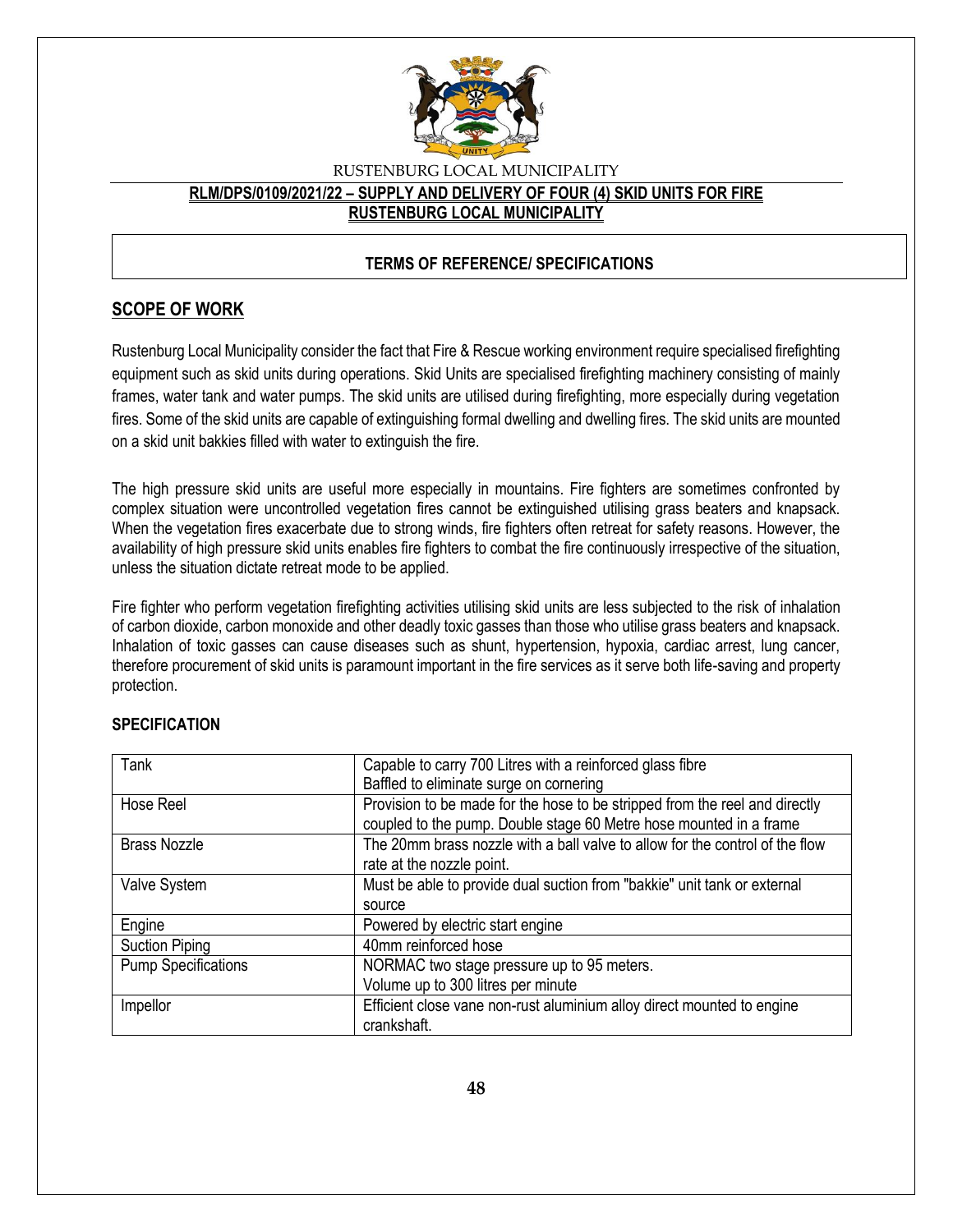

# **RLM/DPS/0109/2021/22 – SUPPLY AND DELIVERY OF FOUR (4) SKID UNITS FOR FIRE**

# **RUSTENBURG LOCAL MUNICIPALITY**

| <b>Diffuser</b> | Multi ported for maximum efficiency, positive self-prime and high pressure, |
|-----------------|-----------------------------------------------------------------------------|
|                 | high volume performance                                                     |
| Inlet           | 40mm male threaded permanently coupled to valve system allowing for         |
|                 | direct suction from self-contained "Bakkie" tank or from external source.   |
| Outlet          | Three-way high pressure 1 x 40mm and 2 x 25mm                               |

NOTE:

**The conditions contained in the General Conditions of Contract (GCC) July 2010, and the bid forms, as well as any other conditions accompanying this invitation are applicable.**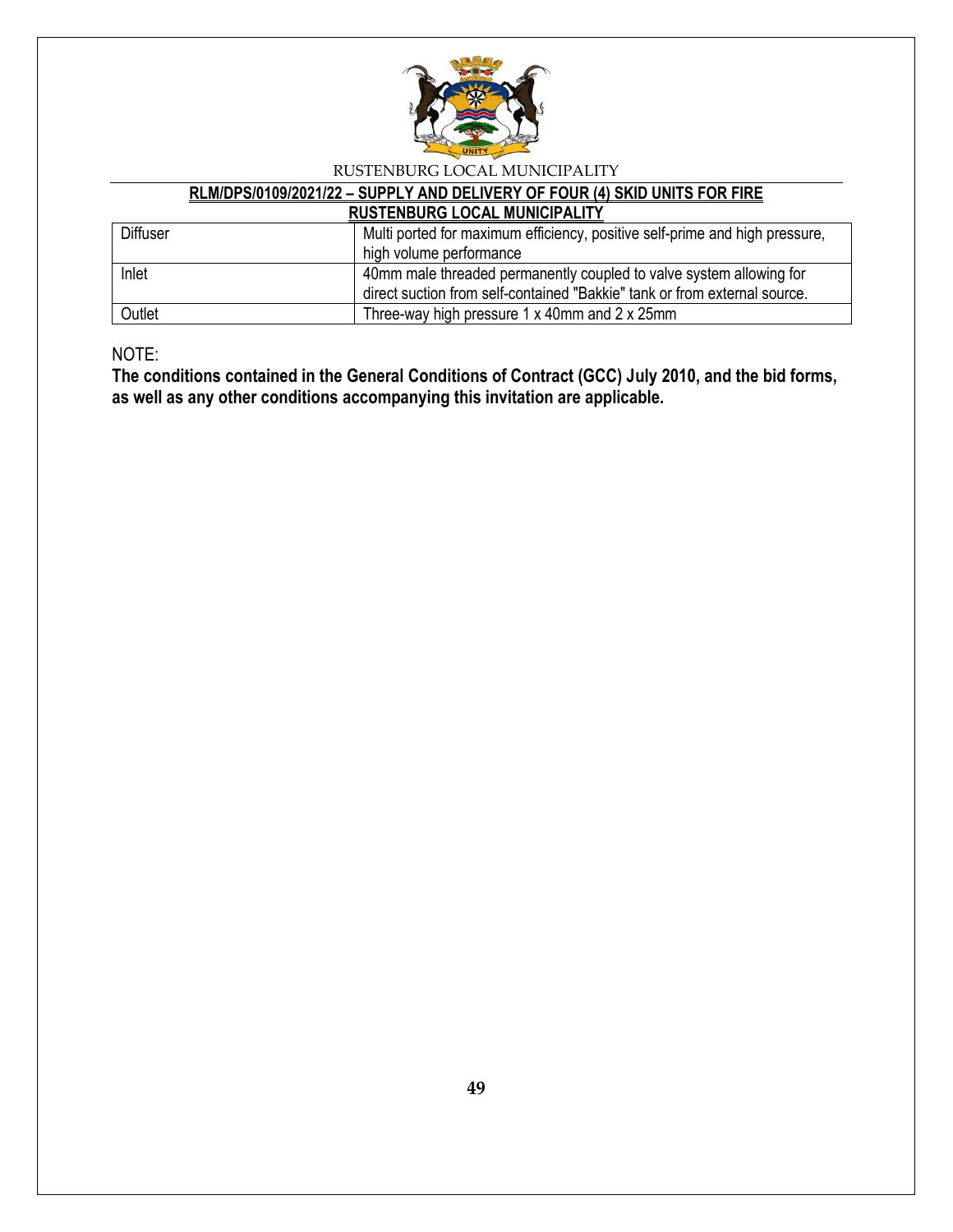

## **RLM/DPS/0109/2021/22 – SUPPLY AND DELIVERY OF FOUR (4) SKID UNITS FOR FIRE RUSTENBURG LOCAL MUNICIPALITY**

## **FUNCTIONALITY**

| <b>ITEM</b>                             | <b>CRITERIA</b>                                                          | <b>WEIGHT</b> | <b>VALUE</b> | <b>SCORE</b> | <b>VERIFICATION METHOD</b>            |
|-----------------------------------------|--------------------------------------------------------------------------|---------------|--------------|--------------|---------------------------------------|
|                                         |                                                                          |               |              |              |                                       |
| <b>1.1 BANK RATING</b><br><b>LETTER</b> | Bidding company must attached a bank<br>rating letter (Minimum rating B) | 100           |              |              | Submission of a bank<br>rating letter |
|                                         | Letter not submitted (value $= 01$ )                                     |               |              |              |                                       |
|                                         | Letter submitted (value $= 05$ )                                         |               |              |              |                                       |
|                                         |                                                                          |               |              |              |                                       |
| <b>TOTAL</b>                            |                                                                          | 100           |              |              |                                       |